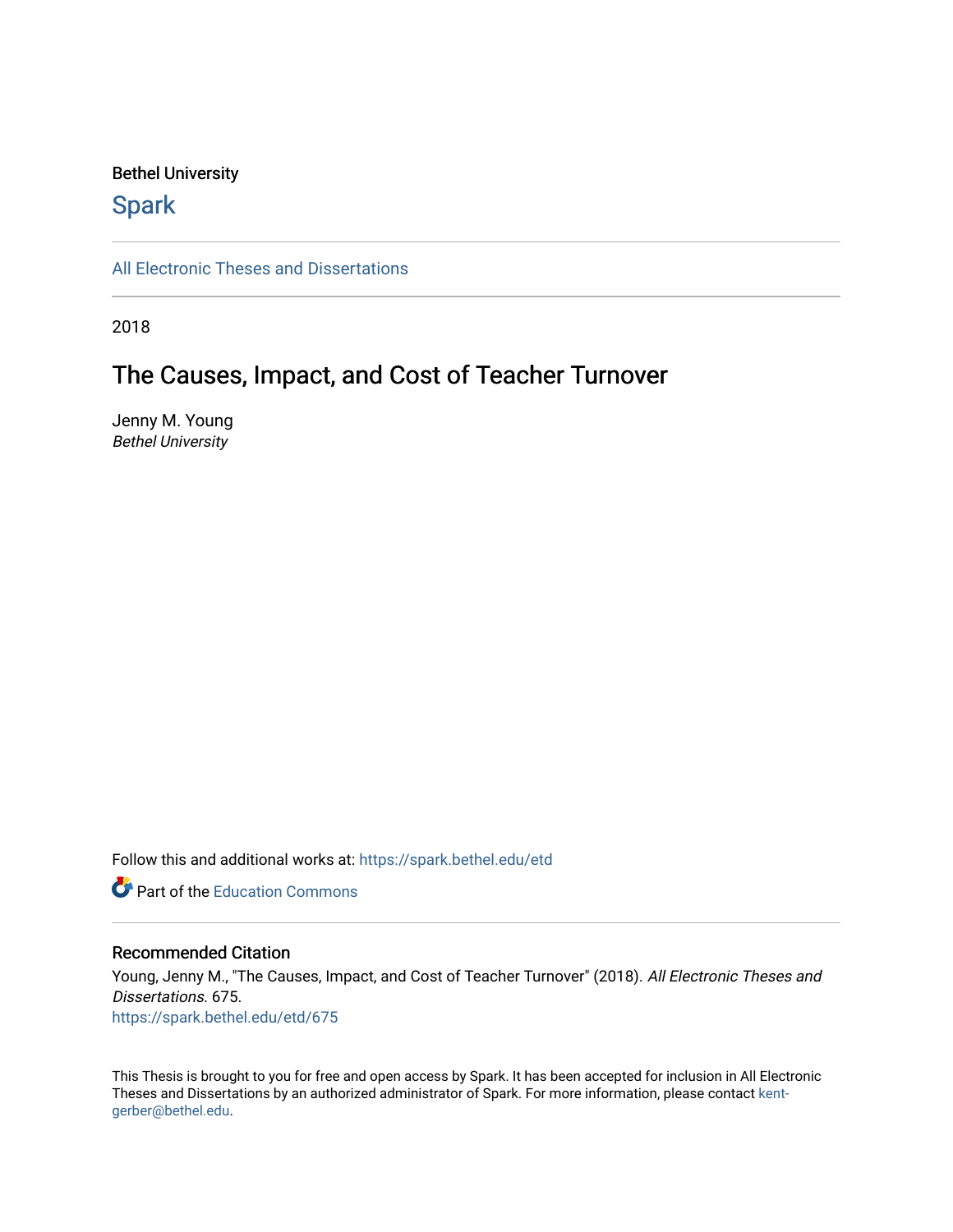# THE CAUSES, IMPACT, AND COST OF TEACHER TURNOVER

### A MASTER'S THESIS

### SUBMITTED TO THE FACULTY

### OF BETHEL UNIVERSITY

BY

JENNY M. YOUNG

### IN PARTIAL FULFILLMENT OF THE REQUIREMENTS

FOR THE DEGREE OF

MASTER OF ARTS

APRIL 2018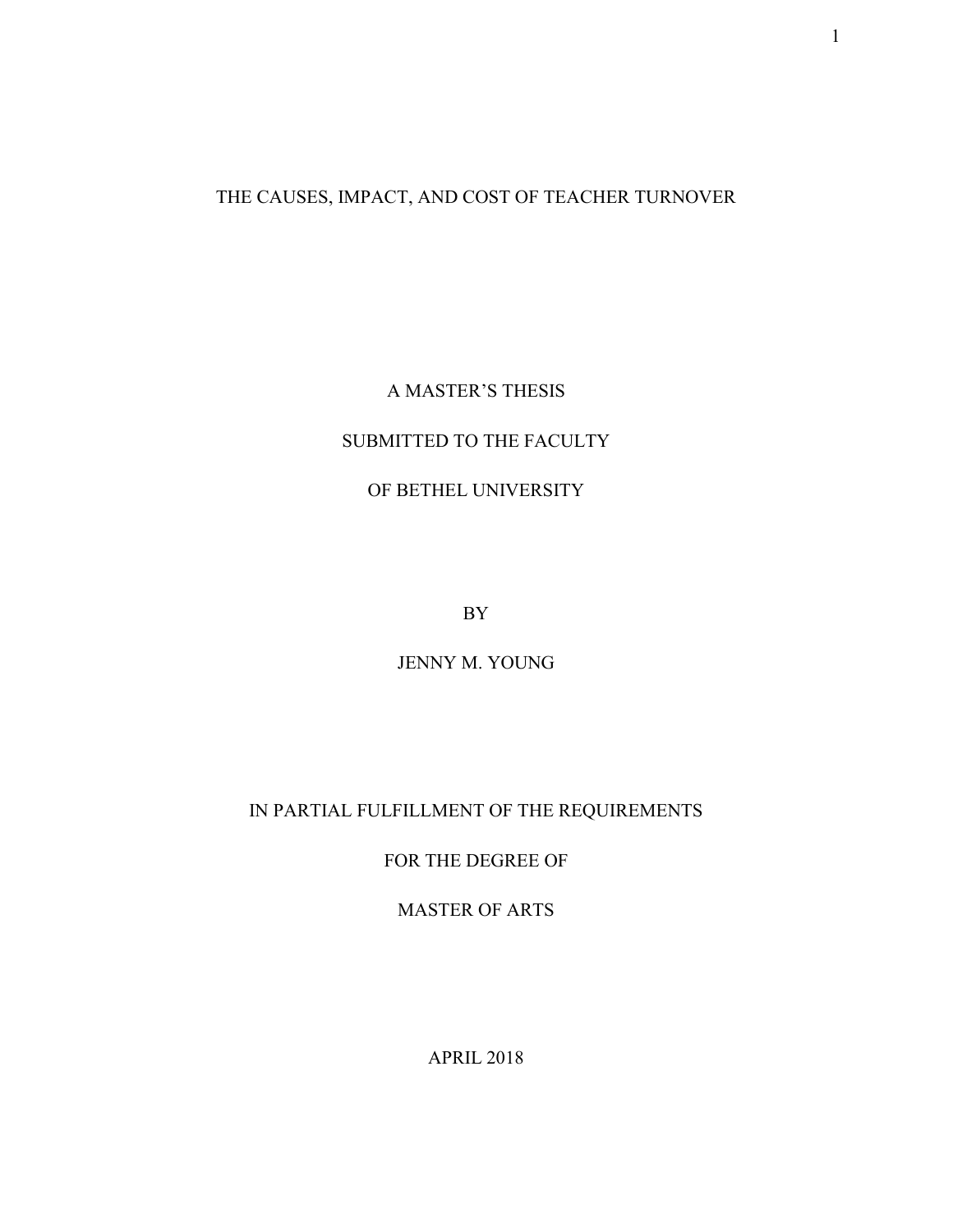# BETHEL UNIVERSITY

# THE CAUSES, IMPACT, AND COST OF TEACHER TURNOVER

Jenny M. Young

April 2018

APPROVED

 Advisor's Name: Meghan Cavalier, Ed.D. Program Director's Name: Jay Rasmussen, Ph.D.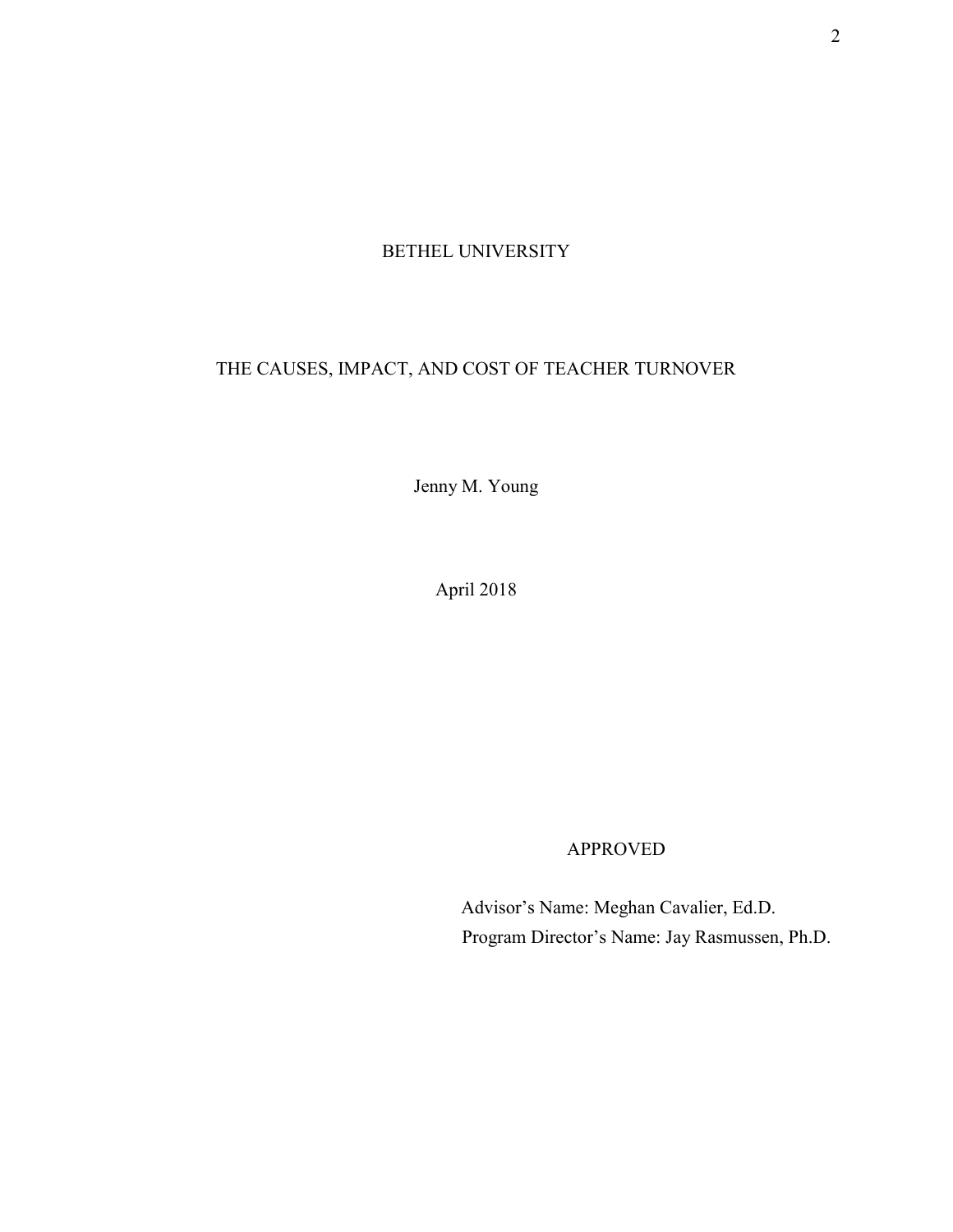# Acknowledgements

Thank you to my advisor Meghan, husband Patrick, nanny Ashley, and coworkers Ann and Rachel for supporting, encouraging, and motivating me throughout the process.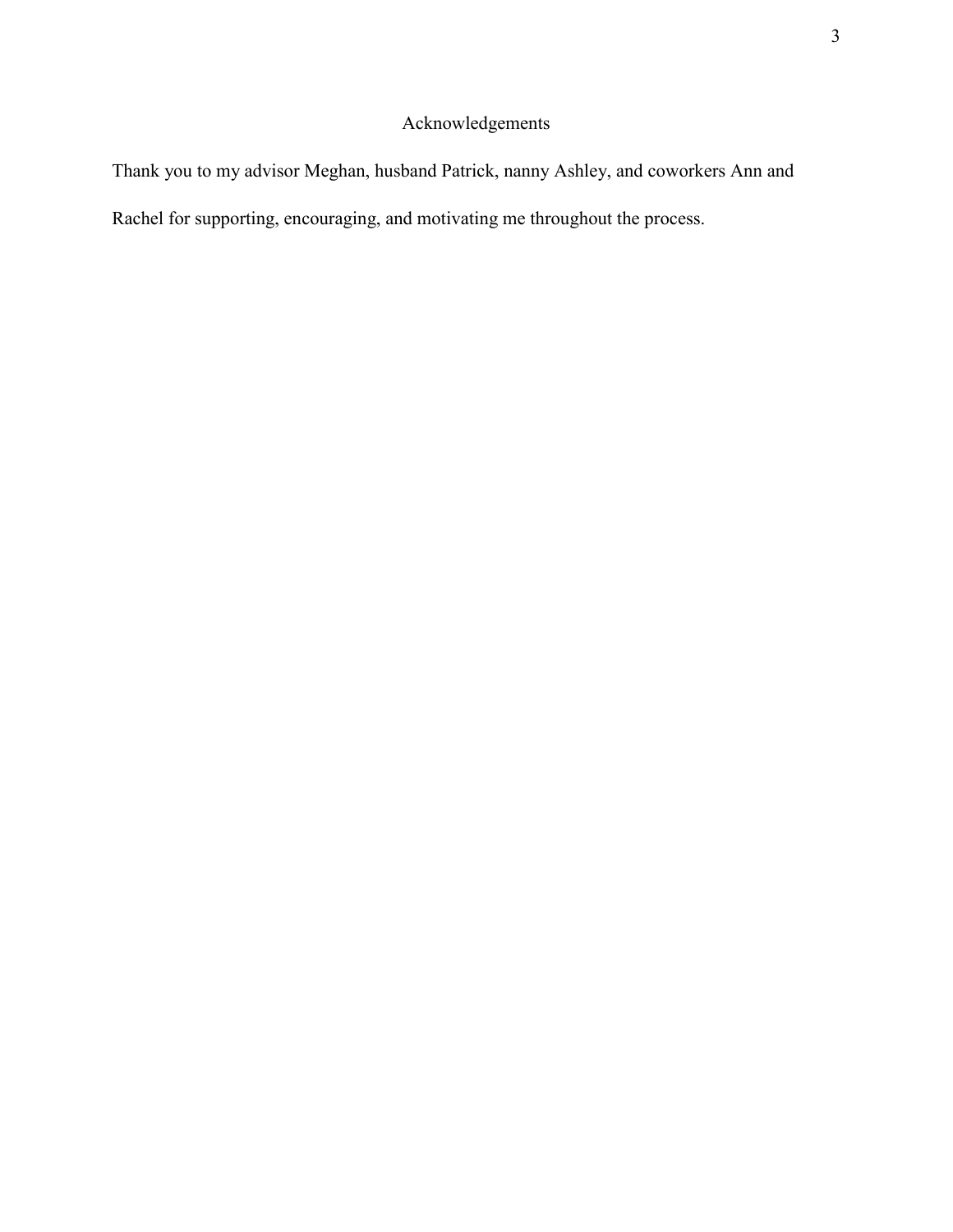#### Abstract

This literature review examines research studies regarding the causes, impact, and cost of teacher turnover in U.S. schools. Results indicate a strong association between schools with high teacher turnover rates and high rates of students of color. Teachers also report more dissatisfaction with the working conditions and school leadership in schools with high teacher turnover rates. Studies indicate high rates of teacher turnover can have a negative impact on both student achievement and school culture. Overwhelmingly, schools serving a high percentage of students of color bear the majority of this impact. Additionally, schools and districts consume valuable financial resources replacing the teachers that exit positions. Effective turnover reduction methods must address working conditions and provide teachers learning concerning race.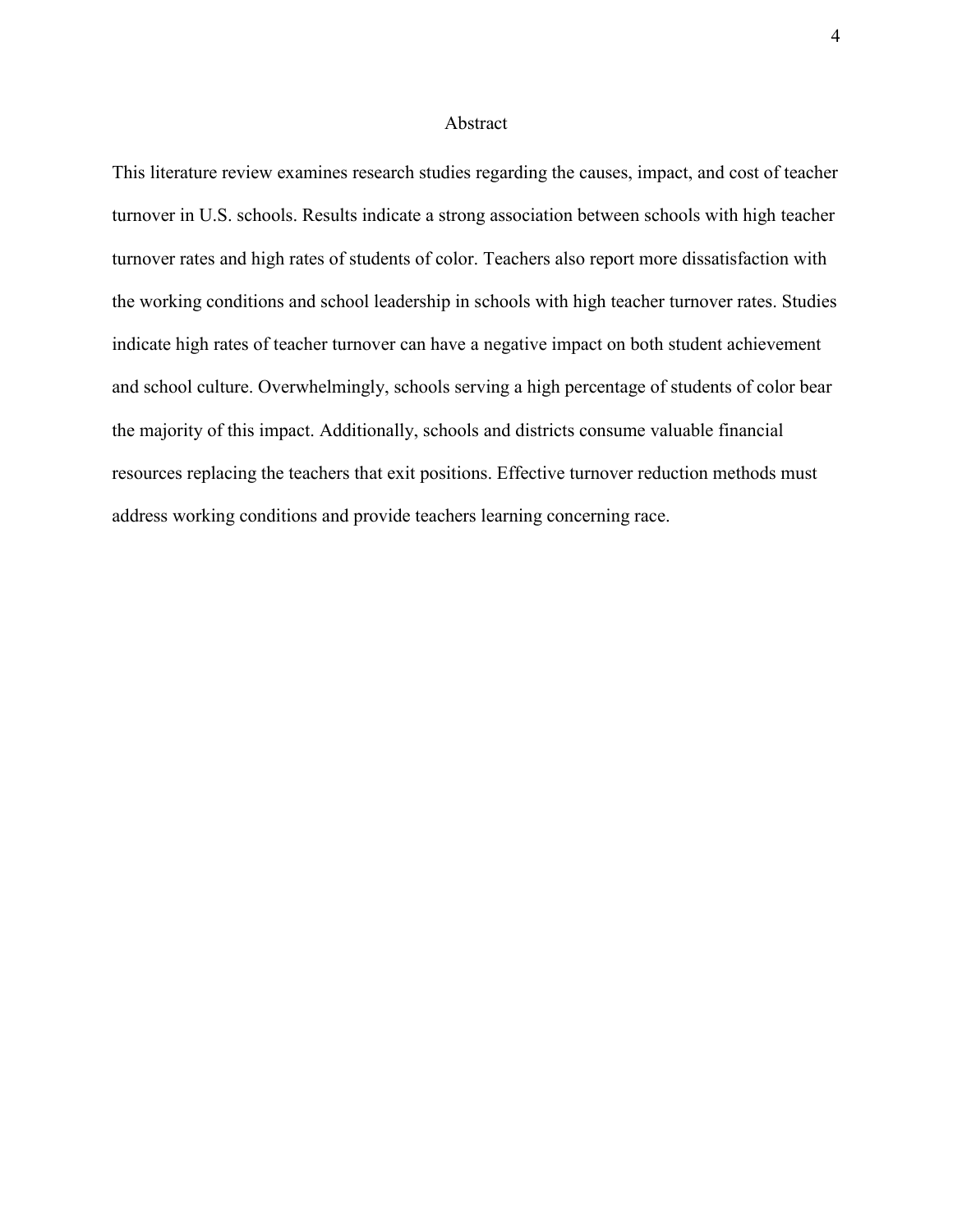| Salary | 29 |
|--------|----|
|        |    |
|        |    |
|        |    |
|        |    |
|        |    |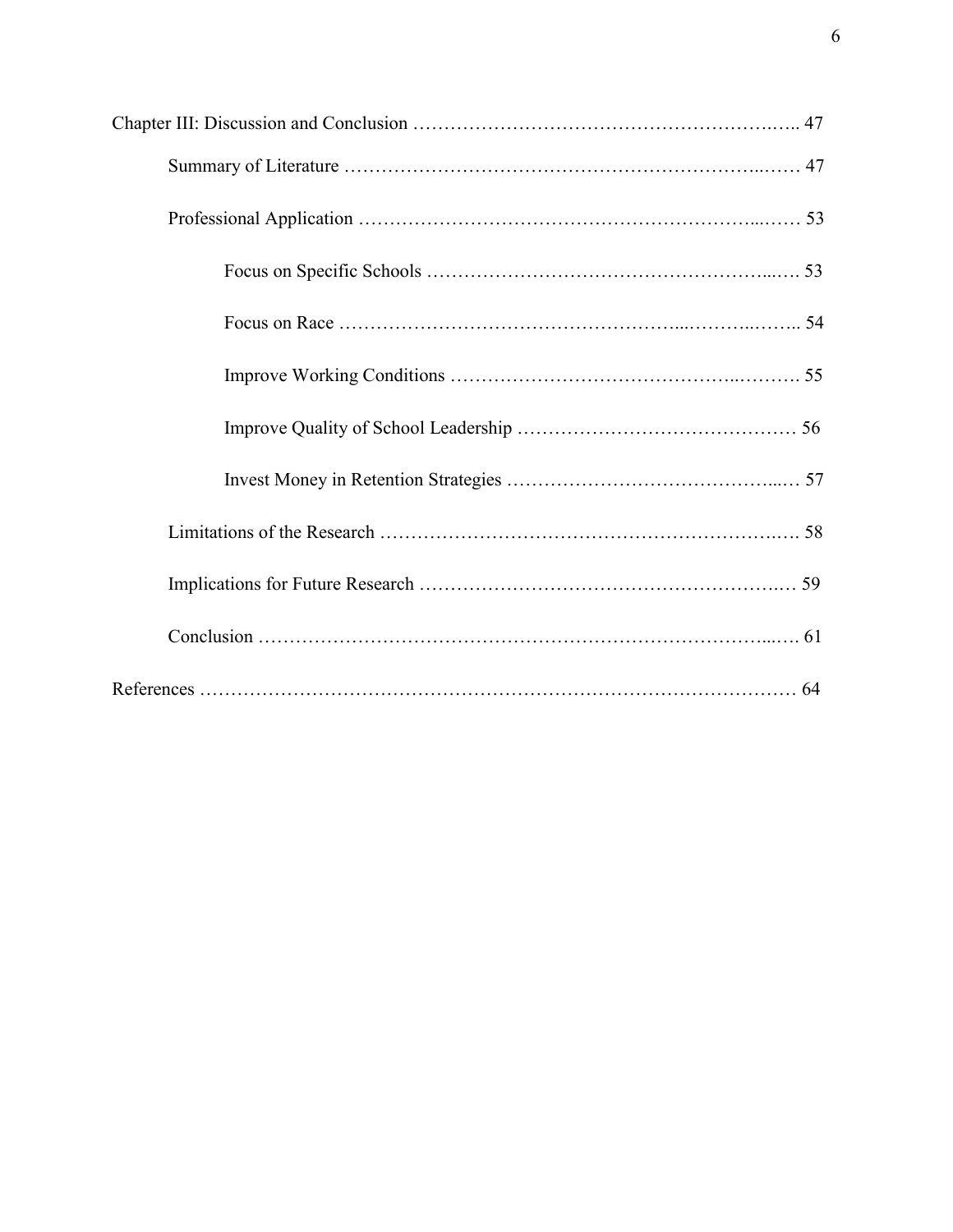#### **CHAPTER I: INTRODUCTION**

#### **Introduction**

The current United States teaching force is in jeopardy of a severe shortage of teachers. Every state is directing energy and efforts to issues related to teacher shortages (Watlington, Shockley, Guglielmino, & Felsher, 2010). It is commonly believed the shortage is caused by the combination of a large generation retiring, fewer college students seeking teaching degrees, and current teachers leaving the profession. However, research finds that teachers leaving the profession due to personal reasons or job dissatisfaction is now the primary issue contributing to the teacher shortage (Darling-Hammond, 2003; Ingersoll, 2001).

In a study of teacher turnover trends, Ingersoll (2001) found results indicating that retirement, a factor in any profession, accounted for only 27% of the teachers exiting the profession. Additionally, staffing directives accounted for about 12% of teacher exits (Ingersoll, 2001). Certainly, retirement is not the leading condition for teachers leaving the profession with 45% of the exiting teachers leaving the occupation early for personal circumstance or choice (Ingersoll, 2001).

Universities continue to generate an adequate supply of new teachers entering the profession each year. The number of new teachers produced each year should sufficiently replace the retirees and meet the nations hiring demands (Darling-Hammond, 2003; Shakrani, 2008). Yet, the number of teachers leaving the profession each year exceeds the number of new entrants (Darling-Hammond, 2003). Berry (2004) conveys that "keeping teachers is a far larger problem than preparing new ones and may be the fundamental solution to the teacher shortage problem" (p. 6).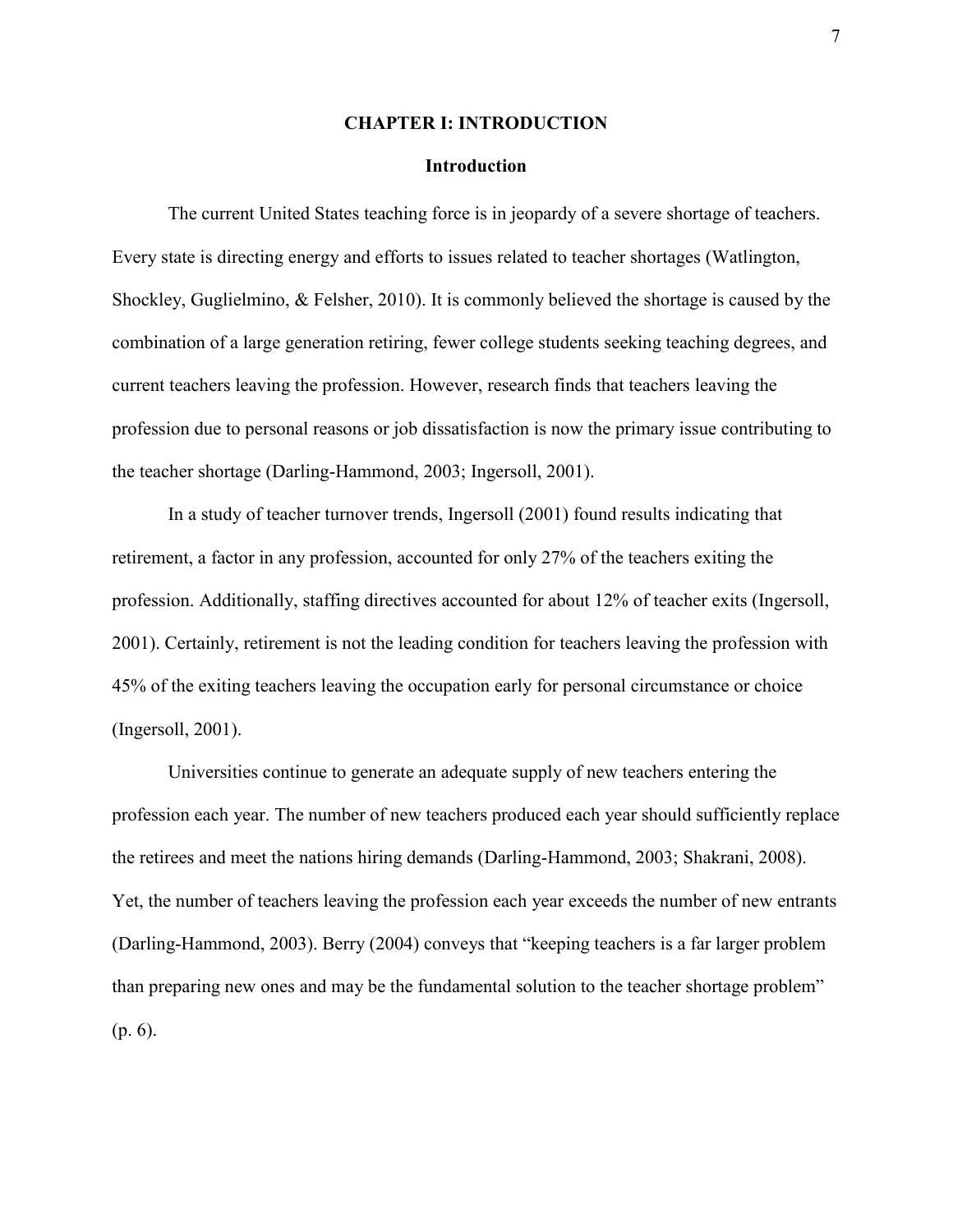Teachers are choosing to leave the field at an alarming rate. This turnover has continually increased over that last 30 years (Simon & Johnson, 2015). From 1998 to 2009, the teaching profession has seen a 41% increase of teachers leaving the profession each year (Ingersoll, Merrill, & Stuckey, 2014). Ingersoll et al. (2014) found that for the 2008-2009 school year, 9% of all teachers exited the profession (Keigher, 2010). Data shows new teachers exit at the highest rates. Researchers estimate that between one third to one half of new teachers leave the profession in the first five years of starting their career (Darling-Hammond, 2003; Ingersoll et al., 2014; Synar & Maiden, 2012; Watlington et al., 2010).

The excessive number of teachers leaving the field each year requires that they be replaced. This demand exhausts the pool of highly qualified teachers available to hire. However, exiting teachers is just a part of the teacher turnover problem. In addition to leaving the profession, teachers moving schools is a growing burden. When we include both teachers leaving the profession and teachers leaving a current position for another teaching job, the national teacher turnover rate is estimated at 16% (Barnes, Crowe, & Schaefer, 2007; Burkhauser, 2017). Teachers moving to new positions accounts for 50% to 60% of the total turnover (Johnson & Birkeland, 2003; Scafidi, Sjoquist, & Stinebrickner, 2007; Simon & Johnson, 2015).

Teacher turnover is becoming a serious concern. The incessant turnover of our nation's teachers is responsible for the perpetual need to hire highly qualified teachers at a greater rate than which they are produced. This constant replacement of and demand for teachers has an impact on the education system, staff, and students. Hiring and replacing teachers can be a costly undertaking that depletes district funds (Barnes et al., 2007; Watlington et al., 2010). Additionally, the constant exchange of teachers between schools impacts the achievement of the students (Ronfeldt, Loeb, & Wyckoff, 2013).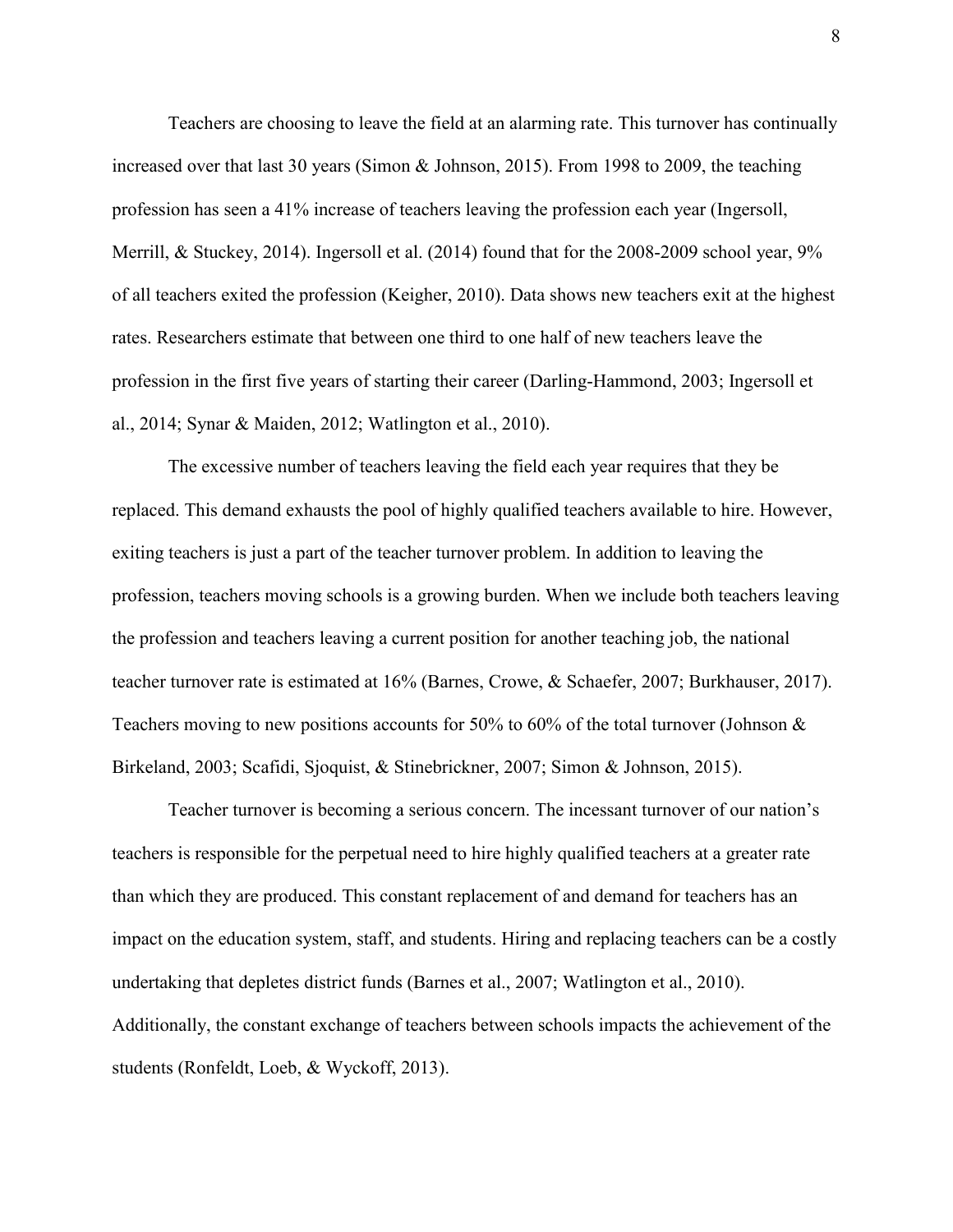American schools face many obstacles in attaining equal education for its students. Evidence of this is most apparent in the nationwide racial achievement gap. In the racial achievement gap, white students outperform students of color on standardized tests. Likewise, teacher turnover affects schools disproportionately (Darling-Hammond, 2003; Ingersoll, 2001; Ingersoll et al., 2014). "In 2004-05, 45 percent of all public school teacher turnover took place in just one quarter of the population of public schools" (Ingersoll et al., 2014, p. 23). Public schools with higher rates of students of color experience teacher turnover at higher rates than other schools and, consequently, carry the bulk of the negative effects of teacher turnover (Barnes et al., 2007; Burkhauser, 2017; Grissom, 2011). Damage from teacher turnover is concentrated in the population of students of color (Ronfeldt et al., 2013; Scafidi et al., 2007). The inability to maintain highly qualified teachers for these schools is detrimental to student achievement and sustains the racial divide (Barnes et al., 2007; Grissom, 2011; Jackson, 2012).

#### **Rationale**

Education in the United States is at a pivotal point; making a teacher's job exceptionally demanding. Policy makers debate the funding and effectiveness of federal and state school accountability systems. Teachers feel the burden of improving achievement outcomes while managing increased standardized assessments, classroom behaviors, and student mental health needs. The accelerated advancement of technology has drastically changed knowledge acquisition and social structures, challenging the timeworn structure of school. These needs and challenges of the current education system do not go unnoticed by teachers. The responsibility of holding the broken pieces of the education system together largely falls on classroom teachers, working daily to overcome the insufficiencies of the system.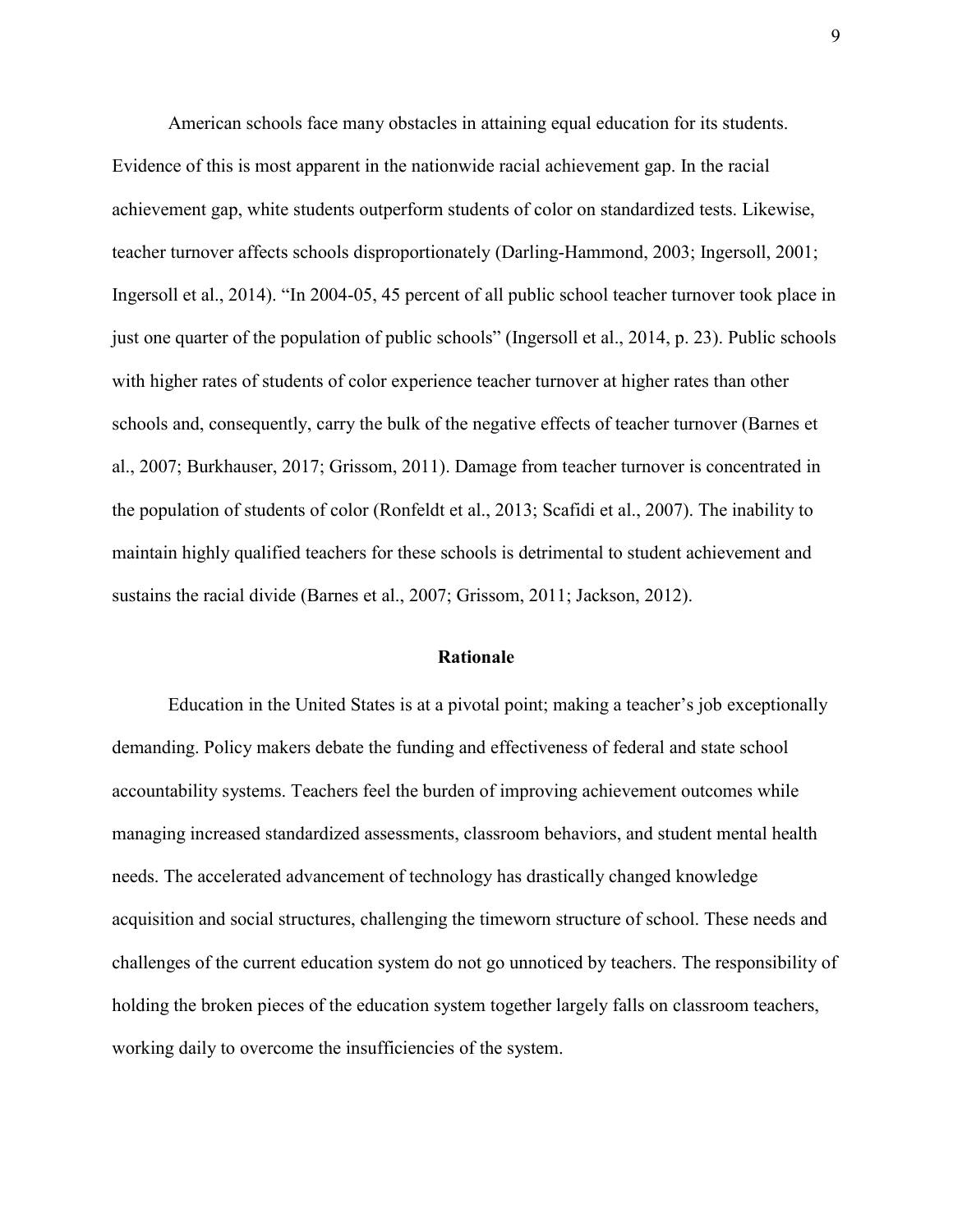The growing expectations of teachers, without accompanying aid, is affecting the health of the teacher workforce. Teachers are leaving the profession in greater number than they are entering (Darling-Hammond, 2003). "As is true in any field, excessive turnover is a symptom of serious problems within an organization, institution, or profession" (Shockley, Guglielmino, & Watlington, 2006, p. 113). The United States teacher turnover rates indicate there are systemic issues that need repair (Guin, 2004; Ingersoll et al., 2014).

High rates of teacher turnover are a threat to high quality education in the United States (Garcia, Slate, & Delgado, 2009; Shockley et al., 2006). Studies show that the teacher is a strong, compelling factor for increasing student learning and achievement (Berry, 2004; Johnson, Kraft, & Papay, 2012). Additionally, valuable knowledge and experience is lost as teachers exit, hindering improvement in schools (Jackson, 2012; Kraft, Marinell, & Shen-Wei, 2016). Using research to pinpoint the causes of teacher turnover, schools and policy makers can make decisions that will keep quality teachers in their positions. Reducing teacher turnover would alleviate the teacher shortage and help ensure access to effective teachers for all children (Ingersoll, 2001).

Addressing teacher turnover could help close the racial achievement gap. "Unequal access to educational resources, such as qualified teachers, has long been considered a primary cause of the stratification of educational opportunity and, in turn, the achievement gap" (Ingersoll & May, 2011, p. 2). Research has repeatedly found that schools with higher rates of students of color have higher levels of teacher turnover (Barnes et al., 2007; Guin, 2004; Hanushek, Kain, & Rivkin, 2004; Ingersoll & May, 2011; Ingersoll et al., 2014; Jackson, 2012; Johnson & Birkeland, 2003; Ronfeldt et al., 2013; Scafidi, 2007). Additionally, schools with higher turnover face greater difficulty in hiring qualified teachers (Barnes et al., 2007; Ingersoll,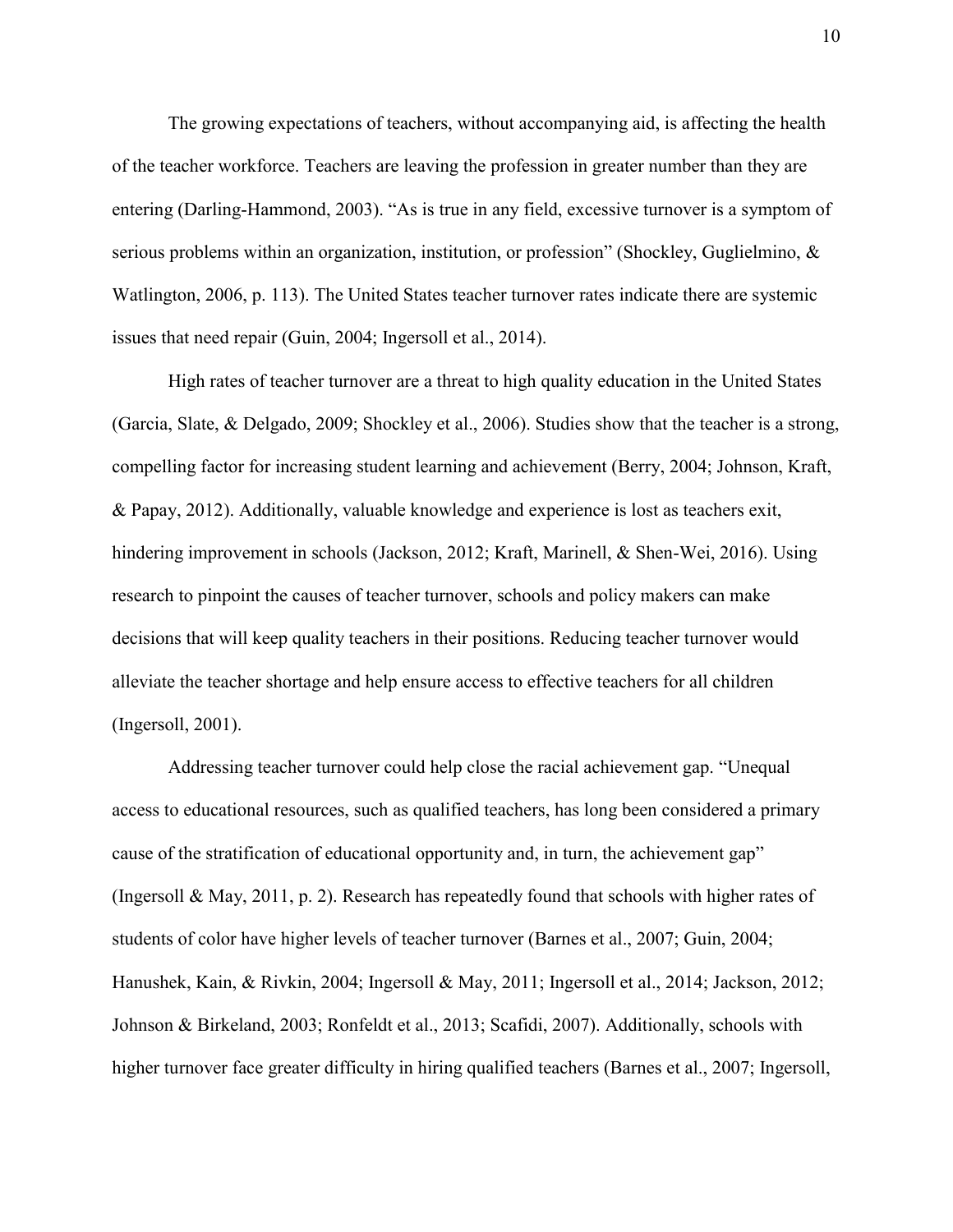2001; Watlington et al., 2010). Highly qualified, effective teachers are an important element of increasing achievement for racially diverse students (Johnson et al., 2012). Teacher turnover in high-need schools is a prevailing obstruction to student achievement and overall school improvement. Ensuring all schools have adequate teaching staff is one way to establish equal opportunity for students to succeed.

Furthermore, increased teacher turnover also has increased financial costs. Hiring, training, and replacing more teachers requires a portion of the monetary budget (Watlington et al., 2010). Additionally, funds spent on training teachers who soon leave the system are wasted. Gaining control of turnover rates will lessen costs for the hiring process allowing funds to be applied toward other needs. Reducing turnover will also keep the human capital gained through expensive training and professional development within the system.

#### **Definitions of terms**

Specific terminology used in this paper is defined in relation to the subject. Throughout the paper *teacher turnover* and *turnover* refers to anytime a teacher leaves their current teaching position, often requiring a replacement. This includes both teachers who leave the profession and teachers who continue to teach in a different school, district, state, or role. "From the viewpoint of those managing at the school-level, … [both] … have the same effect: in either case it results in a decrease in staff, which usually must be replaced" (Ingersoll, 2001, p. 16).

The student and teacher demographic of race is closely examined in relation to teacher turnover data. The terms *students of color* and *teachers of color* are used to identify students and teachers who are not racially identified as white. *Black* is used to identify persons who are African-American and *Hispanic* is used to identify persons of Latin American descent.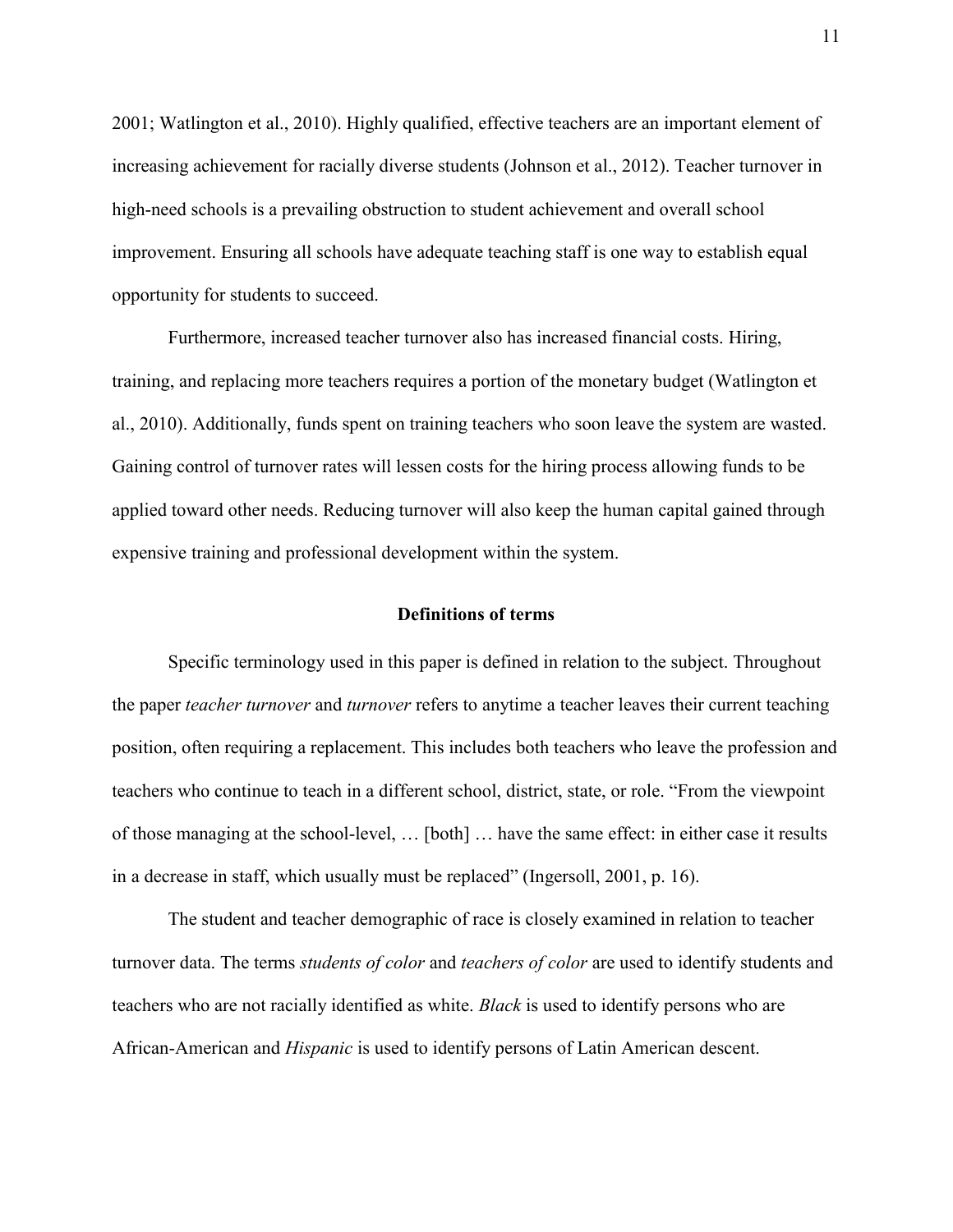Much of the research surrounding teacher turnover pairs the characteristics of race and poverty level. While both have strong indications for teacher turnover, race and poverty level are prominent factors considered in education research. References to *high-need*, *hard-to-staff*, or *disadvantaged schools* in this review refer to schools that have higher rates of students of color and higher levels of poverty.

Multiple aspects of a school's organizational structure make up the complex term of working conditions. *Working conditions* includes both the tangible job aspects of time, money, resources, and facilities as well as the psychosocial job aspects of culture, management, collegial relationships, professionalism and support. This paper emphasizes the working condition of school leadership. The term *school leadership* includes principals, administrators, and other persons with the jurisdiction to manage teaching staff and regulate school policies.

#### **Research Questions**

With teacher staffing concerns threatening student achievement, the closing of the achievement gap, and school funds, knowledge of teacher turnover is required to pursue a solution. This paper focuses on the causes, impacts, and costs of teacher turnover and provides research-based recommendations for reducing teacher turnover.

This research review is guided by three questions. First, what are the causes of teacher turnover? The focus is on two prominent and widely discussed contributors of teacher turnover: student characteristics and working conditions. Through research, this author seeks to uncover systemic factors that predict higher rates of turnover among teachers. There is a strong focus on race; as it is increasingly important to humanize and call attention to the impact our education system has on students of color.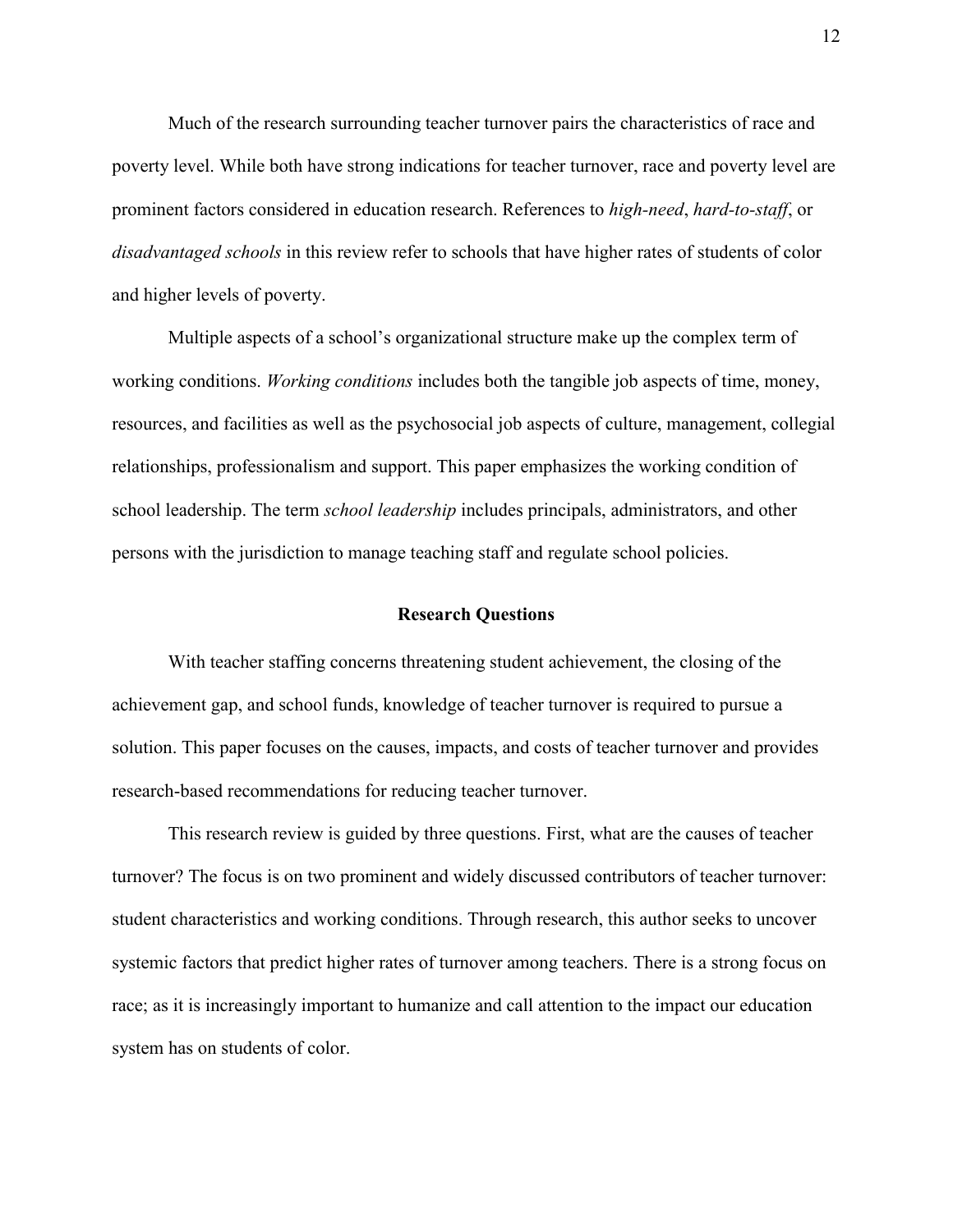Second, what is the impact of teacher turnover? Specifically, how does teacher turnover impact student achievement and the school culture? While student achievement is the primary concern, there are many ways that teacher turnover indirectly affects student performance. It must be taken into consideration that teacher turnover affects remaining and incoming staff and therefore the school climate, curriculum, systems and structures.

Lastly, what is the monetary cost of teacher turnover? This literature review will investigate the financial implication of high rates of teacher turnover for districts and schools.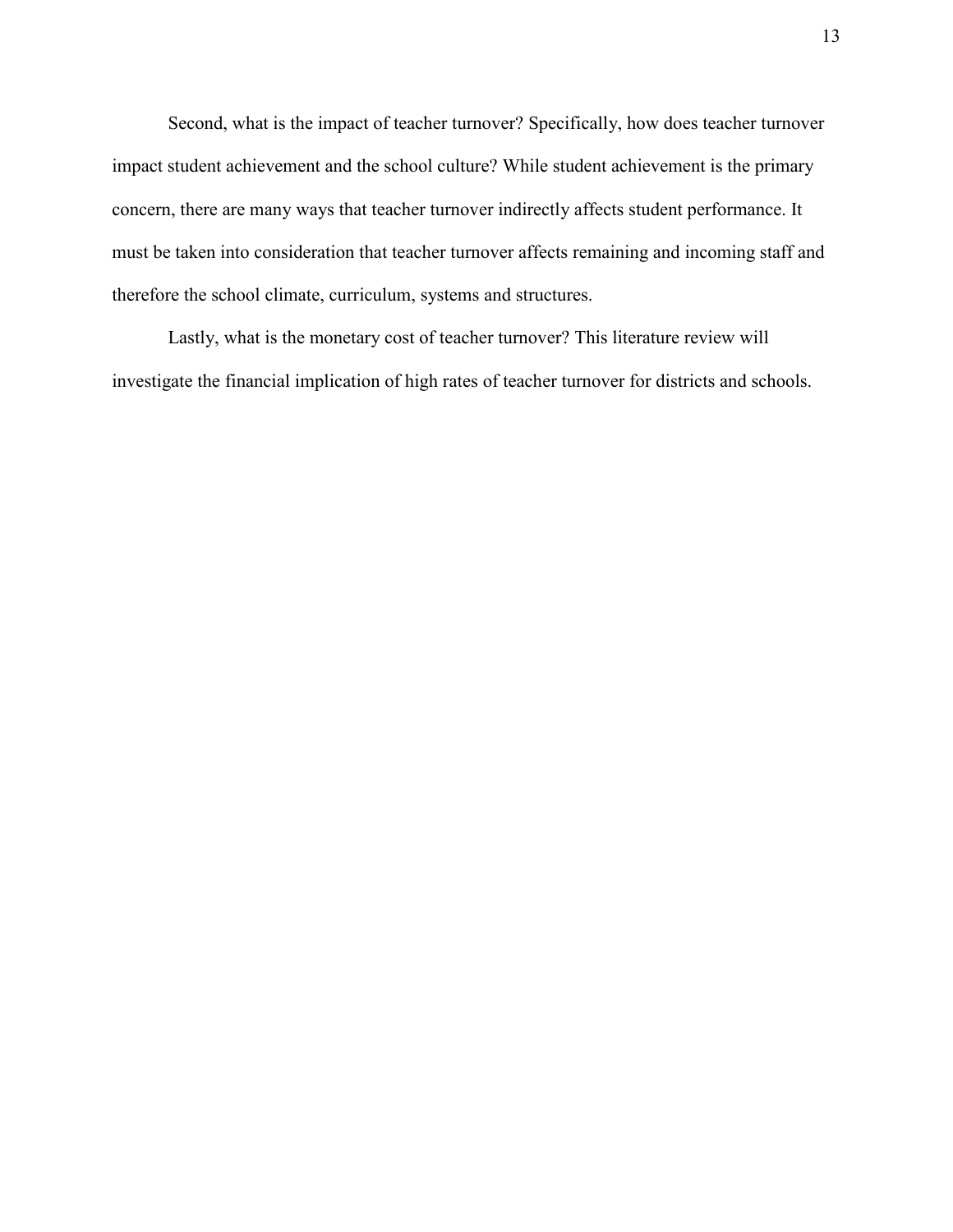#### **CHAPTER II: LITERATURE REVIEW**

This literature review analyzes research on the causes, impacts, and costs of teacher turnover in the United States. Particular attention is dedicated to the relationship of race and student achievement with teacher turnover. Research for this review was acquired primarily through searches in the ERIC database. Additional research was sourced from Google Scholar. Search parameters for research publications mainly included articles that were peer-reviewed and included a link to the full text. Articles cited in this literature review were published between 2001 and 2017, apart from one earlier publication date used to convey groundwork on the body of research. Keywords and phrases used to identify relevant research included *teacher turnover*, *teacher retention* and *teacher attrition* in conjunction with *student achievement*, *cost*, *salary*, *working conditions*, and *race***.**

#### **Causes of Teacher Turnover**

There are many factors that may cause teachers to leave their positions. Some are related to personal reasons such as child rearing, relocation or retirement (Hanushek et al., 2004; Ingersoll, 2001; Ingersoll et al., 2014). However, job dissatisfaction, working conditions, and other environmental considerations are a growing cause of teacher turnover (Ingersoll, 2001; Ingersoll & May, 2011; Ingersoll et al., 2014; Johnson et al., 2012). The available body of research investigates several elements that impact a teacher's decision to stay or leave their position. The current research employs a variety of data analysis methods and strategies to isolate causes attributing to the trends of teacher turnover. The reader should note that even with sound data and analytics, it is highly difficult to isolate and identify a direct cause of teacher turnover (Ronfeldt et al., 2013). Each individual in the teaching workforce may chose to leave their position for a different reason. Additionally, some teachers make their decision to leave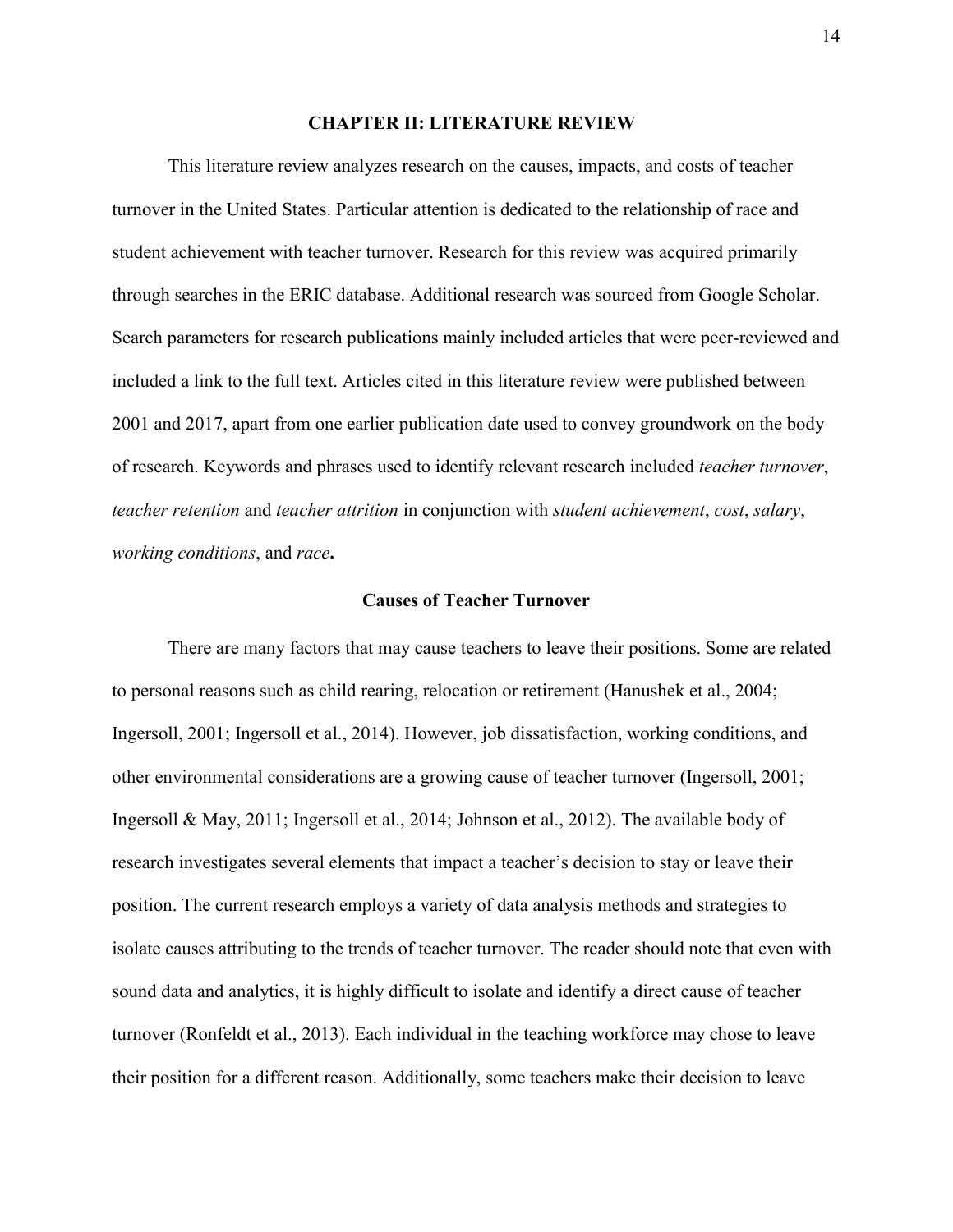based on a combination of more than one reason. With the extensive number of possible causes and an enormous number of combinations, researchers can only seek to identify elements that strongly increase the likelihood of teacher turnover (Guin, 2004; Kraft et al., 2016; Ronfeldt et al., 2013). Therefore, isolating a cause and determining its degree of relevance in teacher turnover is an imprecise task. Knowledge of this challenge and the limitations of this task should be retained throughout the review.

#### **Student Characteristics**

In the search to identify a cause of teacher turnover, many studies examine the relationship between teacher turnover rates and the students that they teach (Guin, 2004; Hanushek et al., 2004; Ingersoll & May, 2011; Ronfeldt et al., 2013; Scafidi et al., 2007). These researchers seek to find a correlation between the rates of teacher turnover and certain student demographics. While there are several student characteristics to explore, research has focused primarily on the characteristics of student achievement, poverty, and race (Guin, 2004; Hanushek et al., 2004; Ingersoll & May, 2011; Ingersoll et al., 2014; Ronfeldt et al., 2013; Scafidi et al., 2007).

Researchers recognize that schools with low student achievement, high poverty, and high percentages of students of color highly correlate with one another (Berry, 2004; Ingersoll & May, 2011; Levy, Joy, Ellis, Jablonski, & Karelitz, 2012; Ronfeldt et al., 2013). Schools that have one of those characteristics also have a higher likelihood of the other two (Guin, 2004; Hanushek et al., 2004; Scafidi et al., 2007). This makes it challenging to determine if just one of these characteristics is a cause of teacher turnover versus the others. Race and poverty level are not synonymous and should not be used interchangeably, however, many studies marry these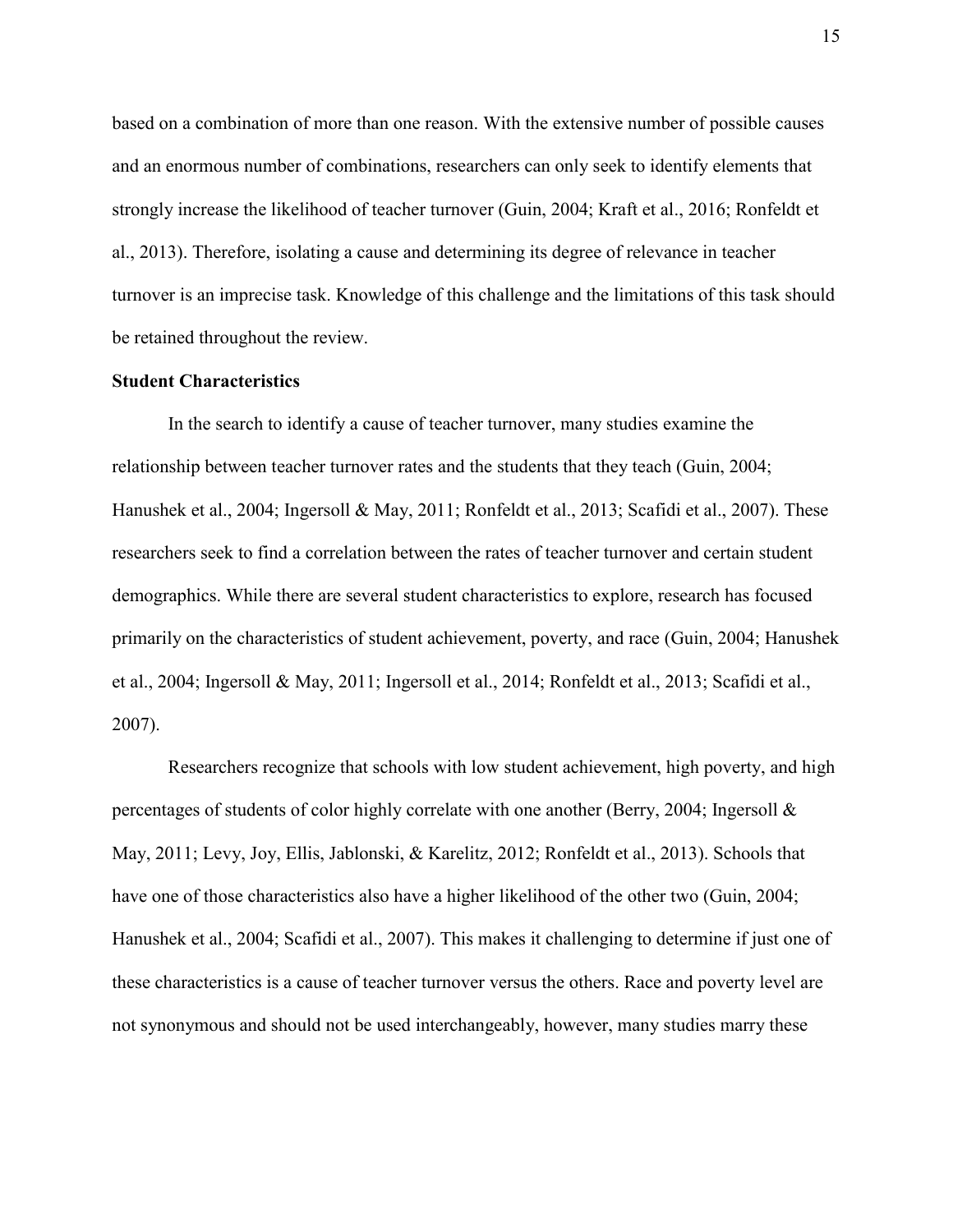terms together because the findings on poverty closely match those about race (Grissom, 2011). This review will focus on the characteristics of student race and student achievement.

#### **Race.**

In 2004, Guin conducted a study analyzing the impact of teacher turnover in urban elementary schools. The data was collected from 66 elementary schools within a large urban district that is racially and economically segregated (Guin, 2004). Guin examined teacher turnover rates in relation to student racial demographics, student performance and school climate. Teacher turnover rates were determined from annual state-mandated school data that indicates the education level, years of experience, and number of certified teachers in a school as of October each year. Student data was gathered from a statewide database. Analysis found a district average teacher turnover rate of 19%. However, turnover rates for individual schools ranged from 7% to 36% (Guin, 2004).

To account for the sizable range of turnover rates for individual schools, Guin (2004) compared individual school turnover rates with the percentage of students of color in the school. Guin found that schools with a higher percentage of students of color also had a significantly higher teacher turnover rate. The positive correlation of teacher turnover rates and students of color is echoed in multiple studies.

Ingersoll et al. (2014) completed an analysis on the changes in the teacher force from 1987 to 2012 using data from the National Center for Education Statistics' Schools and Staffing Survey (SASS) and Teacher Follow-up Survey (TFS). The SASS, conducted by the U.S. Census Bureau, is completed by a large nationally representative sample of teachers and "is the largest survey of public, private, and Bureau of Indian Education (BIE)-funded K–12 school districts, schools, teachers, and administrators in the United States today" (Keigher, 2010, p. B-2). The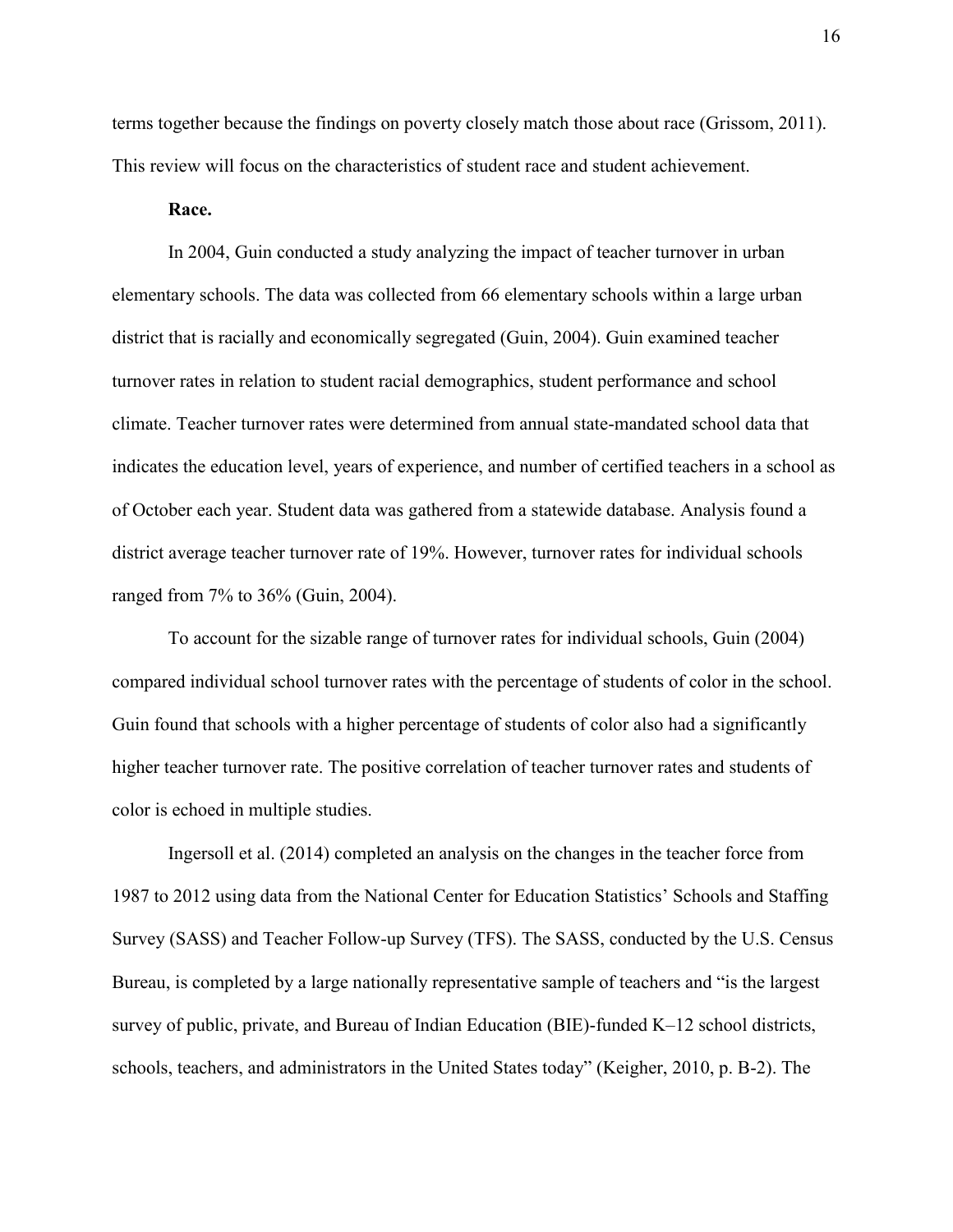TFS is administered the following year to a subset of the original participants (Keigher, 2010). From 1987-2012, the SASS and TFS were conducted seven times. Ingersoll et al. (2014) compiled the SASS and TFS data and found the relationship between teacher turnover rates and the rates of students of color in a school is a recurring trend in the teaching profession.

In a 2007 study, Scafidi et al. analyzed how wages, student test scores, student poverty, and the number of Black students in a school relate to a teacher's choice to stay or leave their teaching position. Using data from the Georgia Department of Education and Georgia Department of Labor, Scafidi et al. tracked 11,070 teachers across the state of Georgia over seven academic years. This study used teachers who began their teaching career before age 27 and between the years 1994 and 2001. These teachers started their career in a public elementary school in Georgia (Scafidi et al., 2007).

Scafidi et al. (2007) found 38% of teachers stayed in their original position throughout the study. Results of the study revealed that teachers who left their initial position for any reason, left schools with higher rates of poverty and Black students than those who stayed in their position for the duration of the study (Scafidi et al., 2007). This indicates a correlation between these characteristics and teacher turnover.

When Scafidi et al. (2007) isolated the number of Black students in a school from the other variables, it was found to be a statistically significant predictor for teacher turnover. While Guin (2004) established a connection between turnover rates and schools serving students of color, Scafidi et al. concludes noteworthy results that specify the number of Black students in a teacher's school was a powerful factor in their likelihood to leave their position (Scafidi et al., 2007). A study by Ronfeldt et al. (2013) confirmed that greater turnover occurs in schools with a higher rate of Black students.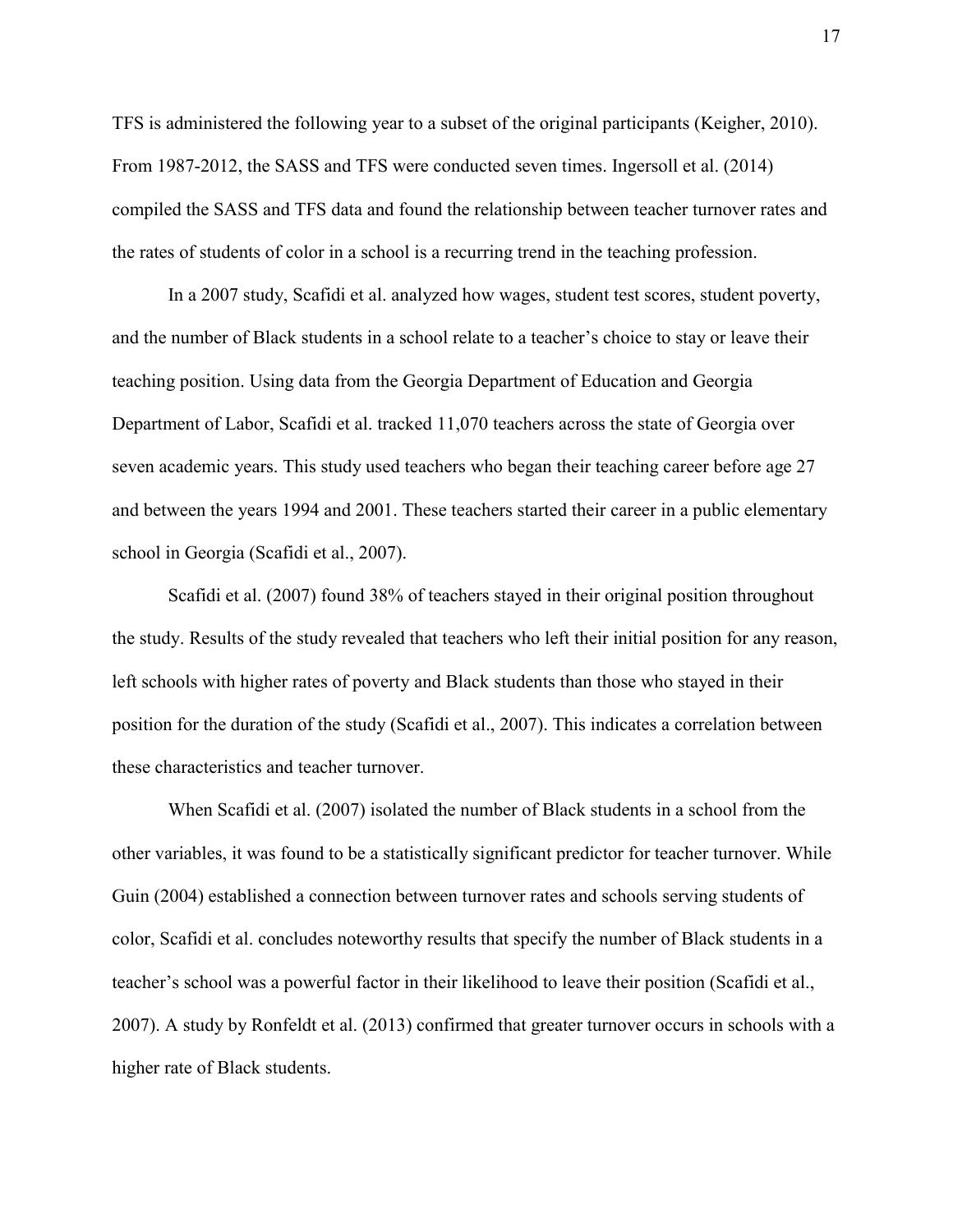Hanushek et al. (2004) investigated the factors contributing to teacher turnover in the Texas public school system. The study analyzed teacher job transitions between schools and districts. To determine motivation for teacher job movement, school characteristics were examined in addition to the factors of salary and four other conditions related to student characteristics: average student achievement score, percent of low income students, percent of Black students, and percent of Hispanic students.

The Texas teacher transition patterns revealed that teachers were most likely to leave their schools for a school with lower rates of Black students and lower rates of Hispanic students (Hanushek et al., 2004). Higher rates of Black and Hispanic students in a school resulted in an increase in the probability that a white teacher would leave the school (Hanushek et al., 2004). This pattern was prevalent throughout the data, even when controlling for the other conditions and district size. Data showed that as a whole, teachers who switched schools in Texas public schools moved to schools with a lower Black and Hispanic population (Hanushek et al., 2004).

Many additional research studies have found that schools with higher rates of Black students, Hispanic students or students of color in general are associated with higher rates of teacher turnover (Ingersoll & May, 2011; Jackson, 2012; Johnson et al., 2012). In a study of the link between principal influence and teacher turnover, Jackson noted that teachers were more likely to leave their position if they taught in a school with higher percentages of students of color. In another study, Johnson et al. used a statewide survey of school working conditions in Massachusetts to determine what factors are most prevalent in a teacher's decision to leave their position. Data revealed that teachers are more likely to plan to leave their position when there are higher rates of students of color in the school population (Johnson et al., 2012). Additionally, a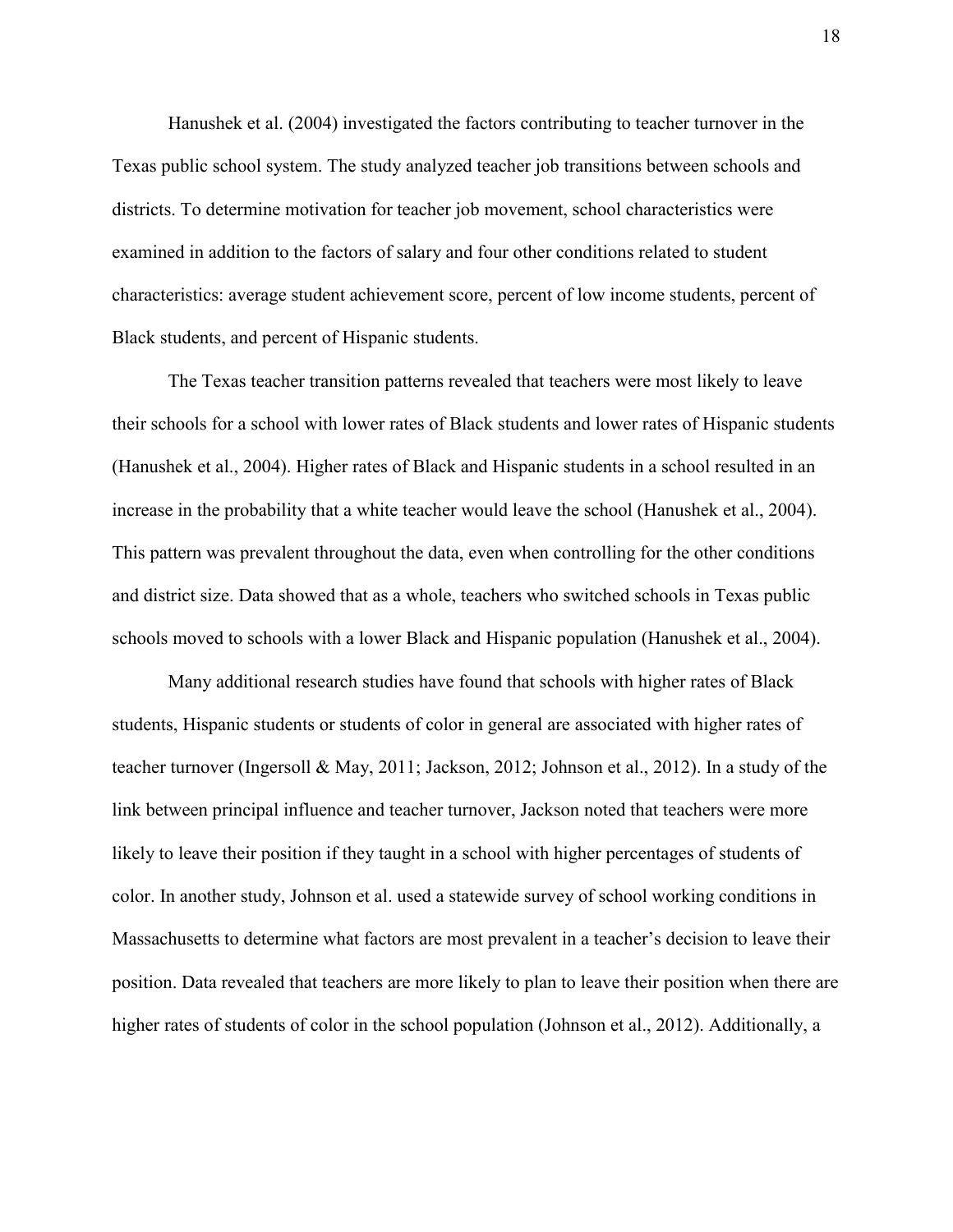2011 study by Ingersoll and May affirmed that schools with higher rates of students of color experience higher rates of teacher turnover.

Scafidi et al. (2007), Hanushek et al. (2004), and Ingersoll and May (2011) all found an exception to this pattern. The majority of teachers in these studies are white (Hanushek et al., 2004, Ingersoll & May, 2011; Scafidi et al., 2007). According to the SASS, this is reflective of the United States teaching population with 82.7% of all elementary and secondary teachers in the United States identifying as white in 2011-2012 (Ingersoll et al., 2014). Therefore, the turnover patterns of white teachers drive the results of the analysis of teachers as a whole group. Scafidi et al., Hanushek et al., and Ingersoll and May isolated and analyzed patterns for the teachers of color in their studies, finding that teachers who are Black or Hispanic did not follow the same turnover patterns as their white peers.

Scafidi et al. (2007) initially found that the number of Black students was a significant factor in a teacher's decision to leave. The study then focused on Black teachers, who made up 16.7% of the teachers in the study. Further analysis of the transitions of Black teachers found Black teachers were less likely than the white teachers to move schools due to the number of Black students (Scafidi et al., 2007). Hanushek et al. (2004) found that Black and Hispanic teacher movement patterns tended to favor schools that had a higher population of their own race. Scafidi et al. and Hanushek et al. speculate this preference is possibly due to residential segregation, resulting in a Black teacher living much closer than a white teacher to a school with more Black students.

Ingersoll and May (2011) examined trends, patterns, and predictors of teacher turnover with a focus on differences between white teachers and teachers of color. The study examined how teacher turnover was influenced by several organizational conditions and related each of the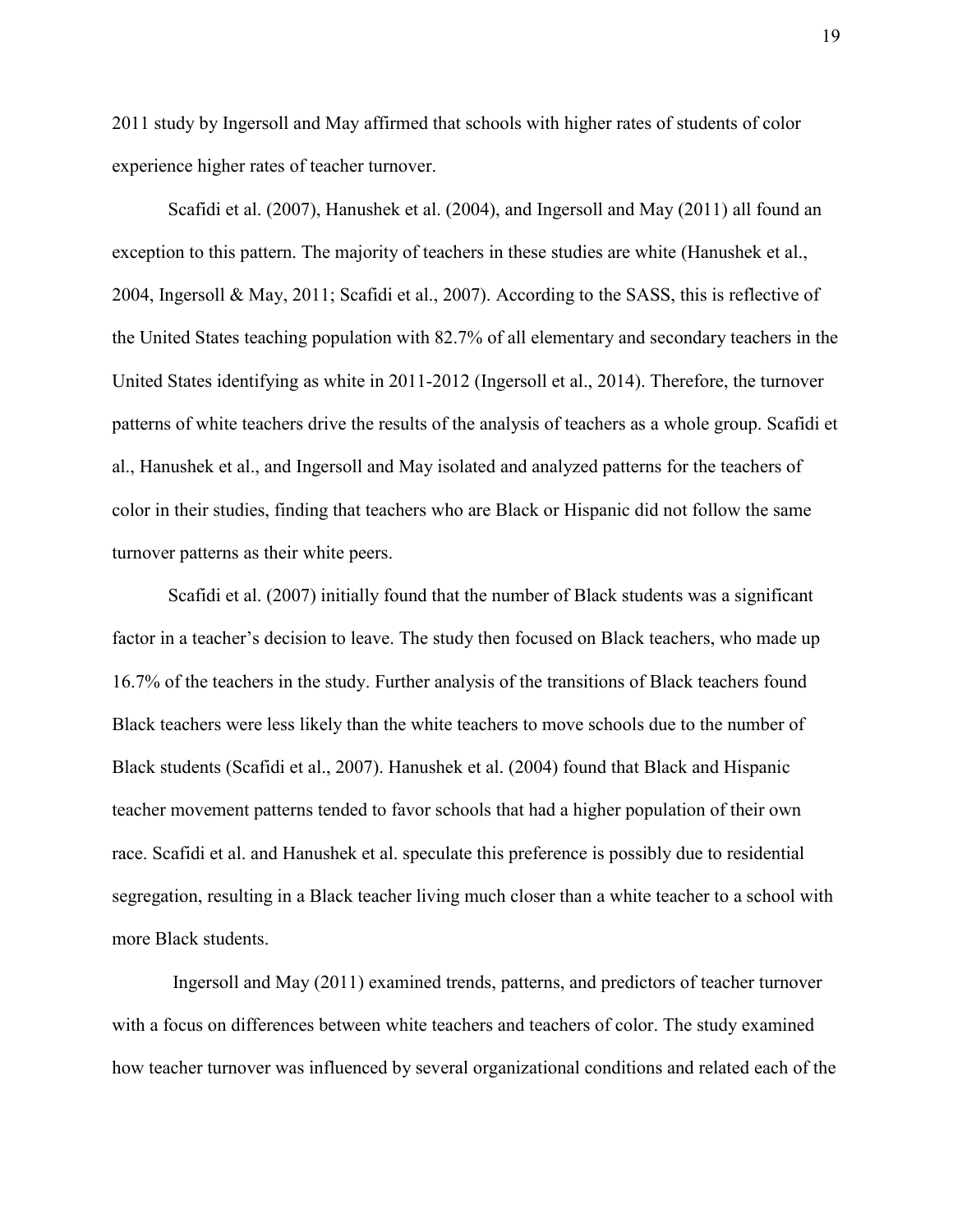conditions to school characteristics and student demographics. This study used data from the SASS and TFS administered by the Census Bureau to a nationally representative sample of teachers (Ingersoll & May, 2011). The TFS is a supplemental survey given to a subset of the sample one year after the SASS.

Similar to Hanushek et al. (2004) and Scafidi et al. (2007), Ingersoll and May (2011) also determined that teachers of color are more likely to teach in schools with higher percentages of students of color. Results indicated that "the demographic characteristics of the students appear[ed] to be nonfactors" (p. 42) for turnover of teachers of color. Additionally, when moving positions, teachers of color are also more likely to seek a position that serves a higher population of students of color (Ingersoll & May, 2011). However, teachers of color differed from their white peers in other ways as well. Ingersoll and May found that in all six year cycles of the SASS examined, turnover for teachers of color was higher than white teacher turnover. Ingersoll and May's research indicates that while rates of students of color are strongly correlated with white teacher turnover, other factors are provoking teachers of color to leave their positions.

Levy et al. (2012) conducted a case study on the cost of teacher turnover in secondary schools in the Boston Public School system. The study analyzed data from 2004 to 2008 to determine turnover rates and costs. While the purpose of the research focused on turnover costs, they examined similarities and differences in schools with higher or lower rates of teacher turnover. Characteristics of the 10 schools with highest turnover rates and the 10 schools with the lowest turnover rates were compared. In this district, both the high turnover rate schools and low turnover rate schools had similar rates of white students and students in poverty (Levy et al., 2012). These results contend the aforementioned positive correlation between the percentage of students of color and teacher turnover rates.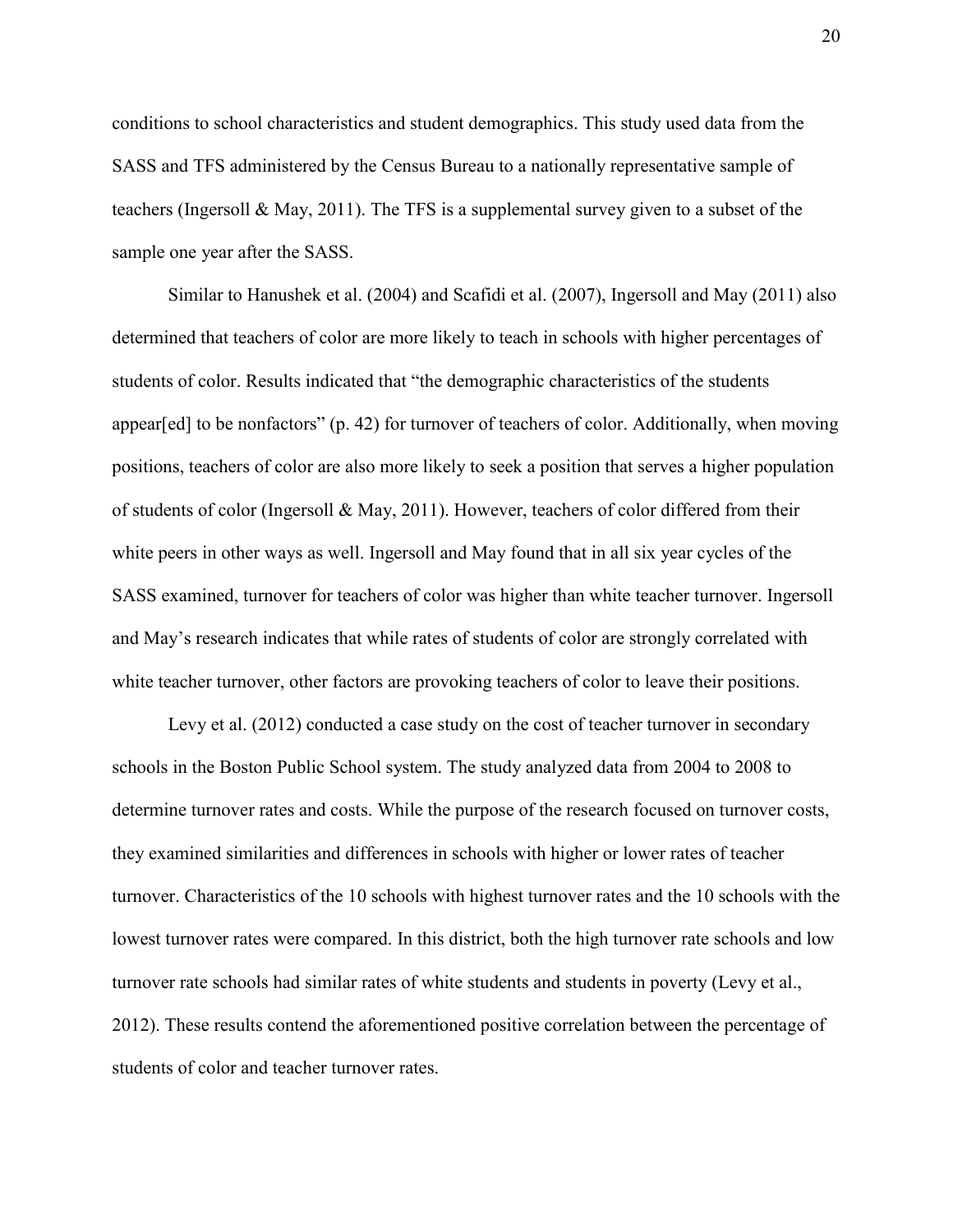Shockley et al. (2006) conducted their study in two school districts in Florida to pilot a tool for measuring the monetary costs of teacher turnover for school districts. Shockley et al. found that the school district with the higher rates of students of color had a lower rate of teacher turnover. These results again counter the vast body of research where results claim otherwise. Shockley et al. conclude this contradiction is due to the district's implementation of a district wide support program for new teachers. This program designed to retain new teachers appears to produce a lower turnover rate, even with higher rates of students of color (Shockley et al., 2006).

The precedingly mentioned studies all had consistent findings about the rates of students of color in relation to overall teacher turnover (Guin, 2004; Hanushek et al., 2004; Ronfeldt et al., 2013; Scafidi et al., 2007) and white teacher turnover (Hanushek et al., 2004; Ingersoll & May, 2011; Scafidi et al., 2007). These studies indicated that schools with higher rates of students of color had higher rates of turnover. Further examination of teacher turnover by race and studies completed by Levy et al. (2012) and Shockley et al. (2006) found results that counter these findings (Hanushek et al., 2004, Ingersoll & May, 2011; Scafidi et al., 2007).

#### **Achievement.**

A student characteristic relevant to an increase in the probability of a teacher leaving their position is the achievement level of the students. Guin (2004), Hanushek et al. (2004), and Scafidi et al. (2007) all unveiled a correlation between student performance rates and teacher turnover. Several studies found that schools with students who perform lower on standardized tests have a higher incidence of teacher turnover. Additional studies focused on the monetary cost of teacher turnover provide data supporting these findings (Barnes et al., 2007, Levy et al., 2012).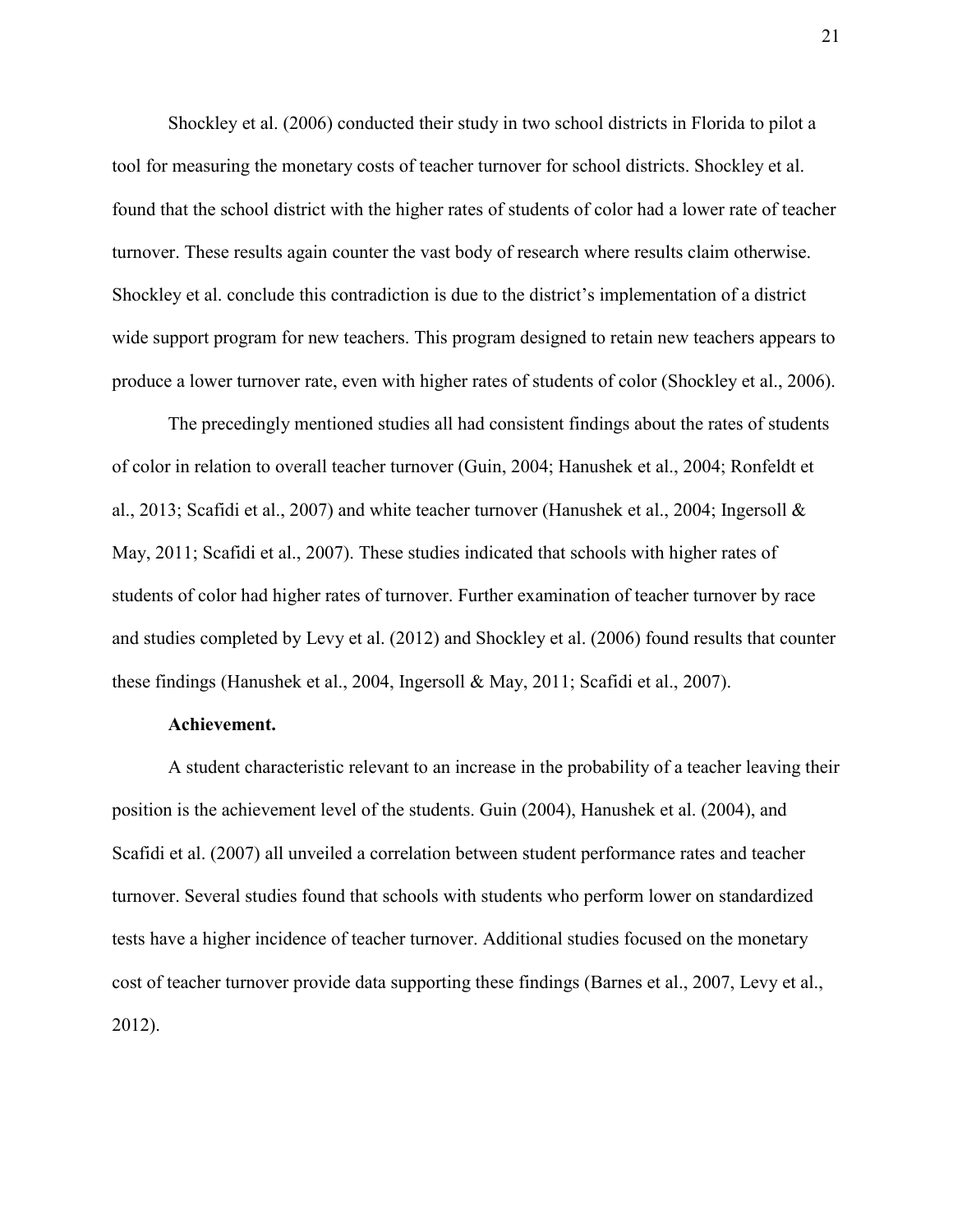Hanushek et al. (2004) analyzed the achievement rates of students in relation to teacher turnover. The study revealed that in Texas Public Schools teachers moving schools transitioned to schools with higher student achievement rates (Hanushek et al., 2004; Hanushek & Rivkin, 2007). For teachers who moved, the average achievement score of the students in their new district was three percentile points higher than the previous school (Hanushek & Rivkin, 2007). Several scenarios of teacher movements were modeled in the analysis to control for factors such as school size and type. Results found that regardless of whether a teacher moved from an urban to suburban district, stayed in an urban district, or stayed in a suburban district, teachers were more likely to move to schools that had higher average achievement scores (Hanushek et al., 2004). In fact, Hanushek et al. (2004) state that "teaching lower achieving students is a strong factor in decisions to leave Texas public schools" (p. 347).

As noted, Scafidi et al. (2007) included student test scores in their teacher mobility study in Georgia. Scafidi et al. (2007) found that the schools that teachers left had lower test scores than the schools that had higher teacher retention. Collectively, the schools that teachers moved into had higher average test scores than the schools that teachers left (Scafidi et al., 2007). When test scores were analyzed with controls for other factors, lower achievement level was still associated with higher rates of teacher turnover (Scafidi et al., 2007).

A similar pattern emerged when Levy et al. (2012) examined characteristics of schools with high teacher turnover as compared to schools with low teacher turnover in Boston, MA. Between these two groups, there was a significant difference in the test scores of students on the standardized math test. The 10 schools with the highest teacher turnover rate all had a lower average standardized math test proficiency rate than the 10 schools with the lowest teacher turnover (Levy et al. 2012). When Guin (2004) compared school turnover rates in relation to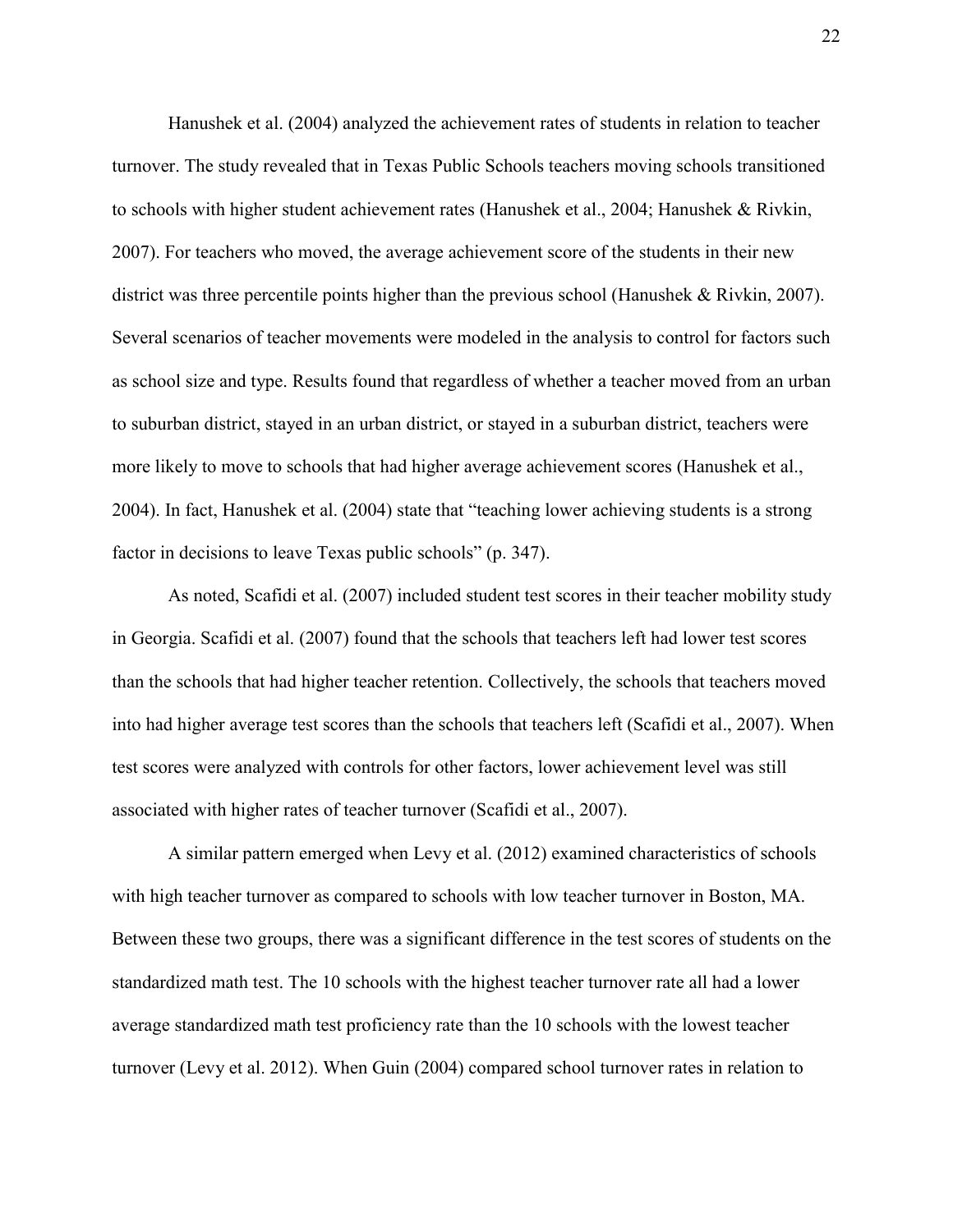student performance on standardized tests, high turnover rates correlated with low performance scores in both math and reading.

These studies all conclude there is a significant connection to a school's achievement level and teacher turnover. Schools with lower achievement scores are more likely to encounter higher rates of teacher turnover, while schools with higher achievement scores are more likely to keep their teachers (Guin, 2004; Hanushek et al., 2004; Levy et al., 2012; Scafidi et al., 2007).

#### **Working Conditions**

There are many environmental factors that influence a teacher's career decisions. The varying degree to which the many conditions of the workplace meet a teacher's satisfaction play a role in their decision to stay or leave. Dissatisfaction with one or more of the working conditions contributes to the growing rates of teacher turnover and attrition (Ingersoll & May, 2011; Johnson et al., 2012). In the 2008-2009 school year, 13.1% of the nation's first year teachers left the profession with 45.3% of them stating that they left the profession because of dissatisfaction with their job (Ingersoll et al., 2014). Additionally, 42% of the teachers who left teaching after the 1990-1991 school year did so because of either dissatisfaction with the job or to pursue a better career (Ingersoll, 2001). In 2004-2005, the top reason given by teachers moving to another school was job satisfaction (Ingersoll & May, 2011).

The working conditions of a teacher's job can range from physical and resourceful to social and emotional. Researchers examined a variety of school working conditions to determine if they are a cause of teacher turnover. Johnson et al. (2012) completed a study in Massachusetts to determine the role that working conditions play into the decisions of teachers who leave a classroom position. This study used a sizable sample representative of all schools, districts, and teachers in the state. Data on teacher working conditions was sourced from the statewide

23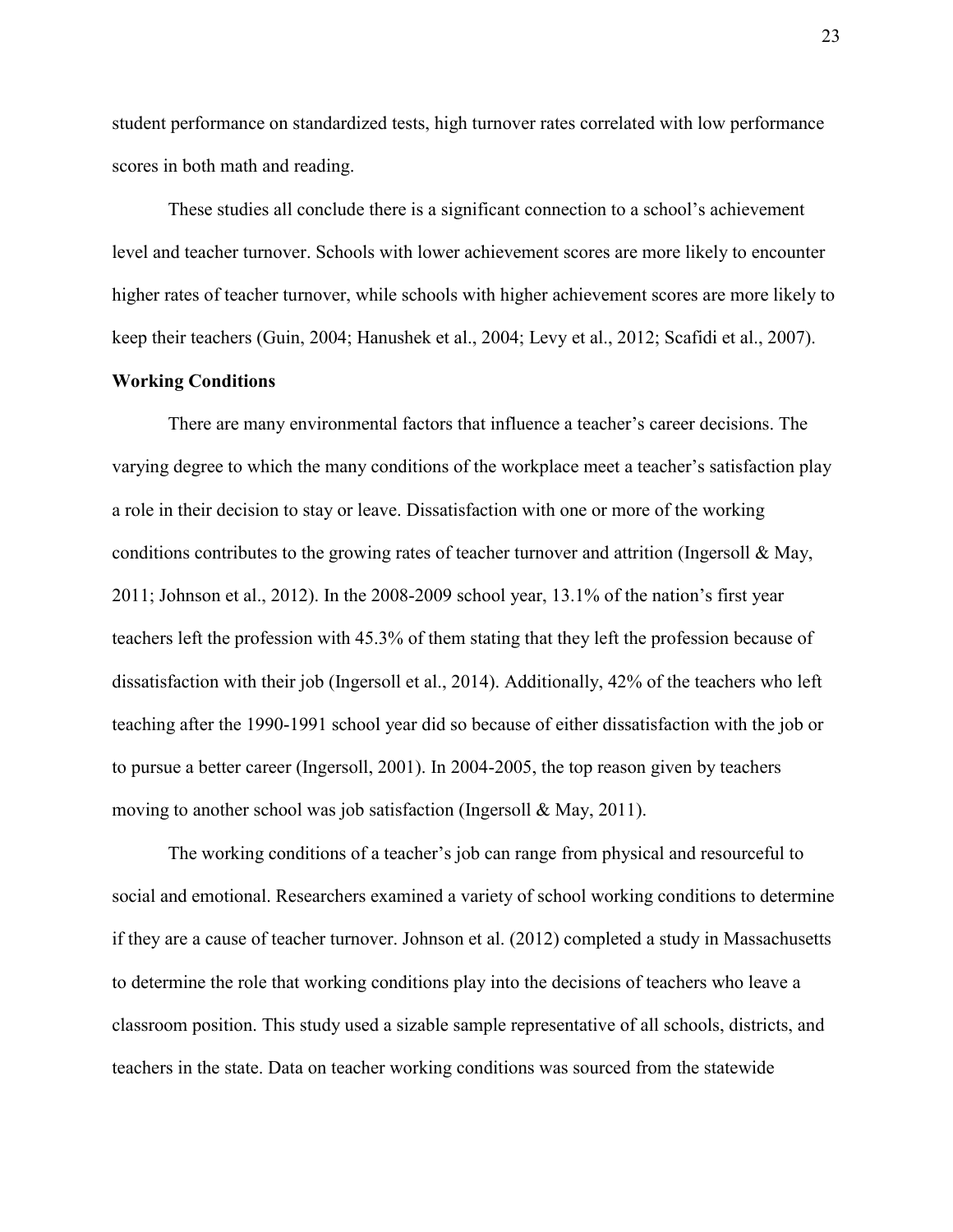MassTeLLS survey. The research investigated the correlation between teacher turnover and nine working conditions: colleagues, community support, facilities, governance, principal, professional expertise, resources, school culture, and time (Johnson et al., 2012).

Results of the Johnson et al. (2012) study show that the working conditions of teachers play an important role in their employment choices and career plans. When each of the nine different working conditions examined in the study were ranked more negatively by teachers, there was also a stronger intent to leave their position (Johnson et al., 2012). Teachers who rated their working conditions positively, stayed longer in their positions (Johnson et al., 2012). The results indicate strong evidence of working contexts as a predictor of teacher turnover (Johnson et al., 2012).

Echoing previous studies, Johnson et al. (2012) found a strong relationship between the likelihood of teachers leaving schools with higher rates of students of color and poverty. The results also indicated that teachers were less satisfied with all nine previously mentioned working conditions if they worked in a school with high rates of students of color and poverty (Johnson et al., 2012). While it is impossible to completely separate student demographics and working conditions to draw precise conclusions and predictions about teacher satisfaction and turnover, Johnson et al. address this challenge. Cross analysis among teachers and schools with similar working environments was used to check for similar student demographic patterns (Johnson et al., 2012). Control models were also set up for student, school, and teacher characteristics.

Using these strategies, Johnson et al. (2012) found that matters of working conditions account for most of the well-recognized relationship between student characteristics and teacher turnover and satisfaction. As noted earlier, several studies point out the strong relationship between student demographics and teacher turnover rates as a possible cause of teacher turnover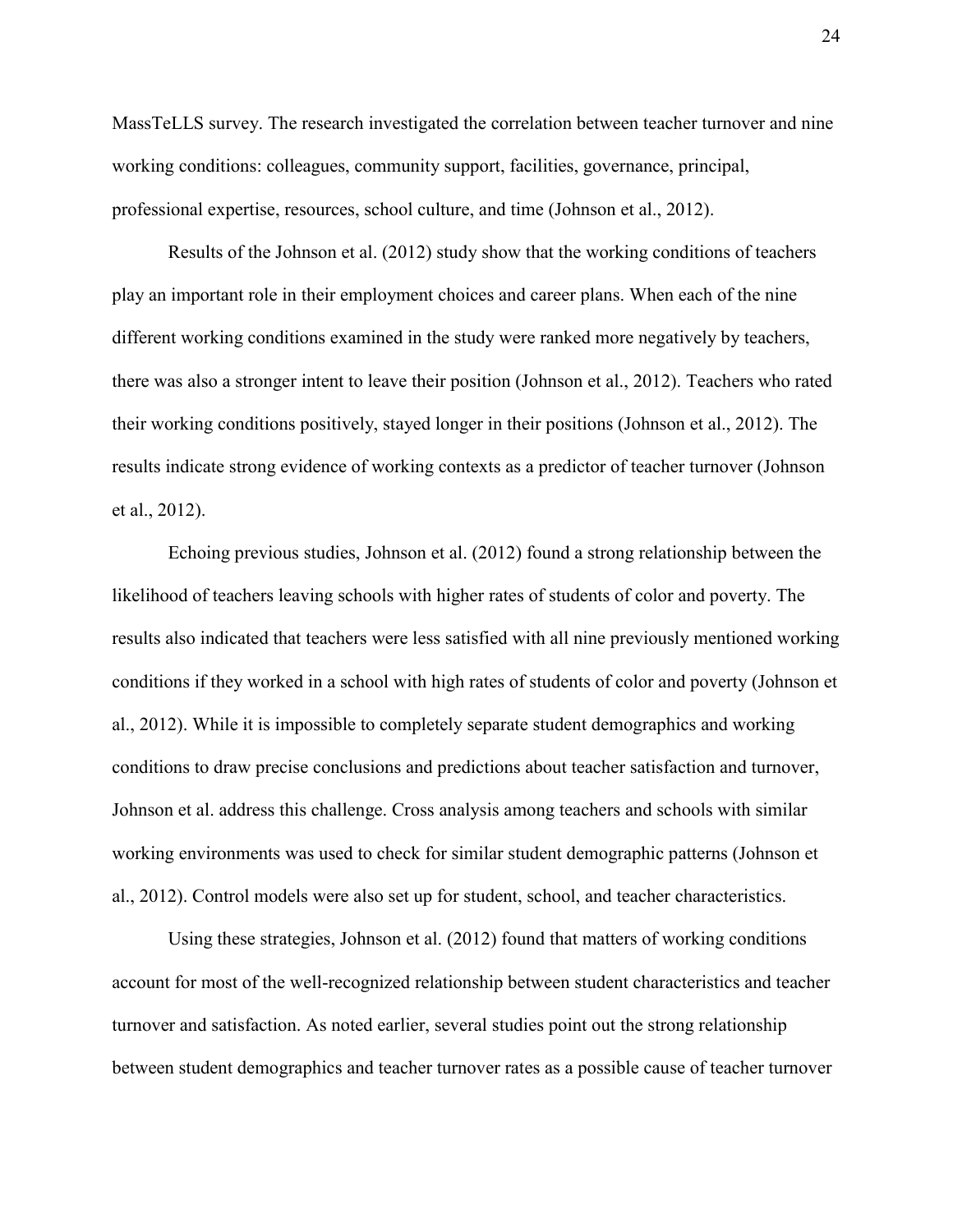(Hanushek et al., 2004; Ingersoll et al., 2014; Scafidi et al., 2007). Johnson et al. looked beyond this correlation and found that schools with more students of color and low-income students also have inferior working conditions.

In a literature review on turnover in high poverty schools, Simon and Johnson (2015) concluded that the foundational research on teacher turnover focused on student characteristics and ignored the organizational conditions of the school. Research that considers race and the working conditions in a school suggests that teachers leave due to the working environment rather than the students (Simon & Johnson, 2015).

Grissom (2011) confirmed these findings in a study on teacher turnover and principals in hard-to-staff schools. Using the 2003-2004 SASS and 2004-2005 TFS, Grissom found those teaching in schools with higher percentages of students of color feel less satisfied with working conditions in their school. Ingersoll and May (2011) also noted that schools with higher rates of students of color produced more negative views of school working contexts than schools with lower rates of students of color. Darling-Hammond (2003), Johnson and Birkeland (2003) and Ingersoll et al. (2014) identify this same trend: schools with higher rates of students of color also possess less desirable working conditions.

Multiple research studies assert that in schools with high percentages of students of color working conditions are much more likely to be the cause of higher teacher turnover rather than the race of students themselves (Darling-Hammond, 2003; Grissom, 2011; Ingersoll & May, 2011; Ingersoll et al., 2014; Johnson & Birkeland, 2003; Johnson et al., 2012; Simon & Johnson, 2015). These findings about school working conditions defend the positive correlation of teacher turnover with the student characteristic race seen in previous research (Guin, 2004; Hanushek et al., 2004; Scafidi et al., 2007) while offering an alternative explanation. The prevailing research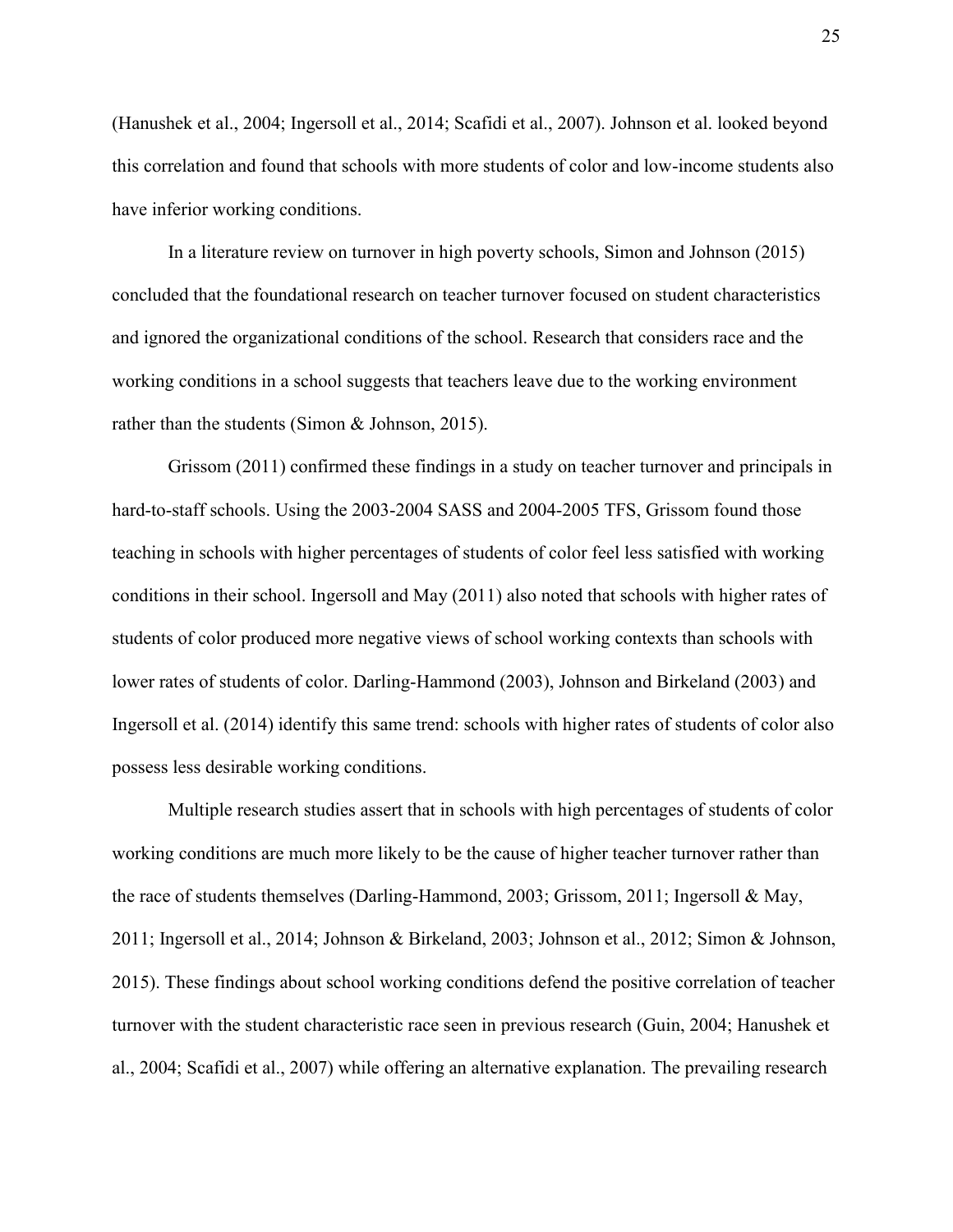upholds that in schools with high rates of students of color, working conditions are a more prominent cause of teacher turnover than the students' race (Grissom, 2011; Johnson et al., 2012; Kraft et al., 2016). Additionally, teacher turnover rates are more sensitive to the working conditions of a school than the student characteristics (Johnson et al., 2012). Johnson et al. claim "if researchers do not account for differences in working conditions, they will overstate the importance of student characteristics" (p. 22).

Kraft et al. (2016) completed a large-scale study examining the effect of teacher working conditions on teacher turnover in New York City public middle schools. The New York City Department of Education administers an annual survey to staff, students and parents in the district. Kraft et al. used data from these surveys from 2008 through 2012 to determine teacher perceptions of four different working conditions: leadership and professional development, high academic expectations for students, teacher relationships and collaboration, and school safety. Thirty-three items were used from the survey in this study, which were answered using a four point Likert scale. This data was used in combination with human resources data to determine the relationship between changes in working conditions and teacher turnover rates. Similar to the Johnson et al. (2012) study, Kraft et al. (2016) found a negative correlation between all four of the study's working conditions and rates of teacher turnover. Schools that ranked high in the areas of leadership, expectations, relationships or safety had lower rates of turnover (Kraft et al., 2016). Each condition was independently associated with teacher turnover and when compounded, the impact was even greater. Kraft et al. also found that if a school increased the quality of the four conditions studied, the turnover decreased. Ingersoll and May (2011) describe the same pattern of turnover with teachers of color. They found that working conditions of a school was the strongest predictor of a teacher of color leaving a position.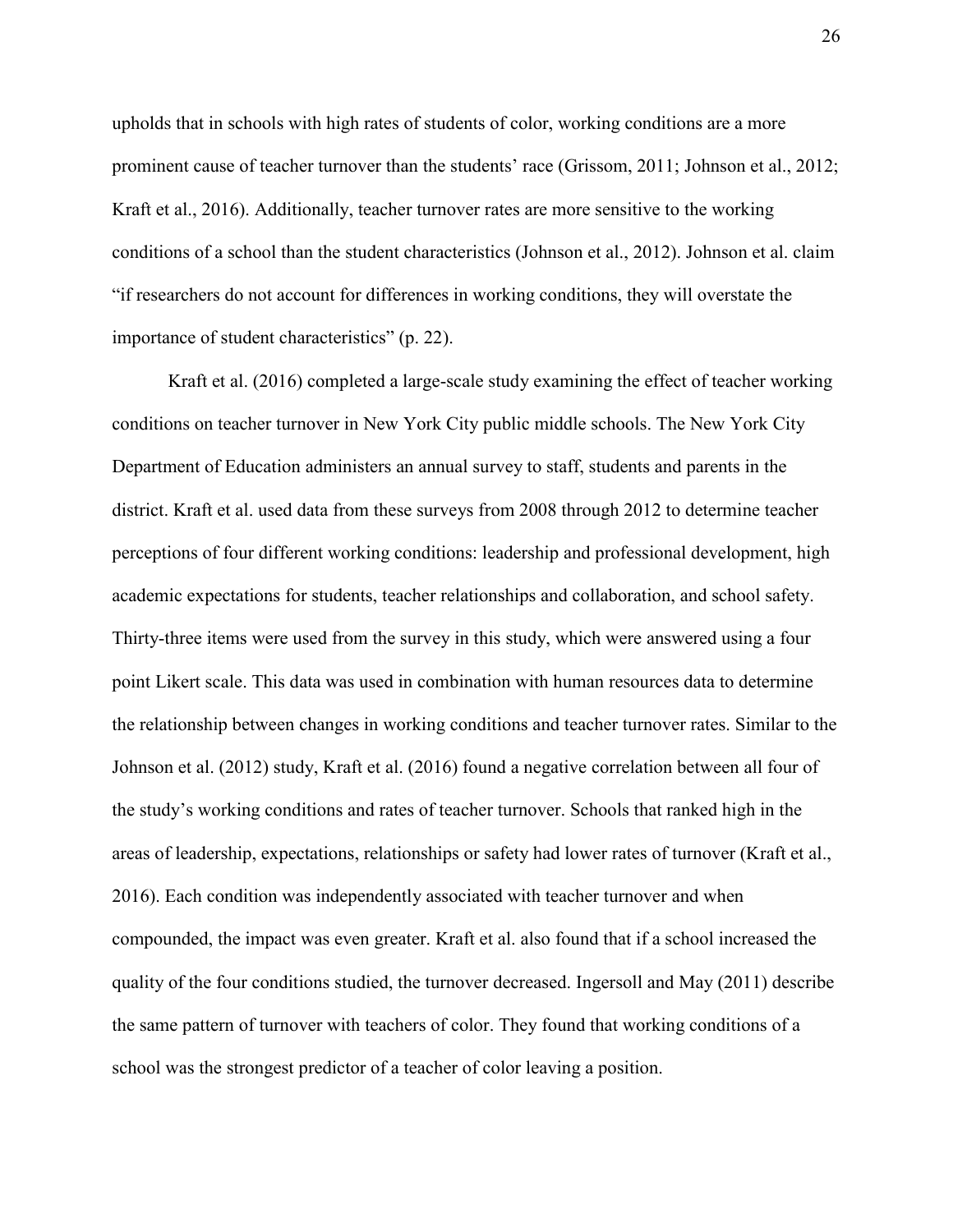The work of Johnson et al. (2012) declared that the negative relationship between working conditions and likelihood of teacher turnover is not linear. When a teacher rates the school working conditions lower, there is a sharp increase in the likelihood of a teacher leaving (Johnson et al., 2012). These results reveal that "teachers are three times more likely to plan to transfer from schools with particularly poor conditions of work than are teachers whose work environment is of average quality" (Johnson et al., 2012, p. 30).

Some research on school working conditions has uncovered which types of working conditions have a greater impact on teacher turnover. Johnson et al. (2012) found that the working conditions that were of most importance to a teacher were social in nature. The three categories of colleagues, principal, and school culture were the strongest predictors of teacher turnover (Johnson et al., 2012). These categories are characterized by productive working relationships with colleagues, a principal who is a supportive and strong leader, and a school environment that operates with trust, respect, openness and shared commitment to the school values. The combination of these three social conditions were twice as indicative of teacher turnover compared with the availability of resources and appropriate facilities (Johnson et al., 2012).

Johnson and Birkeland (2003) completed a project following 50 new teachers in Massachusetts for four years. They tracked teacher movements and collected data to determine what elements teachers sought in a school. Poor working conditions were prominently cited by participants as reasons to leave (Johnson & Birkeland, 2003). Among them, a chaotic and unsupportive culture. Johnson and Birkeland identified the optimal working conditions teachers sought and also reported that the majority of them were socially based. According to their research, ideal working conditions include balanced and appropriate work assignments,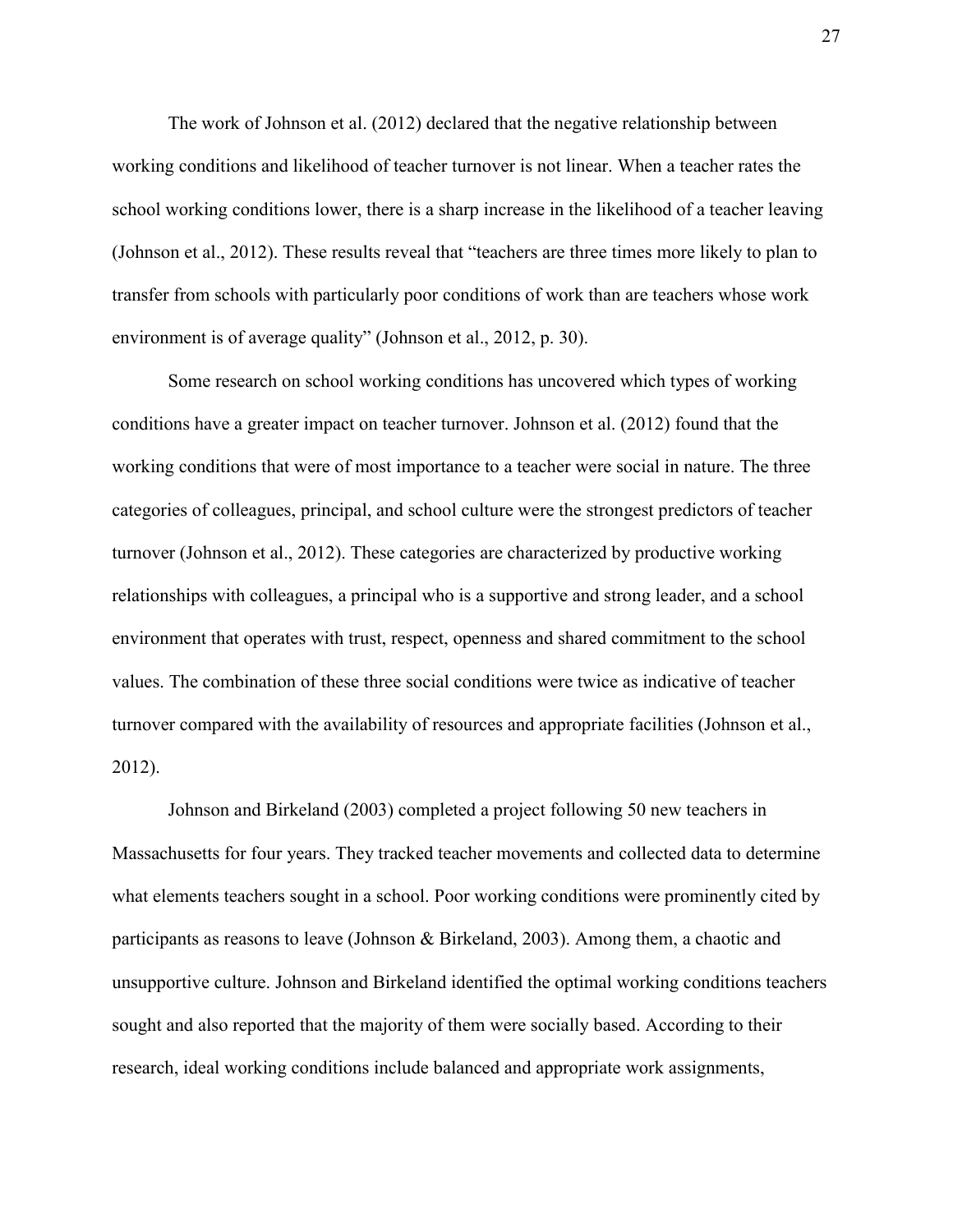colleagues who share and encourage, school-wide practices that focus on students, and a fair and actively engaged principal (Johnson & Birkeland, 2003).

Guin's (2004) study in urban elementary schools used data from a School Climate Survey conducted by the school each year. This data revealed a negative correlation between teacher turnover rates and all six climate measures on the survey: school climate, teacher climate, principal leadership, teacher influence, feeling respected, and teacher interactions (Guin, 2004). Schools with higher rates of turnover scored below average on school climate measures (Guin, 2004). In order to investigate climate related working conditions further, Guin conducted quantitative case studies in five of the schools. This study uncovered that schools with low levels of trust and collaboration among colleagues had higher rates of turnover (Guin, 2004).

Jackson (2012) conducted a study to determine if one aspect of school culture influences teacher turnover. Through use of the 1999-2000 SASS, Jackson used multinomial linear regressions to analyze the impact that perceptions of teacher influence in a school held by teachers and principals has on teacher retention. Jackson (2012), Ingersoll (2001), and Ingersoll and May (2011) found the greater influence teachers feel they have in school policy and decision-making correlates with an increased probability of teacher retention. Teachers who felt they had little influence in their school were more likely to move to another school or leave the profession (Ingersoll, 2001; Ingersoll & May, 2011; Jackson, 2012). Jackson advises that schools with a culture that attributes more influence to teachers will have more stable employment of teachers. These results focus on the detail of perceived influence in a school, but serve as a proxy for the working conditions of school culture and educator relationships (Jackson, 2012). The findings make clear that there is a connection between the perceptions held by teachers about their school environment and their decisions to stay, move or leave their teaching positions.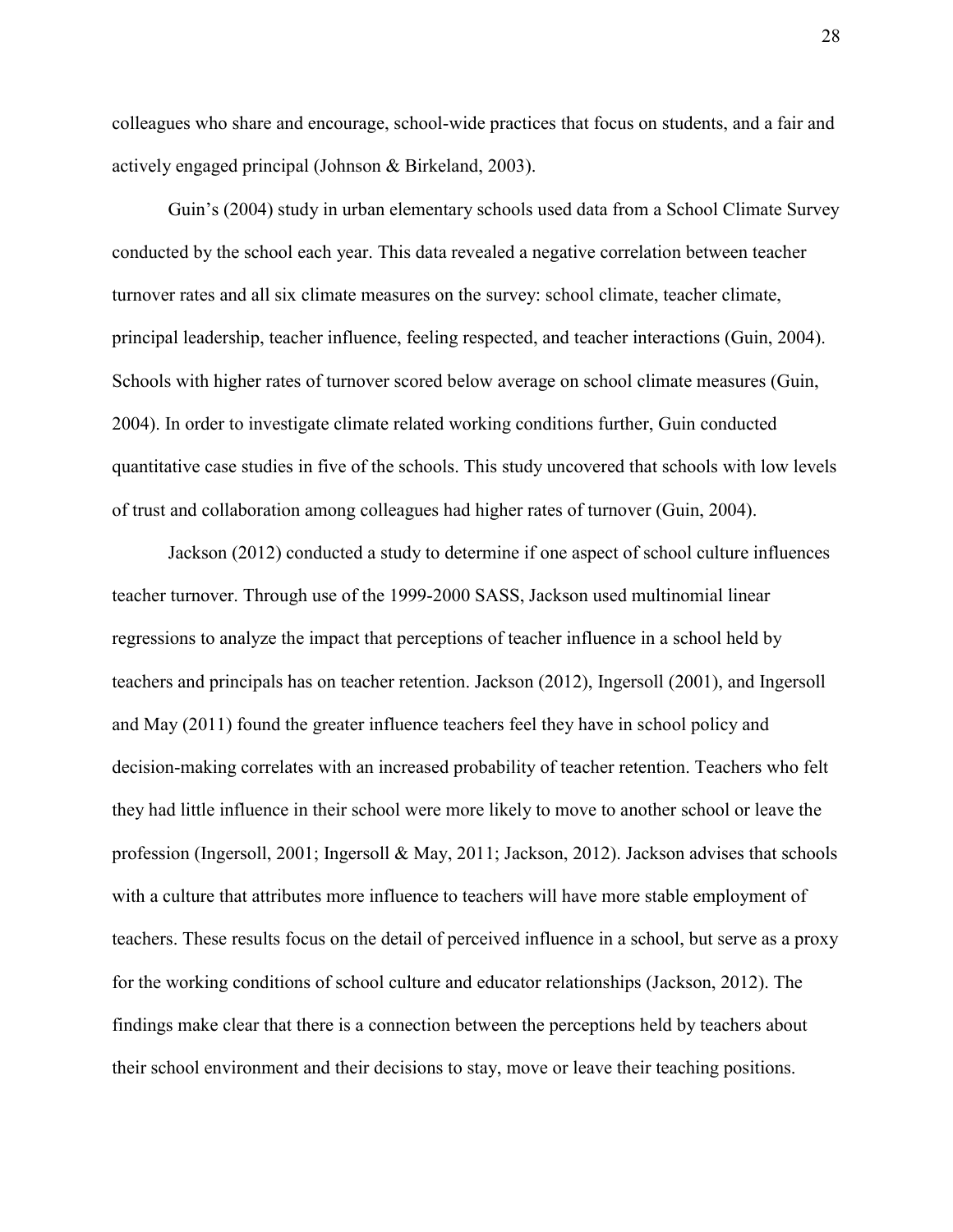#### **Salary.**

The teaching profession is well-known for being a low paying profession. Teacher salaries are generally lower than other college-educated professions and have not increased at a comparable rate (Darling-Hammond, 2003). Characteristically low salaries contribute to the health of the teaching force (Berry, 2004). Salary is an inherent working condition to consider in teacher turnover research, as it "is an important symbolic measure of the importance a society places on the work one does" (Kelly, 2004, p. 197).

Ingersoll and Rossi (1995) used data for the 1990-1991 SASS and 1991-1992 TFS to determine contributors of teacher turnover. Ingersoll & Rossi found a higher rate of turnover in small schools and private schools. These schools also had lower wages and fewer benefits (Ingersoll & Rossi, 1995). In the TFS, 17% of the private school teachers who left the profession cited low salary as one of the top three reasons for leaving (Ingersoll & Rossi, 1995). As a whole, larger schools had a higher average salary than smaller schools and offered more benefits to their teachers (Ingersoll & Rossi, 1995). These findings led Ingersoll and Rossi to have confidence that the relationship between salary, benefits and teacher turnover are intertwined. Ingersoll (2001) completed a study that used data from the SASS to examine how the organizational conditions of a school interact with teacher turnover. Ingersoll found that threefourths of small private school teachers claim salary as their prominent reason for leaving. Hanushek and Rivkin (2007) also confirm that private school salaries are lower than public school salaries nationwide.

Ingersoll (2001) and Scafidi et al. (2007) revealed lower teacher salaries were associated with higher rates of teachers leaving their position. The participants who moved or left schools had lower salaries than those who stayed in their position (Scafidi et al., 2007). Ingersoll notes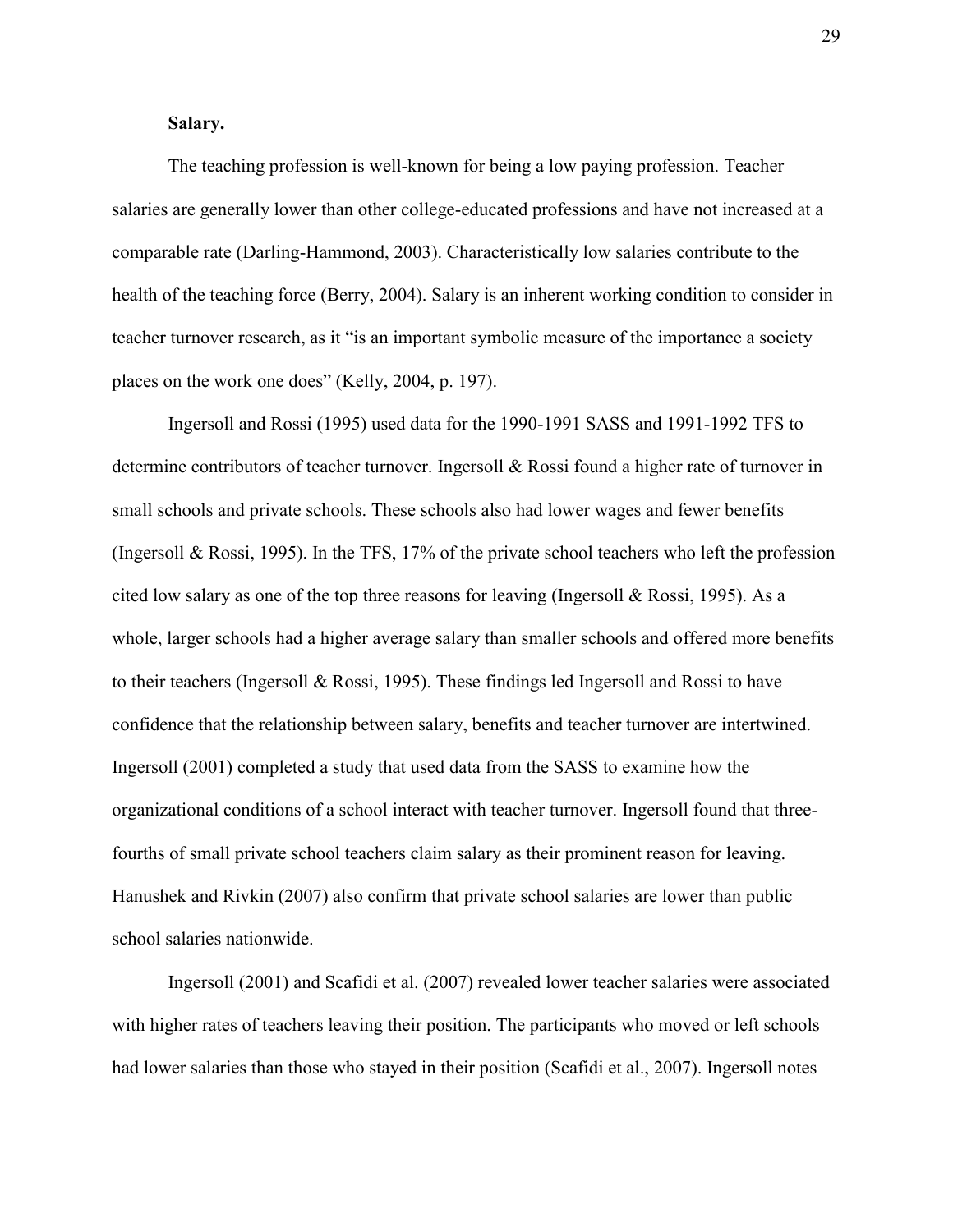that teachers migrating to new schools cited salary as one of the primary reasons for their movement. In addition, Grissom (2011), Ingersoll (2001), Ingersoll and May (2011) and Jackson (2012) reveal that teachers who are paid a higher salary are less likely to leave their position.

Garcia et al. (2009) completed a study on the connection between teacher salary and teacher turnover in the state of Texas. Data from the Texas educational database was analyzed for three school years: 2003-2004, 2004-2005 and 2005-2006. Findings were consistent across all three years of the study with evidence of a statistically significant relationship between average teacher salary and turnover rates (Garcia et al., 2009). Through this analysis, Garcia et al. determined that salary accounts for 20% of the turnover in Texas.

Garcia et al. (2009) also examined the difference in turnover for the lowest and highest paying districts in Texas. Turnover rates were compared for districts in the bottom quartile and the top quartile for average salary. Turnover rates were nearly twice as high in low paying districts than in high paying districts for each year of the study (Garcia et al., 2009). These results indicate that salary has a significant impact on teacher turnover rates (Garcia et al., 2009).

Hanushek and Rivkin (2007) also used data from Texas public schools to investigate the relationship between salary and teacher turnover. The data used included elementary and middle school teacher movements and the salary before and after the move. The study found teachers who moved districts and had less than 10 years of experience gained an average of 0.4% in their salary by moving to their new position (Hanushek & Rivkin, 2007). Hanushek and Rivkin estimate this to be around \$100. When looking specifically at the subset of teachers who moved from urban districts to suburban districts, teachers took a decrease in salary of 0.7% (Hanushek & Rivkin, 2007).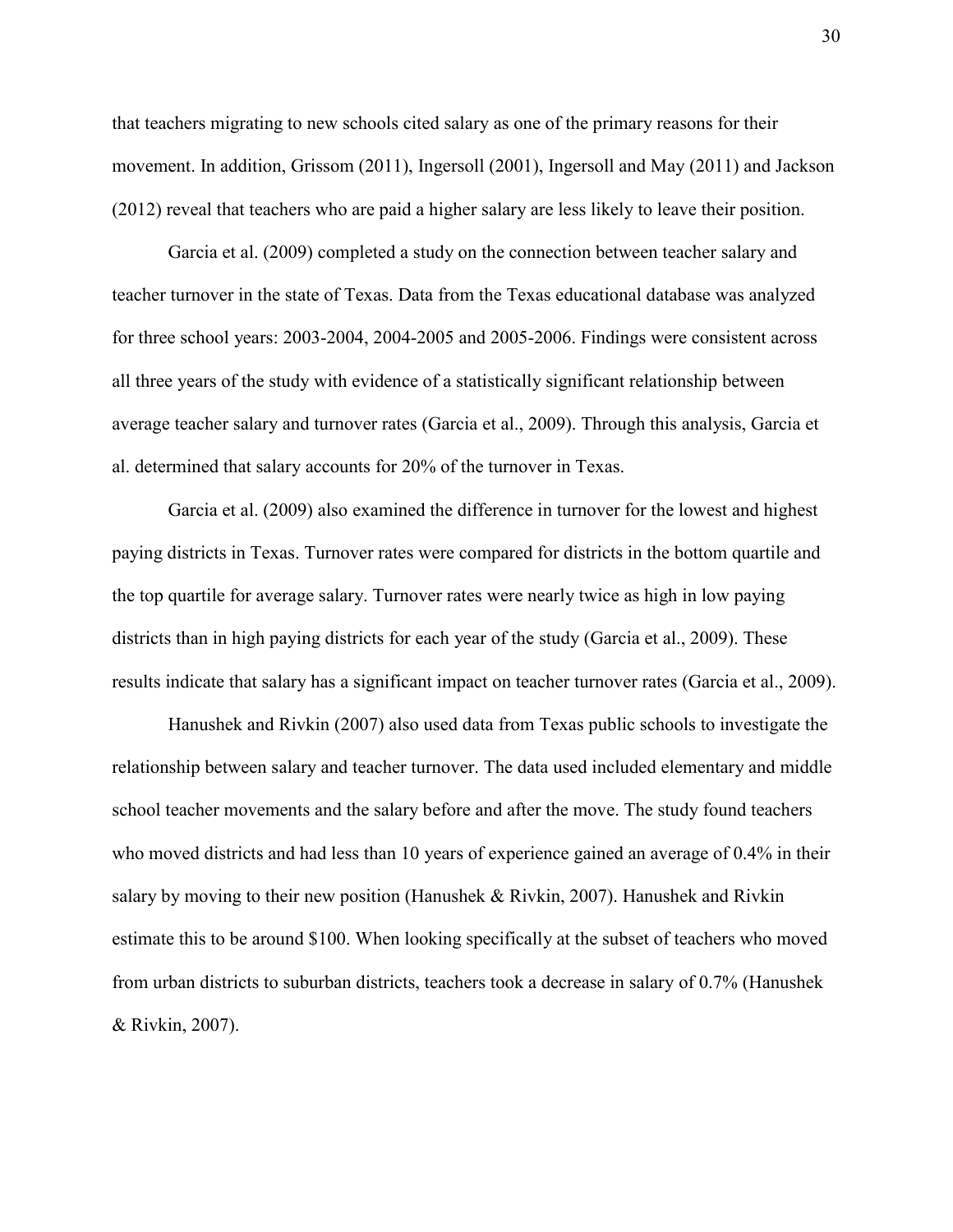Hanushek and Rivkin (2007) argue that if other factors are equal, teachers will gravitate toward higher paying positions. Therefore, it is not likely that teachers moving from urban to suburban districts seek lower salaries, rather they find that improved working conditions are more valuable than a salary increase (Hanushek and Rivkin, 2007). Researchers observed greater changes in student characteristics and working conditions than salary when teachers switched schools, concluding "salary affects mobility patterns less than do working conditions" (Hanushek & Rivkin, 2007, p. 82). Hanushek and Rivkin estimate in order to incentivize teachers to stay in urban schools with poor working environments, it would require a salary increase of 25% to 43% for female teachers in their first five years of teaching or a 10% increase for males. At these rates, salaries would begin to offset the impact of the working conditions on teacher turnover.

Kelly (2004) completed an event history analysis of the 1990-1991 SASS and 1991-1992 TFS to determine the effect of salary on teacher attrition. The event history analysis focused on when in their career a teacher was most likely to leave their position. This analysis found that salary has some effect on teacher turnover; higher salary is associated with slightly lower teacher attrition (Kelly, 2004). Kelly found that a salary increase of \$4,000 will increase the probability of a teacher staying in their position by 3.8% for the first 10 years of their career, 4% in years 11- 20, and 4.4% in years 21-30.

Kelly (2004) and Darling-Hammond (2003) note that the strongest effect of salary occurs early in a teacher's career, also when the likelihood of leaving the profession is at the highest. Kelly's analysis found salary had a minimal impact on teacher turnover later in a teacher's career and no impact from career years 30 to 35. Overall, the impact of salary on teacher turnover was small (Kelly, 2004). Kelly affirms that other factors specific to individual teachers have a much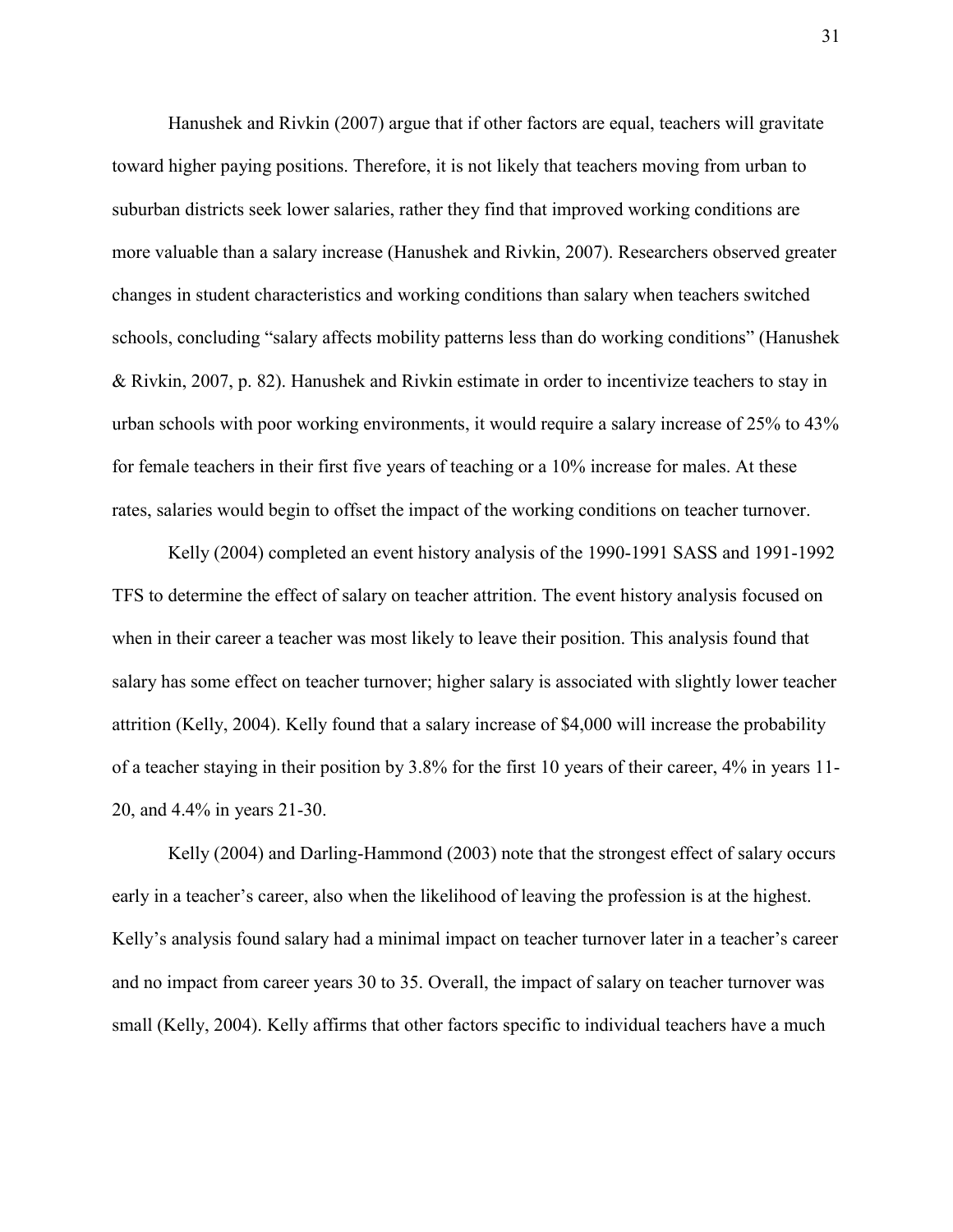greater effect on a teacher's decision to leave than school-level or district-level policies, like salary.

Contending Kelly's conclusions, Darling-Hammond (2003) writes that salary is one of the primary working conditions that lead teachers to leave their position. Through a broad lens, Darling-Hammond finds that salary is just as important as other working conditions when a teacher is deciding whether or not to leave a school. Looking more closely, this work reveals that salary is of greater concern to teachers leaving affluent schools while working conditions are the primary complaint of teachers leaving low-income schools (Darling-Hammond, 2003).

In many cases, salary is not the only factor driving a teacher to depart. Similar to Kelly (2004), Hanushek et al. (2004) found that other reasons rank above salary. Hanushek et al. state that "results show that teacher transitions are much more strongly related to student characteristics than salary differentials" (p. 328). However, many researchers found evidence of salary impacting turnover while controlling for school and student characteristics (Ingersoll, 2001; Ingersoll & May, 2011; Jackson, 2012; Scafidi et al., 2007). Simon and Johnson (2015) argue that while "factors such as salary and work hours matter to teachers, working conditions that are social in nature likely supersede marginal improvements to pay or teaching schedules in importance" (p. 27).

#### **School Leadership.**

Johnson and Birkeland (2003) found that dissatisfaction with school administration was the most common reason for teachers to change schools. In New York City middle schools, Kraft et al. (2016) determined that of the four school working conditions studied, leadership was the strongest predictor of teacher turnover. The principal and fellow administrators are in an important position for retainment of teachers (Burkhauser, 2017). They have control over many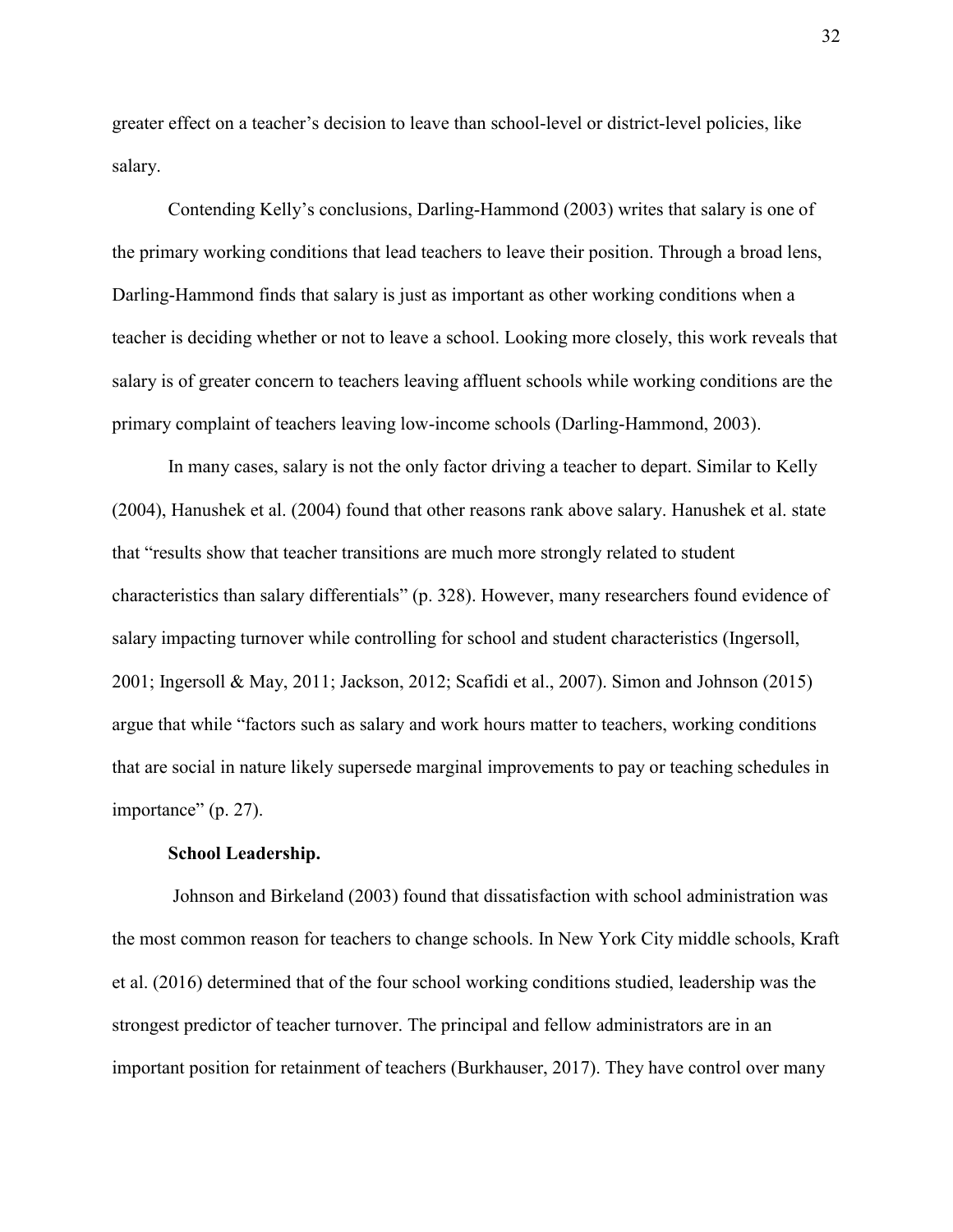of the working conditions within a school that can steer teacher satisfaction (Burkhauser, 2017; Johnson & Birkeland, 2003). Principal and teacher relationships and interactions also influence much of the culture in a school (Hughes, Matt, & O'Reilly, 2015; Simon & Johnson, 2015; Synar & Maiden, 2012). The principal is a persuasive factor in teacher turnover.

Jackson (2012) found that an increase in a principal's perception of their own influence led to an increase in teachers leaving the profession. The results did not indicate teacher perceptions of a principal's influence as a predictor of teacher turnover and the principal's perceived influence did not correlate with teachers moving schools (Jackson, 2012). A principal's own perception of their own influence has significance when teachers are determining whether or not to stay in the teaching field (Jackson, 2012). It is possible then that the principal's perception of their influence plays out through attitude or action and it then affects a teacher's perception of the teaching profession and their career decisions.

Burkhauser (2017) recognizes the high rates of teacher turnover in the United States and that school working contexts are a prominent cause of teachers leaving. Burkhauser (2017) completed a study to analyze the role that the principal of a school plays in a teacher's perception of their school working conditions. The study utilized data from the North Carolina Teacher Working Conditions Survey given biannually from 2006 to 2012. The voluntary survey asked teachers to rank four working conditions: teacher time use, physical environment, teacher empowerment/school leadership, and professional development. Burkhauser (2107) used value added modeling to determine if these working environment perceptions could be attributed to the principal in leadership.

Results of the study "suggest that the individual principal matters when it comes to a teacher's perceptions of his or her work environment" (Burkhauser, 2017, p. 137). Survey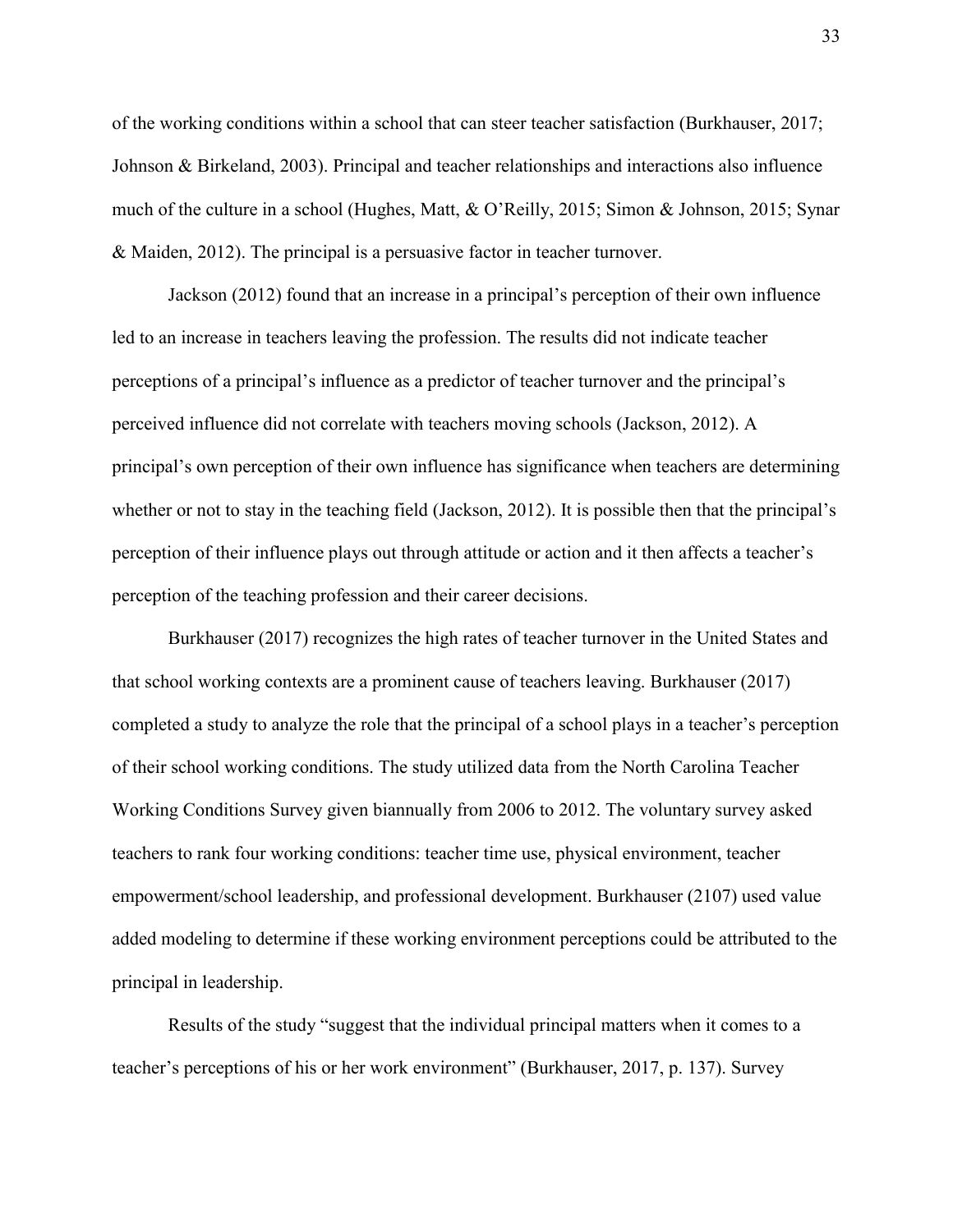rankings indicated that a higher perception of principal quality could return a higher perception on working conditions (Burkhauser, 2017). In one model, the increase of one standard deviation of principal quality perception was matched with a teacher time use perception of a student teacher ratio with seven less students (Burkhauser, 2017). This information supports the body of knowledge regarding school leadership as a significant factor in a school's working conditions and a teacher's decision to leave or stay in their position (Burkhauser, 2017; Ingersoll, 2001).

Grissom (2011) used data from the NCES 2003-2004 SASS and the 2004-2005 TFS to determine the effect principal quality has on teacher turnover. In Grissom's (2011) research, principal quality was determined by teacher rankings of several survey items. Teachers responded to the items favorably or unfavorably using a four point scale. Results affirmed that an increase in principal effectiveness corresponded with a decrease in the probability of a teacher leaving (Grissom, 2011; Kraft et al., 2016).

Grissom (2011) also found that "principals have a more positive effect on satisfaction in challenging environments than they do in the average school" (p. 2575). If an effective principal is placed in a school with a large percentage of students of color and underperforming students, they will positively impact teacher turnover more significantly than if they were placed in an average school. Grissom found that a more effective principal in a school with high rates of students of color, impoverished, and underperforming populations can counteract the low teacher retention that is characteristic of these schools. If a principal who is rated at least 1.5 standard deviations above the mean is placed in one of these schools, it can eliminate the disparity in teacher turnover rates with other average turnover rate schools (Grissom, 2011).

Simon and Johnson (2015) reviewed several studies about the impact of school leadership on a teacher's decision to leave. The research confirmed "that teachers' perceptions of their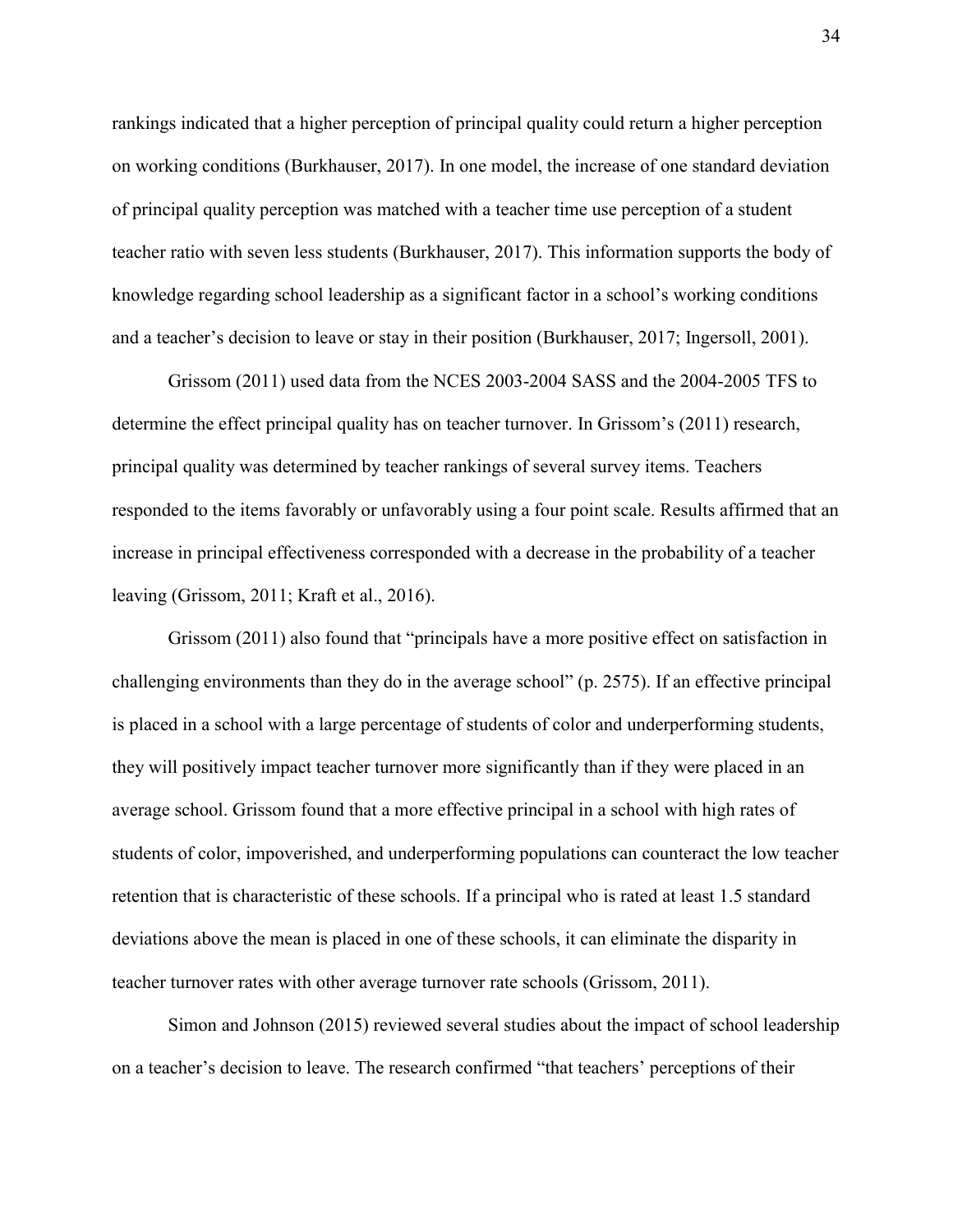principal are among the most important in teachers' career decisions" (p. 10). They determined the most valuable qualities desired of principals were effective management, fair and encouraging leadership, instructional support, and inclusive decision-making (Simon & Johnson, 2015). These skills should be sought and supported in principals of high-need schools (Simon  $\&$ Johnson, 2015).

In seeking a cause of teacher turnover, research found a significant positive correlation between the percentage of students of color in a school and student achievement scores with teacher turnover (Guin, 2004; Hanushek et al., 2004; Scafidi et al., 2007). As a whole, teachers leave these schools at higher rates than others (Ingersoll et al., 2014). However, this correlation has not proven that students of color and underperforming students are causing teacher turnover (Ronfeldt et al., 2013). This information led researchers to pursue other theories for causation.

Newer research found school working conditions were a significant contributor to teacher turnover (Ingersoll et al., 2014; Johnson & Birkeland, 2003, Johnson et al., 2012; Kraft et al., 2016). Teachers leave schools where they are dissatisfied with their working conditions. While there are results indicating some importance of salary in a teacher's decision to leave, working conditions that are social in nature have a the most significant impact (Jackson, 2012; Johnson  $\&$ Birkeland, 2003; Simon & Johnson, 2015).

Grissom (2011) and Johnson et al. (2012) both identify working conditions or school leadership as causes of teacher turnover that are especially powerful in underperforming schools and schools with higher percentages of students of color. Researchers repeatedly found evidence that students of color experience higher rates of turnover (Guin, 2004; Hanushek et al., 2004; Scafidi et al., 2007) and poorer school working conditions (Darling-Hammond, 2003; Grissom, 2001; Ingersoll & May, 2011; Ingersoll et al., 2014; Johnson & Birkeland, 2003; Johnson et al.,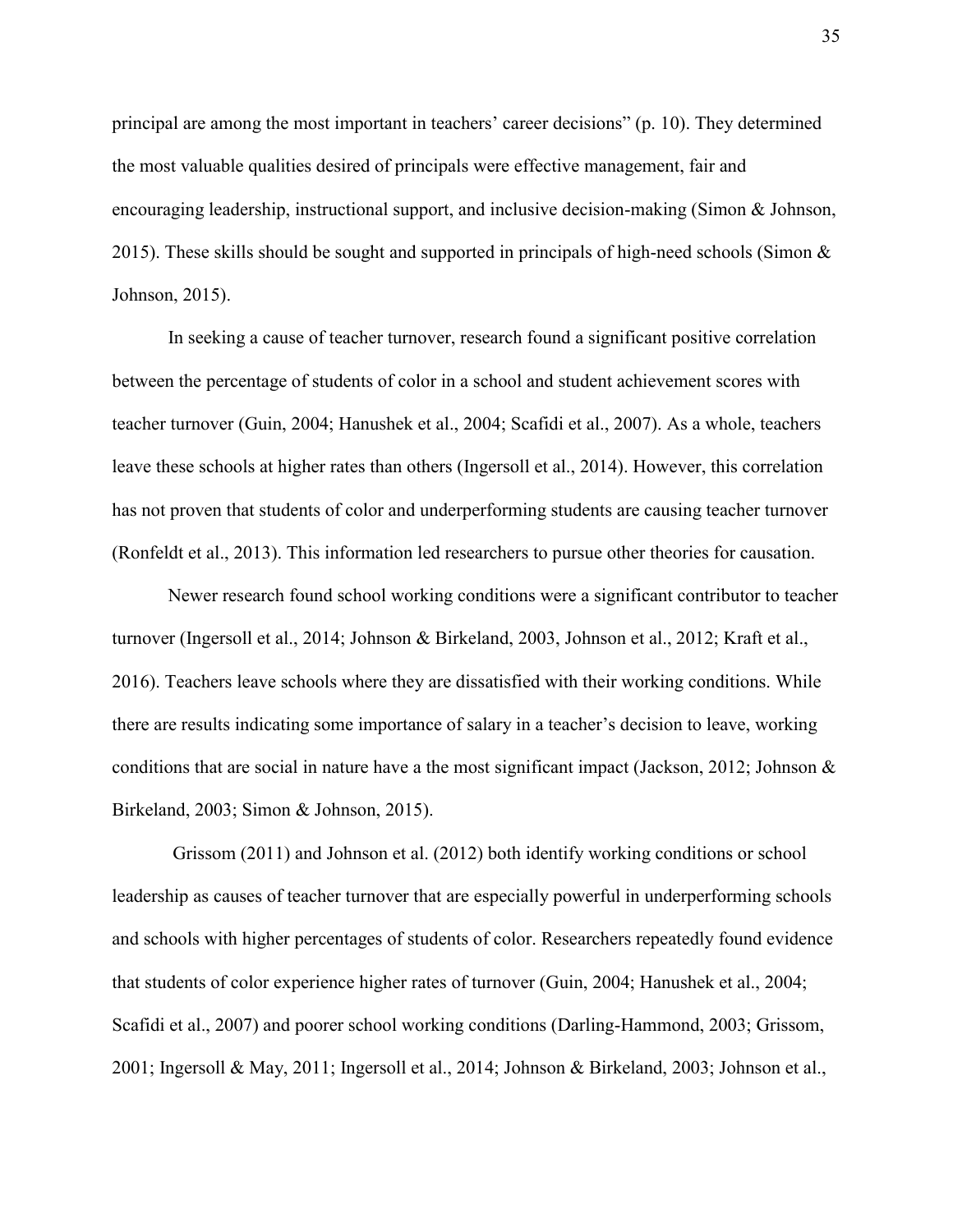2012; Simon & Johnson, 2015). The correlation between poor working conditions and schools with high rates of students of color and low student achievement explains the older theories of teacher turnover causes (Darling-Hammond, 2003; Grissom, 2011; Ingersoll et al. 2014; Johnson & Birkeland 2003; Johnson et al., 2012; Simon & Johnson, 2015). Johnson and Birkeland (2003) note in their study "the fact that Voluntary Movers found better working conditions in schools serving wealthier students highlights the problem of inequities in education" (p. 24). It is clear that the poor work environments causing teacher turnover and "the negative aspects of turnover's impact are felt disproportionately in schools that serve large numbers of students of color and economically disadvantaged students" (Jackson, 2012, p. 877).

#### **Impact of Teacher Turnover**

Teacher turnover rates vary from school to school, however, research identifies schools with specific characteristics to have higher teacher turnover rates (Guin, 2004, Hanushek et al., 2004; Levy et al., 2012). Schools with higher teacher turnover rates have higher rates of poverty, students of color, and lower standardized test scores (Ingersoll & May, 2011; Ronfeldt et al., 2013; Scafidi, 2007). Therefore, students of color and students in poverty are most affected by teacher turnover (Guin, 2004; Jackson, 2012; Ronfeldt, et al., 2013). The high rates of teacher turnover that plague schools with underserved populations and poor working conditions, also have an impact on the level of student achievement (Ronfeldt et al., 2013).

#### **Impact on Student Achievement**

The correlation of high turnover rates with low student achievement in math and reading is a primary concern for the student population, particularly students of color (Guin, 2004; Levy et al., 2012; Scafidi et al., 2006). This correlation may or may not be indicative of cause, but is motivation to research the relationship further (Ronfeldt et al., 2013).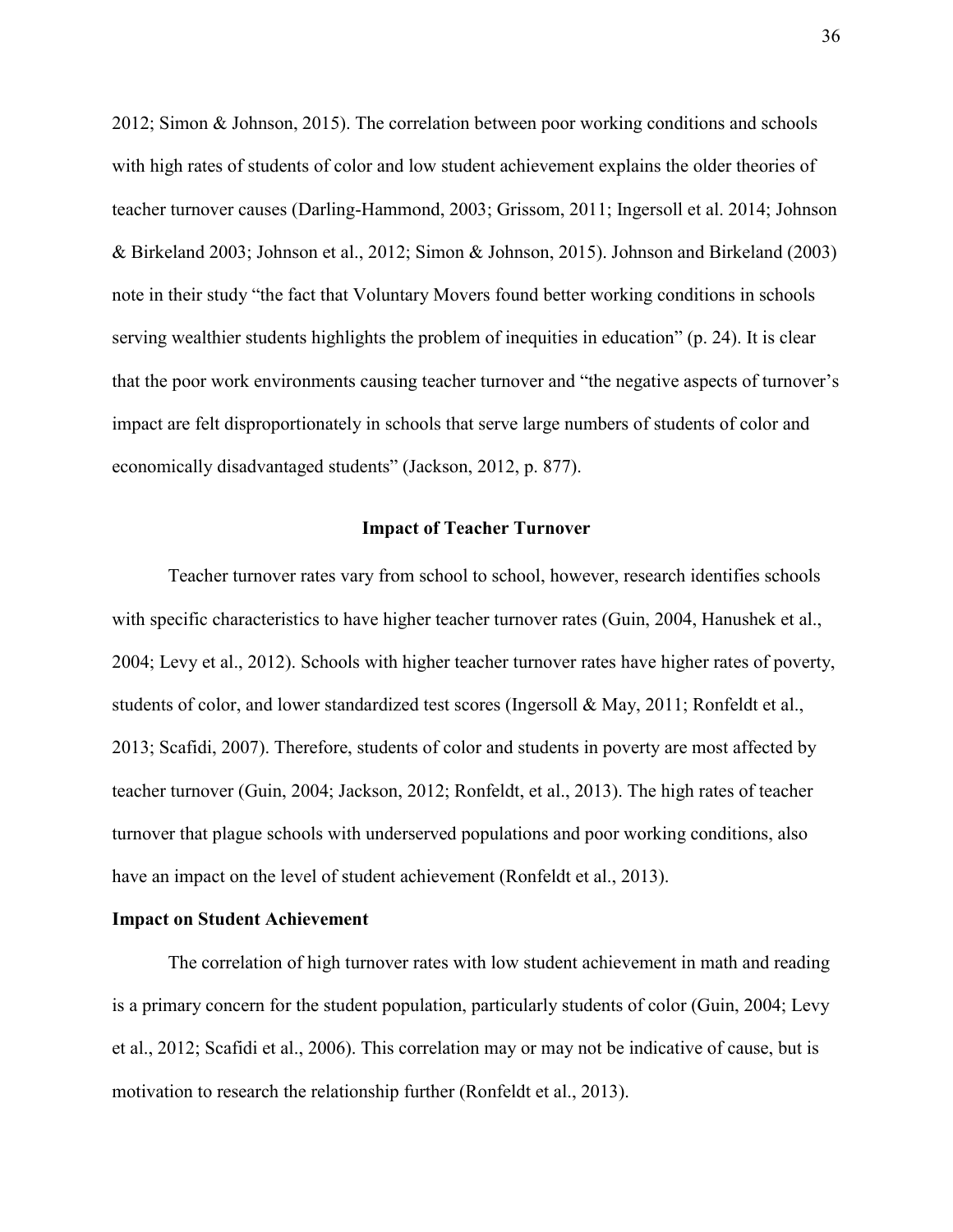Ronfeldt et al. (2013) conducted a study on the effect that teacher turnover has on student achievement. The study was conducted using data from the New York City school system over eight academic years from 2001 to 2010. The study focused specifically on teacher turnover and achievement results in the fourth and fifth grade. Ronfeldt et al. analyzed the effect of teacher turnover in a single year and in a single grade level. The study used multiple analyses focusing on several teacher turnover variables to determine if each played a role in student achievement. Variables in the analysis included school type, school year, teacher experience, teacher effectiveness, and student test performance. Ronfeldt et al. repeatedly found that teacher turnover had a significant negative effect on student achievement in math and English language arts and big, small, new, and old schools. Teacher turnover continued to have a negative effect on student achievement when controlling the data for level of teacher effectiveness and experience (Ronfeldt et al. 2013).

Ronfeldt et al. (2013) found that teacher turnover had a negative effect on student achievement in classrooms that did not have a teacher removed or replaced. In schools that experienced a year of high turnover, student achievement dropped in the classrooms of teachers who stayed (Ronfeldt et al., 2013). Remaining teachers were more effective with their students before the large teacher turnover occurred in their school. Therefore, Ronfeldt et al. reason that teacher turnover has a disruptive effect on schools that, in turn, impacts student achievement. Ronfeldt et al. (2013) confirms that greater turnover occurs in schools with lower test scores and more Black students. Knowing these populations are already underserved, high rates of teacher turnover contribute negatively to the education of these students.

Research by Kraft et al. (2016) in New York City middle schools found that improvements to working conditions had a positive impact on both teacher turnover rates and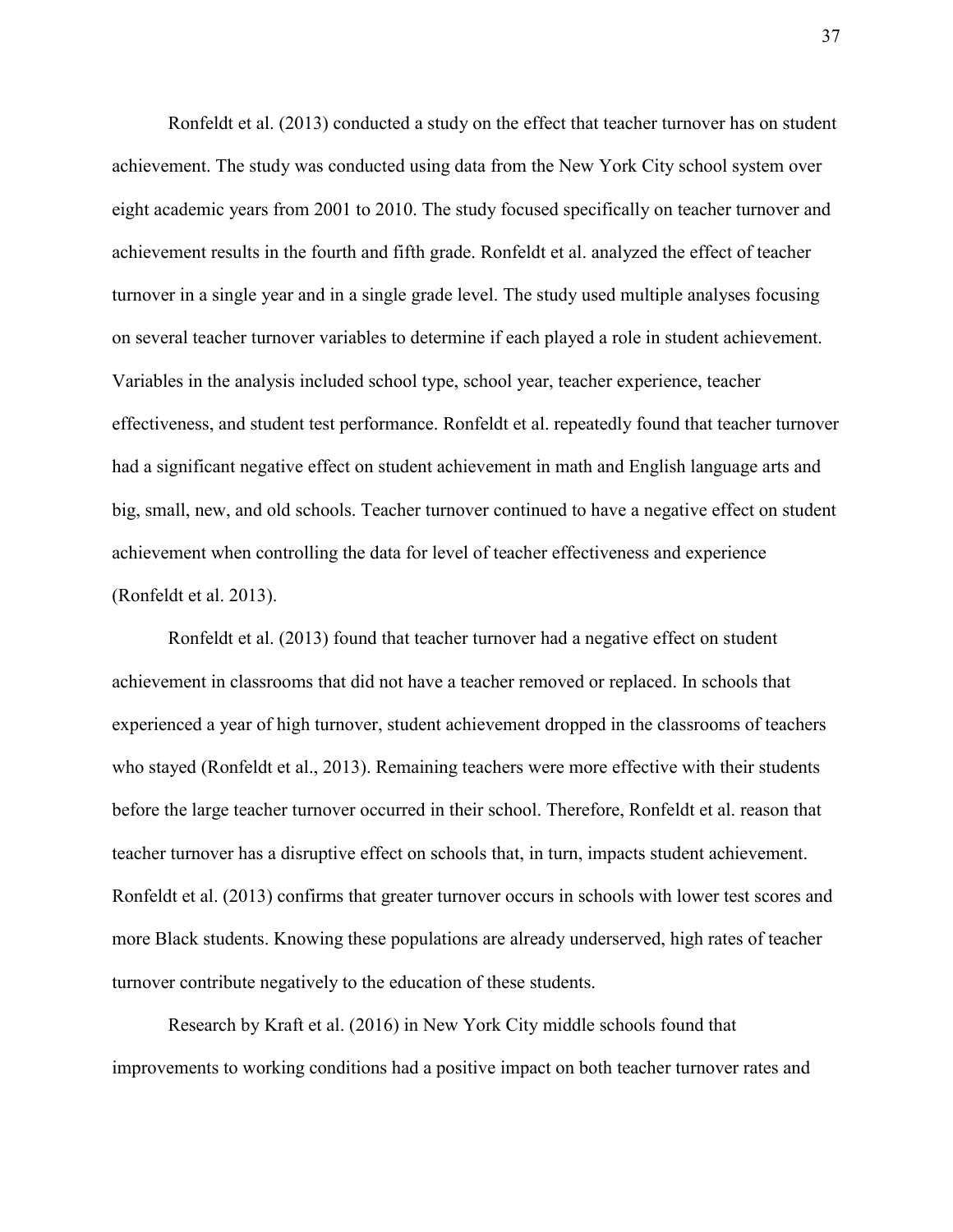student achievement. In the study, after making improvements to school conditions over time, gains in student achievement emerged. This correlation was much stronger for scores in mathematics than English language arts (Kraft et al., 2016). Specifically, bettering school safety and order and raising academic expectations resulted in a significant increase in mathematics achievement as well as a reduction in teacher turnover rates (Kraft et al., 2016). With this study, Kraft et al. (2016) advocate that improved school working conditions will result in retaining more teachers and increased student achievement.

Hanushek and Rivkin (2007) used data from a school district in Texas to determine if teacher turnover affects student achievement. The study used fourth and fifth grade standardized mathematics test data from 1996-2001. Hanushek and Rivkin analyzed the average gains students made for the teachers staying in or moving from one urban district. When comparing the gains of students of teachers who stayed in their urban district position to those who moved to another district, no major change in student gains was observed (Hanushek & Rivkin, 2007). Students of teachers who left the profession had smaller student gains than teachers who stayed in the district. There was also evidence that teachers who switched schools within the district had significantly lower gains than students of teachers who stayed (Hanushek & Rivkin, 2007).

With varying results, Hanushek and Rivkin (2007) fail to make any conclusion on if teacher turnover harms student achievement. However, in this district, teachers who moved appeared to be less effective than teachers who remained in their position (Hanushek  $\&$  Rivkin, 2007). The data does not reveal whether a less effective teacher was moving voluntarily or if it was a district staffing decision. It is also noted that this study measures student achievement by the individual teacher and not as a whole school, contrary to the study by Ronfeldt et al. (2013). Therefore, it does not measure if teacher turnover had an impact on achievement schoolwide.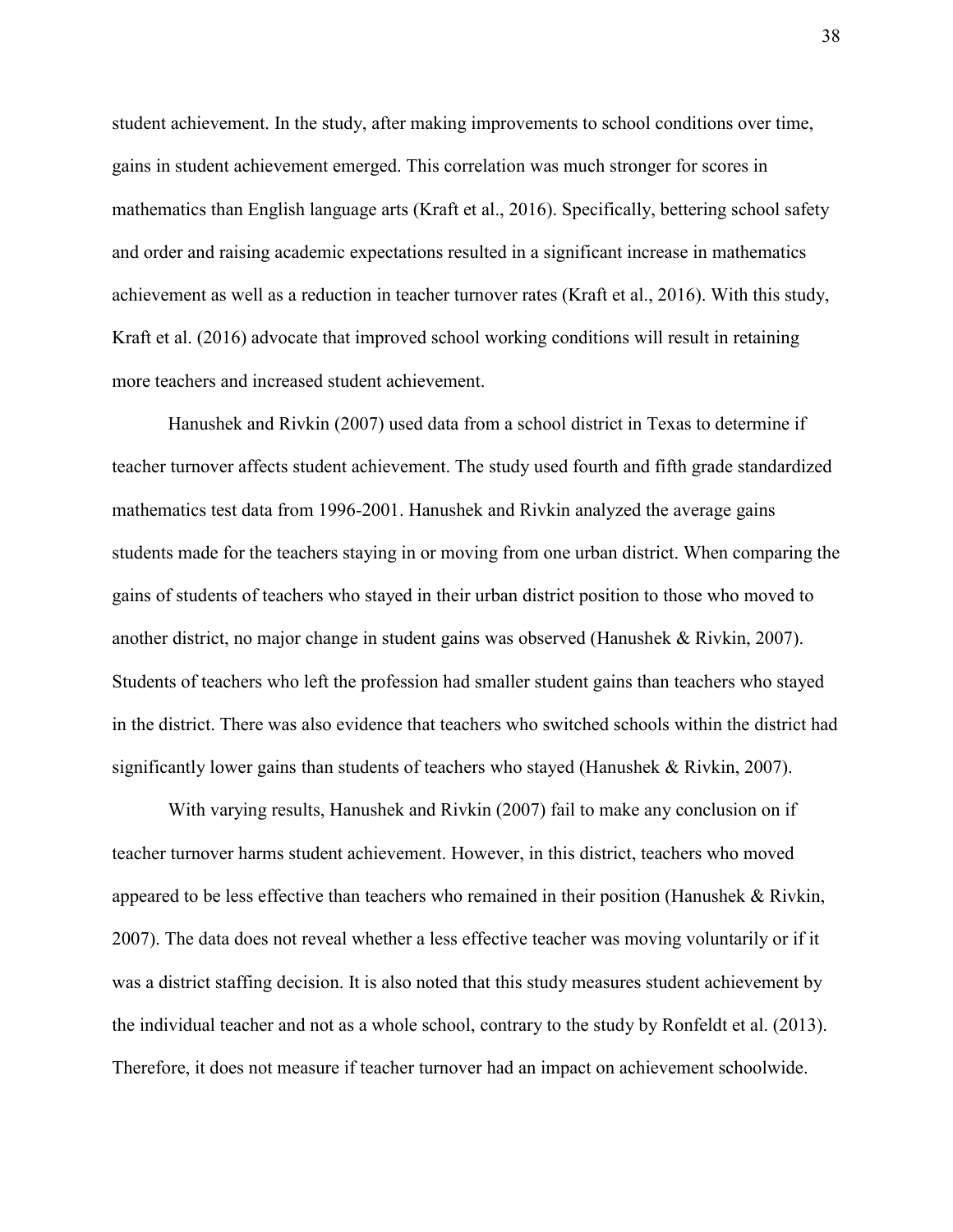Ingersoll (2011) concedes that some level of turnover in the industry is inevitable and natural. Barnes et al. (2007) and Adnot, Dee, Katz, & Wyckoff (2017) argue that teacher turnover can be beneficial to student achievement. If teachers leaving their positions are replaced with more effective teachers, then school productivity and student achievement could increase from teacher turnover (Barnes et al., 2007; Ingersoll & May, 2011). For a principal in a case study by Guin (2004), "turnover was a way to weed out the teachers she didn't feel were effective" (p. 14). Barnes et al. acknowledge a low amount of turnover can be healthy for a school, but higher rates of turnover remain disadvantageous. For example, Ingersoll (2001) suggests that turnover rates above 25% will likely result in a negative impact on the school as an organization. Ronfeldt et al. (2013) contest that this viewpoint is too narrow; that the effects of turnover are evident beyond the classroom of an individual teacher. Ronfeldt et al. show that other students and teachers in the school are affected by high rates of teacher turnover. The study points out that "though there may be cases where turnover is actually helpful to student achievement, on average, it is harmful" (Ronfeldt et al., 2013, p. 32).

Adnot et al. (2017) completed a unique study examining the effects of teacher turnover on student achievement and teacher quality. In the 2009-2010 school year, District of Columbia Public Schools (DCPS) implemented a teacher evaluation program called IMPACT. The IMPACT program uses rigorous assessment components to annually evaluate individual teacher effectiveness. Teachers identified as highly effective are rewarded and teachers deemed ineffective are dismissed from the district. The IMPACT program protocols create one of the highest urban school district rates of teacher turnover in the country (Adnot et al., 2017). DCPS seeks to appropriate and guide teacher turnover to utilize it as a means for removing ineffective teachers and improving the overall teacher effectiveness in their district (Adnot et al., 2017).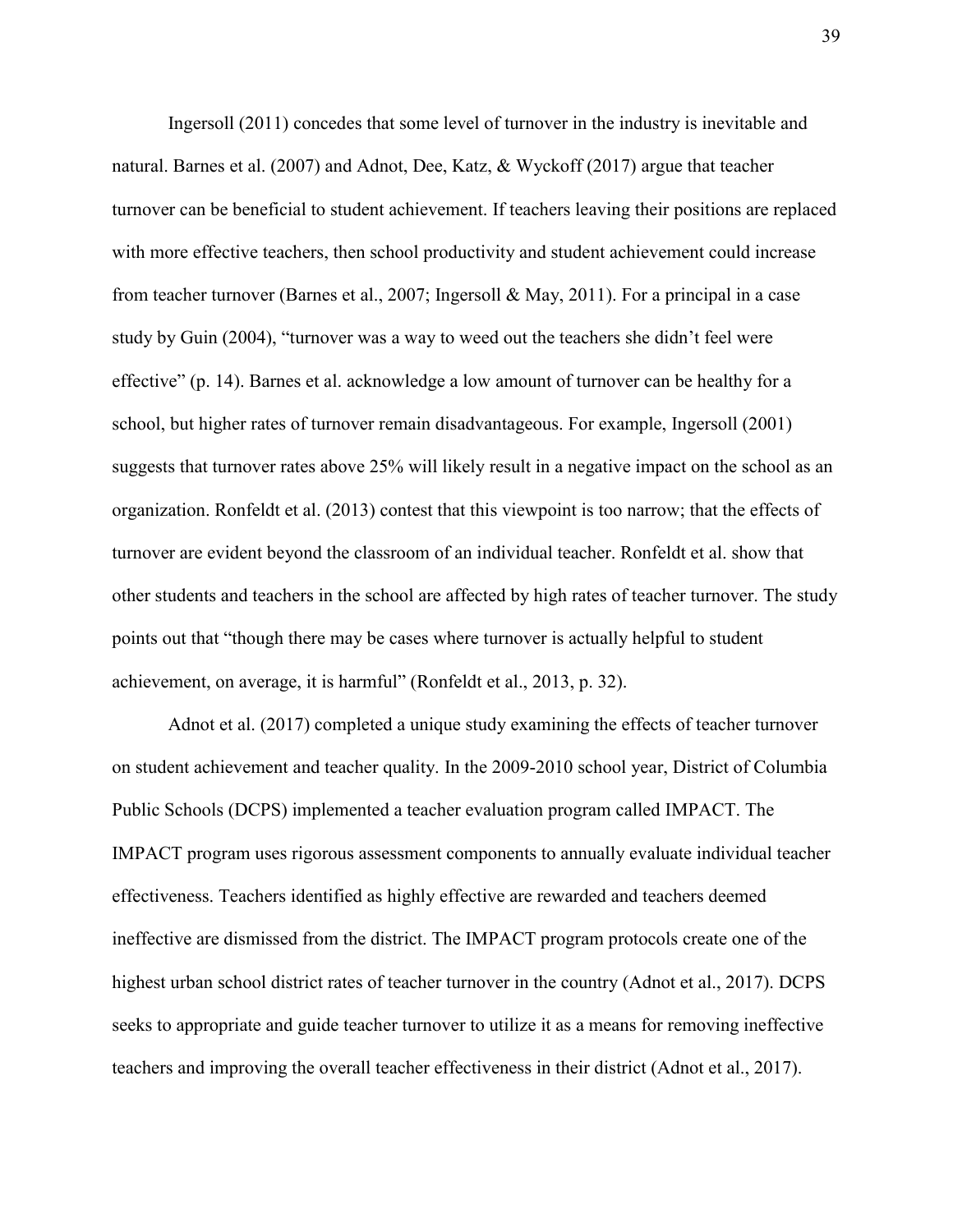Adnot et al. (2017) examined multiple teacher and student data points from the 2009- 2010 through 2012-2013 school years. Adnot et al. (2017) design several models with and without assumptions to isolate the effects of teacher turnover on teacher quality and student achievement in DCPS. Results indicated a net increase in both teacher effectiveness and student achievement under the IMPACT program (Adnot et al., 2017). Adnot et al. (2017) found that replacement teachers had a higher average effectiveness score than the ineffective teachers that were removed. As a result, student achievement improved when ineffective teachers were removed and replaced with more effective ones (Adnot et al., 2017). There was no significant change in reading scores and a significant change in math did not occur until 2013 (Adnot et al., 2017).

Thirteen percent of DCPS most effective teachers voluntarily left each year. While this study did not examine the reasons for these teachers to leave, it did examine the effects of their departure. Adnot et al. (2017) found that the average effectiveness score of replacement teachers were lower than the average score of the highly-effective teachers lost. The loss of highly effective teachers resulted in a decrease in the quality of teachers and a decrease in student achievement (Adnot et al., 2007).

During this period, ineffective teachers left the DCPS district at a rate three times that of effective teachers (Adnot et al., 2017). With more ineffective teachers dismissed than highly effective teachers, "teacher quality is improving as a result of teacher turnover" (Adnot et al., 2017, p. 66). The teacher turnover in DCPS resulted in a small annual increase in teacher quality. Contrary to previous studies, these results indicate how to capitalize on teacher turnover to increase student achievement. While the achievement gains are not significant yet, over time it is likely to have a significant impact. "As long as DCPS continues to recruit more able teachers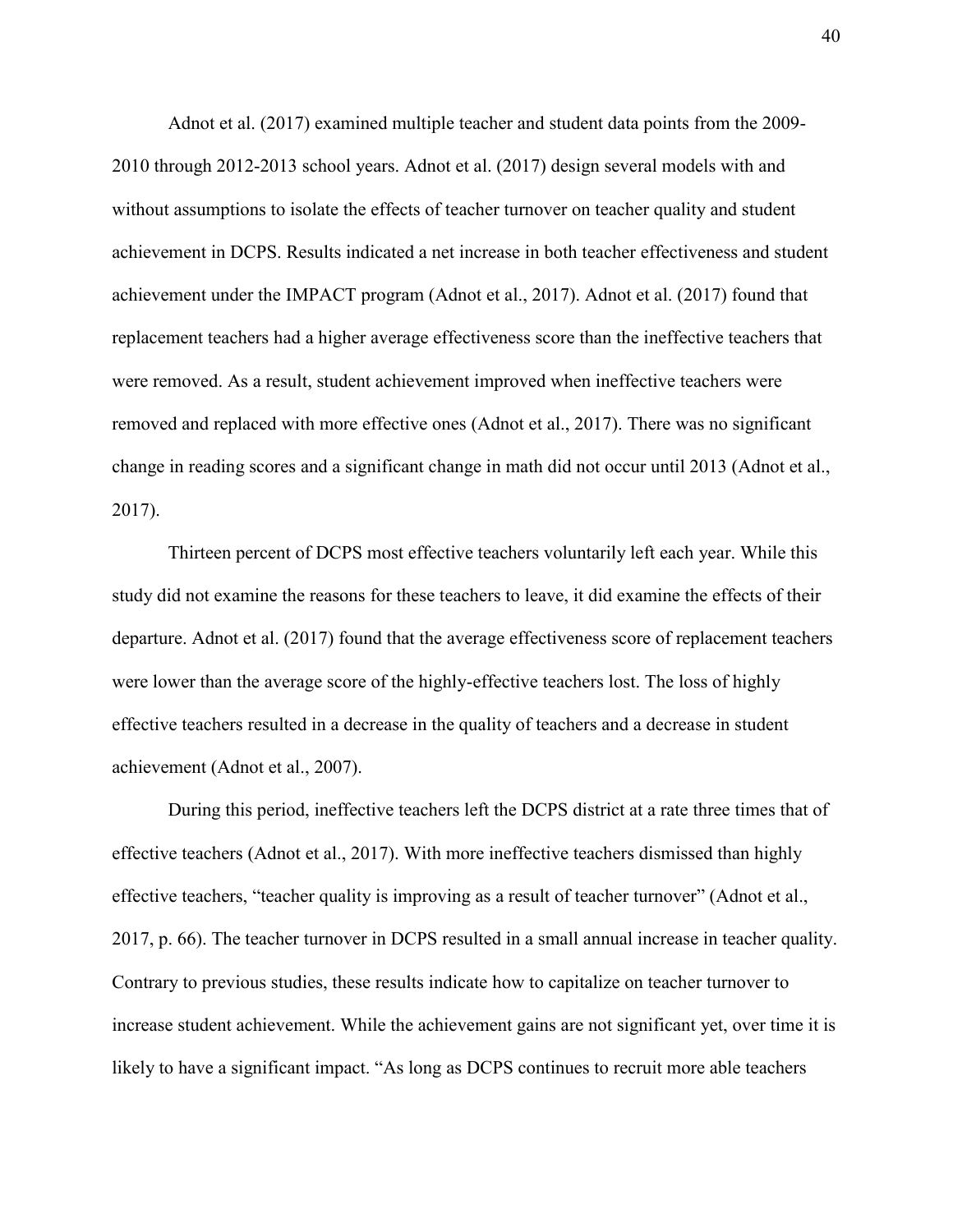than it loses, compositional change will likely lead to increased student achievement" (Adnot et al., 2017, p. 73).

#### **Impact on School Culture**

Ronfeldt et al. (2013) bring attention to the extended impact of teacher turnover. Teacher turnover can impact elements in a school beyond a singular classroom (Ronfeldt et al., 2013). Simon and Johnson (2015) remark on the varying and broad definitions of school culture used in turnover research. Researchers have included teacher satisfaction, student satisfaction, perceptions of leadership, parent engagement, and levels of order, trust, support, respect and shared commitment as elements of school culture that are impacted by teacher turnover (Simon & Johnson, 2015).

In addition to the correlational study on teacher turnover and school characteristics, Guin (2004) conducted a qualitative study to determine the impact that teacher turnover has on a school's organizational capacity. Guin (2004) used data from a School Climate Survey conducted by the school each year. This data revealed a negative correlation between teacher turnover rates and all 6 climate measures on the survey: school climate, teacher climate, principal leadership, teacher influence, feeling respected and teacher interactions.

To investigate the impact of teacher turnover rates on the school climate further, Guin (2004) conducted quantitative case studies in five of the schools. Guin (2004) uncovered that high teacher turnover in a school coincided with lower levels of trust and collaboration among staff. This result was influenced by the school leadership and the constant need to assist new teaching staff (Guin, 2004). High turnover rates also impacted the school's ability to maintain and implement a schoolwide instructional focus and comprehensive curriculum (Guin, 2004), impacting student achievement. Additionally, Guin (2004) identified how schools with high rates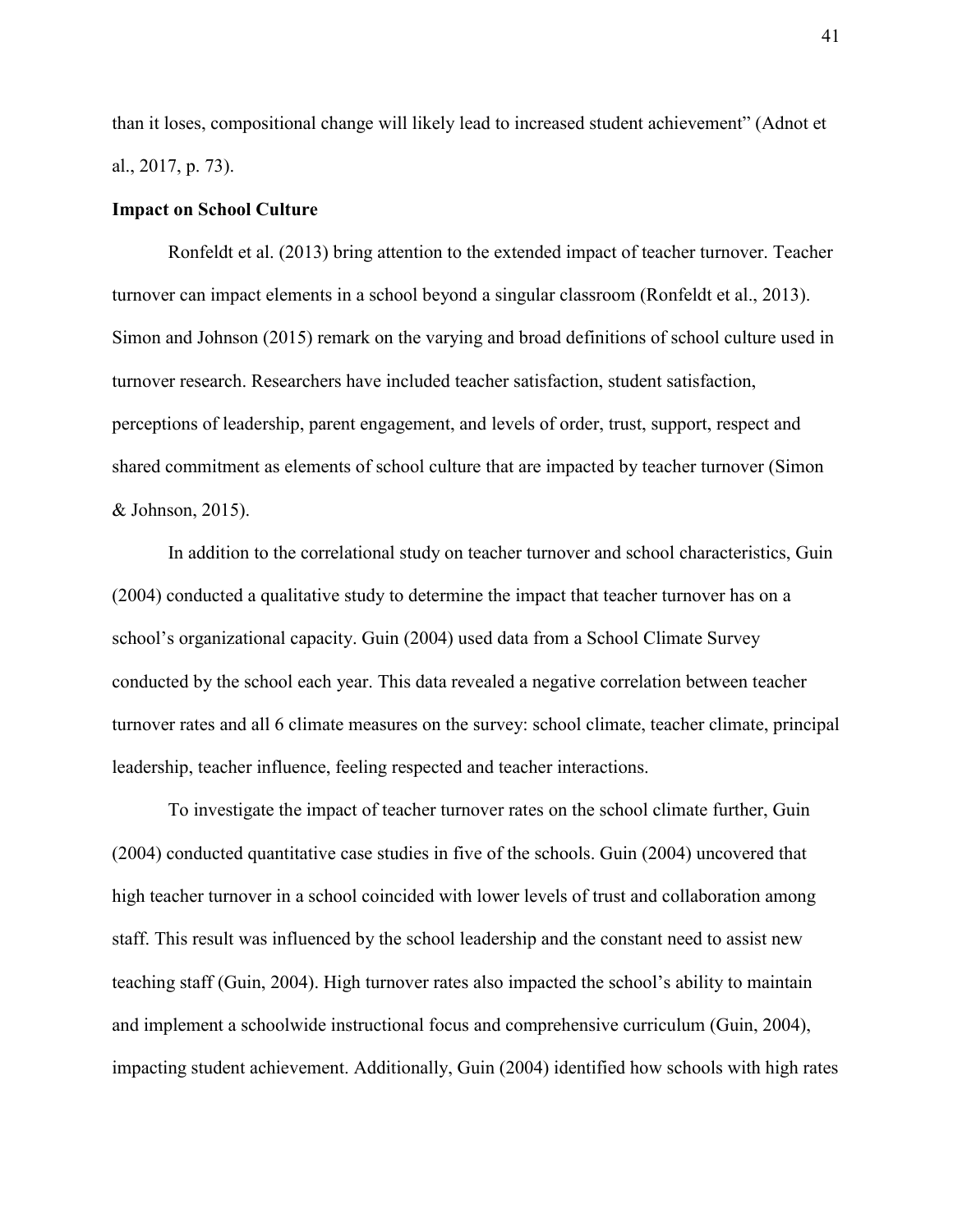of teacher turnover had a much smaller and less qualified pool of applicants for replacing teachers.

Johnson and Birkeland (2003) conducted a qualitative study on the experiences of new teachers in Massachusetts. The study followed 50 teachers, eight of which voluntarily moved to a different school after the first year. While the findings are from a small sample, the anecdotes from these teachers provide insight into underlying environmental causes for teacher turnover. Johnson and Birkeland (2003) found that lack of appropriate assignments, adequate resources, colleagues who share and encourage, school systems that support learning, and an actively engaged principal were all factors that influenced teachers when leaving.

Overwhelmingly, the temperament and support of school leaders was the primary factor that motivated teachers to switch schools (Johnson & Birkeland, 2003). School leaders are responsible for implementing the other environmental factors listed as reasons for departure (Johnson & Birkeland, 2003). This indicates that the principal and other school leaders can have a profound influence on the teacher turnover rates in a school.

Schools with high rates of teacher turnover are associated with higher rates of teacher dissatisfaction with the social conditions of their school community (Johnson et al., 2012; Simon & Johnson, 2015). High rates of teacher turnover weaken the collegial relationships necessary to promote healthy leadership and growth in teacher communities (Simon & Johnson, 2015). Ronfeldt et al. (2013) mention the unstable collegial relationships and distrust among staff as a detriment to student achievement.

This research reveals some of the impact that teacher turnover can have on student achievement and a school's culture. Ronfeldt et al. (2013) found that despite school size or teacher characteristics, high rates of turnover have a detrimental effect on math and reading 42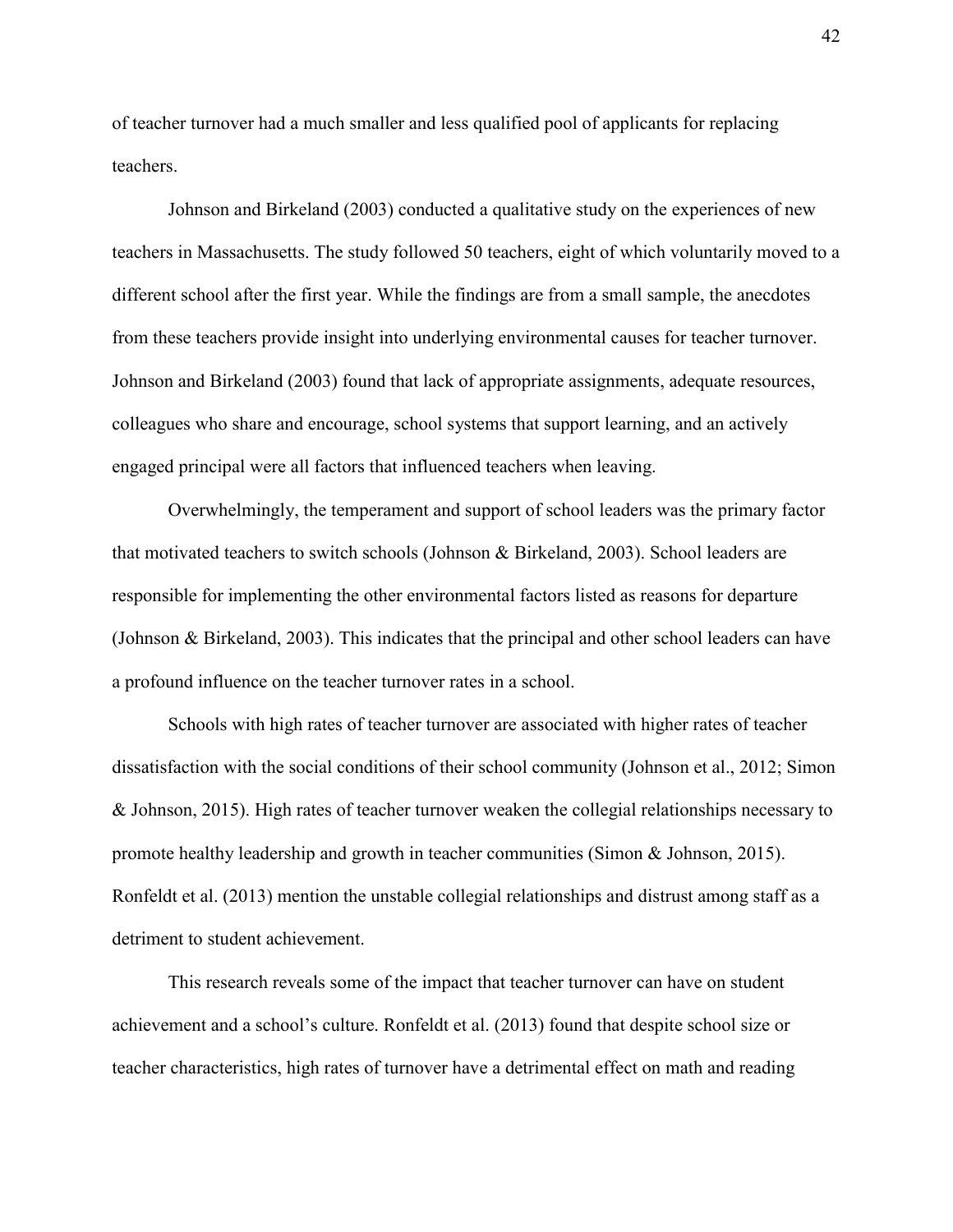achievement scores. Adnot et al. (2017) and Hanushek and Rivkin (2007) introduced the consideration of teacher quality as an important variable in teacher turnover. Their work focused on how to capitalize on teacher turnover for the betterment of a school's teaching staff.

Ingersoll (2001) warns that high rates of teacher turnover are disruptive to a school community. Ronfeldt et al. (2013) discovered the impact of turnover permeates other areas of the school indirectly. High turnover weakens staff relationships and trust and damages the school community (Guin, 2004; Simon & Johnson, 2015). The substandard culture resulting from teacher turnover may lead to dysfunction in the organizational systems in a school (Ingersoll et al., 2014). Repeated teacher turnover slows teacher productivity and weakens instructional capacity (Johnson et al., 2012). This makes it difficult for schools to build up high quality curriculum and instructional programs (Johnson et al., 2012). The consequences to the school culture can also become causes of further turnover (Barnes et al., 2007; Johnson et al., 2012). "Repeated turnover thwarts the continuity needed to build sustained, trustful relationships among teachers, students, and families" (Simon & Johnson, 2015, p. 5). Then, poor working conditions become both a cause and symptom of teacher turnover (Barnes et al., 2007).

#### **Monetary Cost of Teacher Turnover**

Teacher turnover has monetary costs as well. "The cost of replacing exiting teachers places a drain on resources that could otherwise be expended more directly on student learning" (Jackson, 2012, p. 879). The National Commission on Teaching America's Future estimated the nation's turnover costs to be seven billion dollars for one school year (Shakrani, 2008).

There are several models used to estimate the monetary costs of teacher turnover for school districts. Watlington et al. (2010) conducted a study examining two different tools that are used to measure teacher turnover cost. The first tool is the School Turnover Analysis (STA) used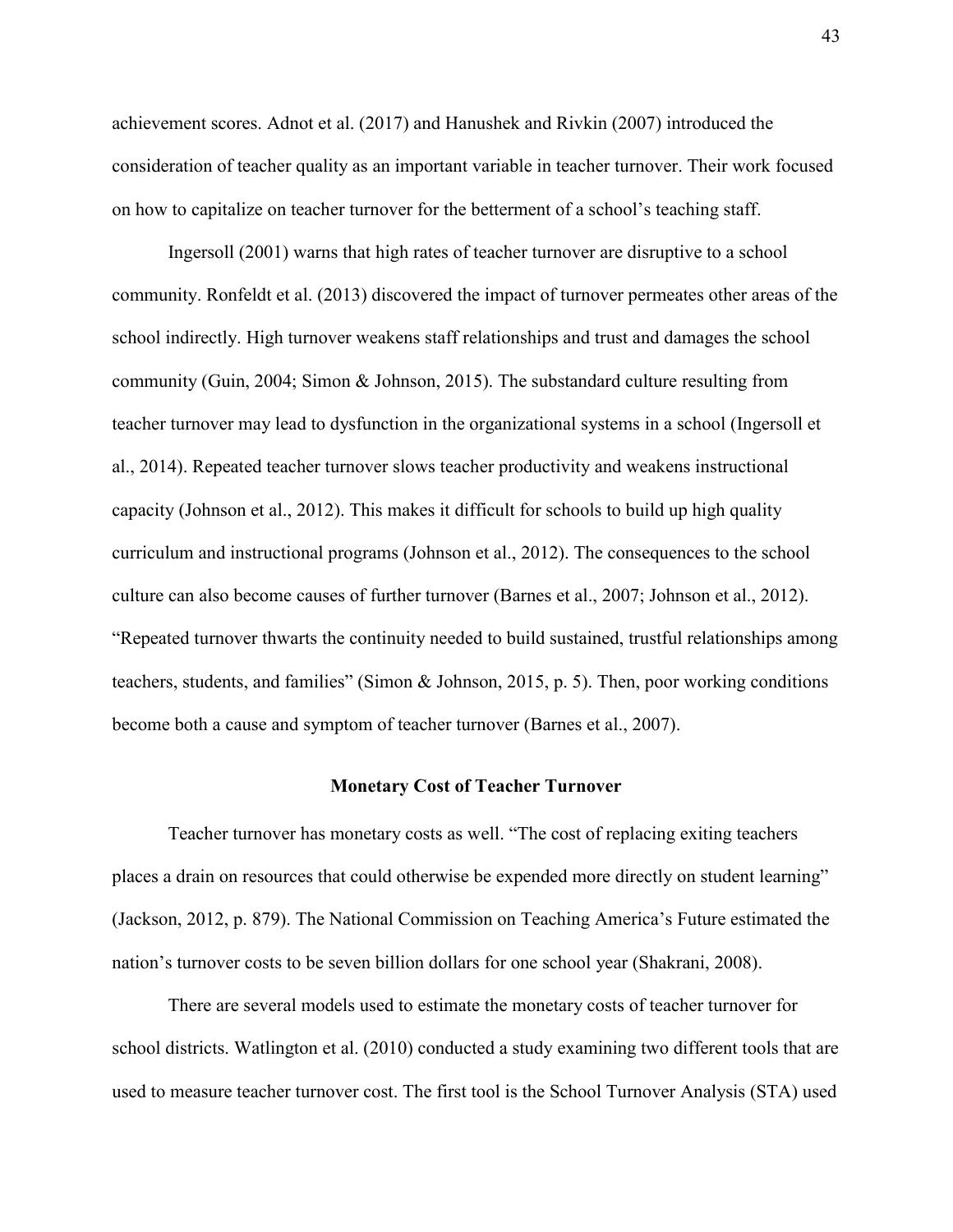in 2006 by Shockley et al. (Watlington et al., 2010). The STA is a cost analysis tool designed specifically for educational institutions (Shockley et al., 2006; Synar & Maiden, 2012; Watlington et al., 2010). The cost of teacher turnover is determined by assessing costs in the categories of separation, hiring, and training.

Shockley et al. (2006) tested the STA in two school districts in Southeastern Florida: Broward County and St. Lucie County. Utilizing four years of data, the STA model found Broward County had an estimated cost of \$12,652 to replace a teacher and in St. Lucie County a cost of \$4,631 per teacher (Shockley et al., 2006; Watlington et al., 2010). The large difference in turnover cost between the districts was accompanied by a difference in turnover rates. Broward County retained 73% of their teachers over four years while St. Lucie retained 45% (Shockley et al., 2006; Watlington et al., 2010). Shockley et al. (2006) attribute the higher teacher replacement cost and lower turnover rate in Broward County to their New Educator Support System (NESS), a comprehensive program designed to mentor new teachers.

In 2012, Synar and Maiden completed a study using the Teacher Turnover Cost Model (TTCM) designed by the National Commission of Teaching and America's Future to determine the costs of teacher turnover. The TTCM incorporates costs from the categories of separation, hiring, training and performance productivity (Synar & Maiden, 2012). Synar and Maiden (2012) used the TTCM tool to estimate the costs of teacher turnover in a study in an urban mid-sized district in the southern United States. By utilizing district data from 1999 until 2008, Synar and Maiden (2012) calculated an average cost of \$14,508.86 for each teacher who leaves the district. This district had a turnover rate below the national average (Synar & Maiden, 2012). The findings in Synar and Maiden's (2012) study aligned with the results of the Shockley et al. study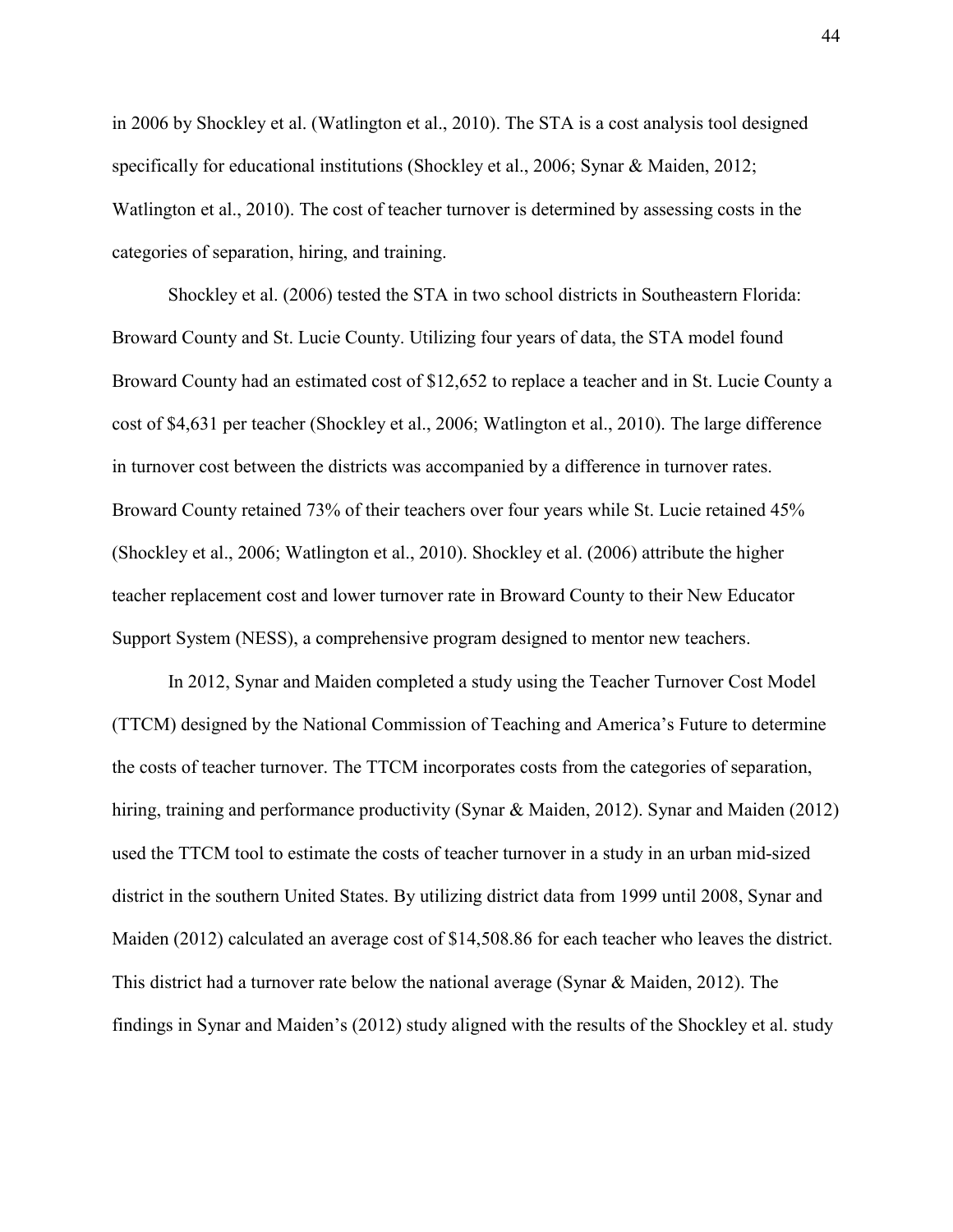of Broward County in Florida. In both districts, their costs for teacher replacement were similar and both implement a comprehensive induction and mentoring program for new teachers.

Synar and Maiden's (2012) research points out that a large portion of turnover costs, 89.07%, are spent on training and performance productivity. These costs are not often considered in district budgets and may be overlooked by districts (Synar & Maiden, 2012; Watlington et al. 2010).

In 2007, Barnes et al. piloted a study using the Teacher Turnover Cost Calculator (TTCC) designed to estimate teacher turnover costs (Watlington et al., 2010). The TTCC makes estimations based on recruitment and training costs and does not incorporate the costs of employee separation or salary differential (Barnes et al., 2007; Watlington et al., 2010). The study focused on five public school districts of varying size from both urban and suburban regions. Barnes et al. conducted an in-depth examination of each district's teacher turnover trends and costs. Their turnover cost calculations included eight categories: recruitment and advertising, special incentives, administrative processing, training for new hires, training for first-time teachers, training for all teachers, learning curve, and transfer.

The cost of teacher turnover was estimated independently for each district (Barnes et al., 2007). Barnes et al. noted the challenge of inconsistent data collection systems in each district and recommended a streamlined process to allow for regular annual review of turnover costs. Researchers found that in the district with the most representative and complete data the cost of turnover per teacher was \$6,233 for the district and an additional \$3,642 for the school; a total of \$9,875 (Barnes et al., 2007).

The TTCC is an online calculator that can estimate the costs of teacher turnover by district and by school, while the STA can only estimate by district (Watlington et al., 2010).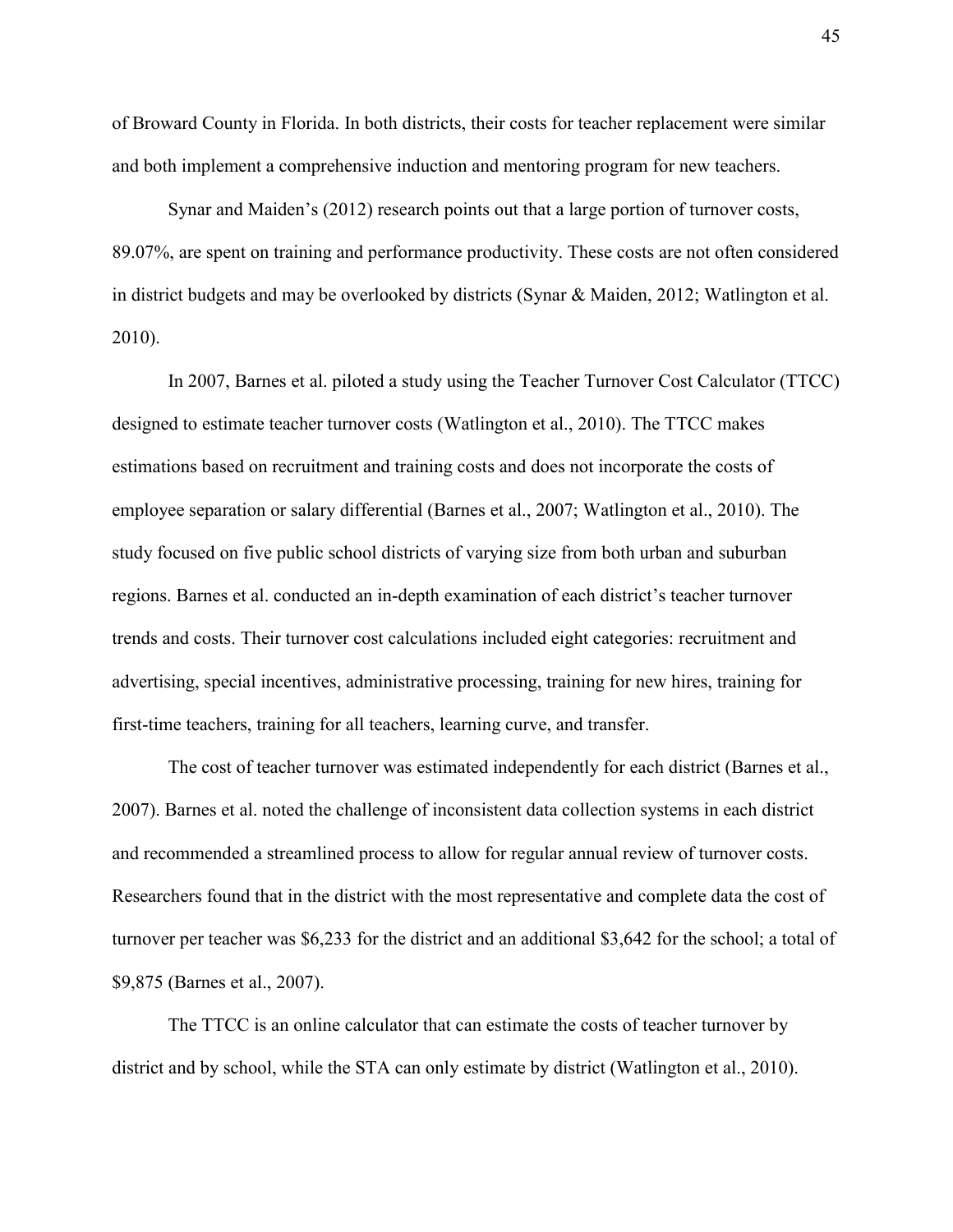Watlington et al. (2010) prefer to calculate costs by district, since that is where budgets originate. However, due to different rates of turnover for schools within the same district, a need to determine individual school costs exists (Barnes et al., 2007; Guin, 2004, Keesler & Schneider, 2010). Results of the study by Barnes et al. substantiate that schools with higher rates of students of color and lower achievement scores have greater rates of turnover. Within the same district, Barnes et al. found that a high performing school and a low performing school of the same size spent a difference of \$67,000 in turnover costs. Schools with low student performance and high rates of students of color spend a much greater amount of their resources on turnover (Barnes et al., 2007).

There are several models and tools designed for determining the monetary costs of teacher turnover. Barnes et al. (2007) made their TTCC available to all education personnel and members of the public online. These tools vary or may overlap in the factors they consider when determining costs. To utilize teacher turnover costs on a widespread scale, the measurement of teacher turnover costs should be standardized (Levy et al., 2012). With a clear and accepted measurement of teacher turnover costs, schools and districts can utilize the estimates to make changes that will reduce the rate of teacher turnover in their schools.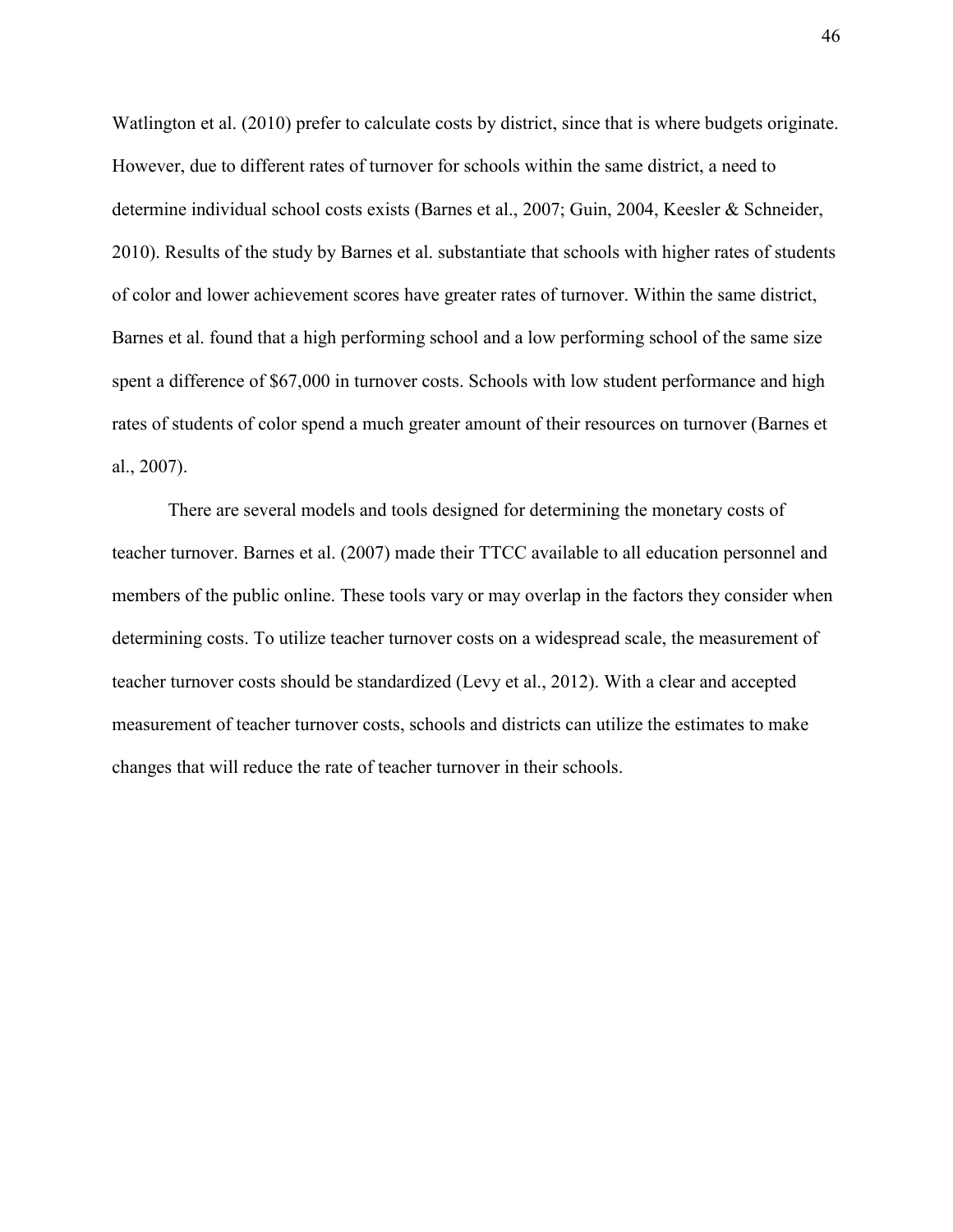#### **CHAPTER III: DISCUSSION AND CONCLUSION**

#### **Summary of Literature**

The threat of a teacher shortage (Darling-Hammond, 2003; Ingersoll, 2001) and the increase of teacher dissatisfaction (Ingersoll & May, 2011; Johnson et al., 2012) has led to a need to research the causes, impact and cost of rising rates of teacher turnover. This review focused on existing research examining student characteristics and working conditions as possible causes of teacher turnover. It also included the impact of teacher turnover on student achievement and school culture and the estimates of the monetary costs of teacher turnover for schools and districts nationwide.

This review focused on the student characteristics of race and achievement. The studies discussed repeatedly indicated that high rates of students of color (Barnes et al., 2007; Guin, 2004; Hanushek et al., 2004; Ingersoll & May, 2011; Ingersoll et al., 2014; Jackson, 2012; Johnson & Birkeland, 2003; Ronfeldt et al., 2013; Scafidi et al., 2007) and low performance on standardized tests (Barnes et al., 2007; Guin, 2004; Hanushek et al., 2004; Keesler & Schneider, 2010; Levy et al., 2012; Scafidi et al., 2007) are both strong indicators of a school with higher teacher turnover. Studies that examined teacher transfer reported that on average, teachers who change schools move to schools that have higher percentages of white students and lower rates of students of color (Hanushek et al., 2004; Johnson & Birkeland, 2003; Johnson et al., 2012). Examining individual race more closely, Hanushek et al., Ronfeldt et al., and Scafidi et al. all found higher turnover rates in schools with higher rates of Black students. Hanushek et al. also reported the same trend with the Hispanic student population, concluding "racial composition is an important determinant of both the probability of leaving the public schools entirely and the probability of switching district" (p. 347).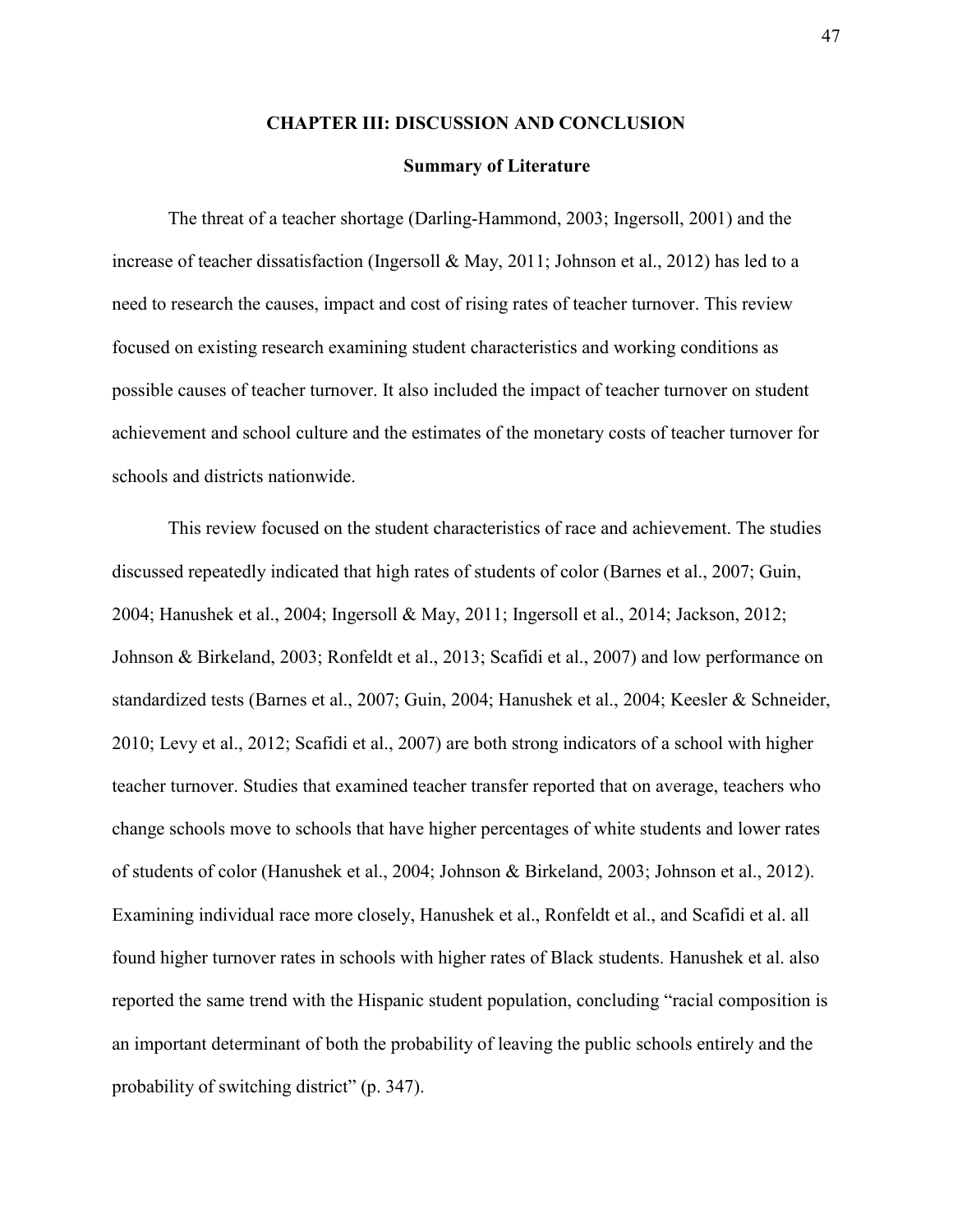While numerous studies called attention to the connection between student race and teacher turnover, some research found exceptions to the pattern. Studies that factored in teacher race found that turnover rates drop when a teacher's race matches the race of most of their student population (Hanushek et al., 2004; Ingersoll & May, 2011; Scafidi et al., 2007). These findings expose that the correlation between high teacher turnover and students of color is largely representative of white teachers, who make up almost 80% of the teaching population (Ingersoll et al., 2014).

Multiple studies also correlate higher teacher turnover rates with lower student achievement scores (Barnes et al., 2007; Guin, 2004; Hanushek et al., 2004; Hanushek & Rivkin, 2007; Levy et al., 2012; Scafidi et al., 2007). Studies in Texas (Hanushek et al., 2004; Hanushek & Rivkin, 2007) and Georgia (Scafidi et al., 2007) found that when teachers transferred schools they moved to schools with higher average student achievement scores than the school they left. This correlation was consistent across data analysis research studies (Barnes et al., 2007; Guin, 2004; Levy et al., 2012; Scafidi et al., 2007).

There is ample evidence connecting student characteristics and student achievement to teacher turnover: teachers are more likely to leave schools with higher rates of students of color and underperforming students than the contrary (Guin, 2004; Hanushek et al., 2004; Ingersoll & May, 2011; Ingersoll et al., 2014; Jackson, 2012; Johnson & Birkeland, 2003; Johnson et al., 2012; Keesler & Schneider, 2010; Levy et al., 2012; Ronfeldt et al., 2013; Scafidi et al., 2007; Shakrani, 2008). However, the correlational and observational nature of the research makes it unclear if student characteristics or achievement are causing teacher turnover. The characteristics of race, poverty, and achievement in schools highly correlate with one another, making it dangerous to assume one or more is a cause of teacher turnover. Attempts were made using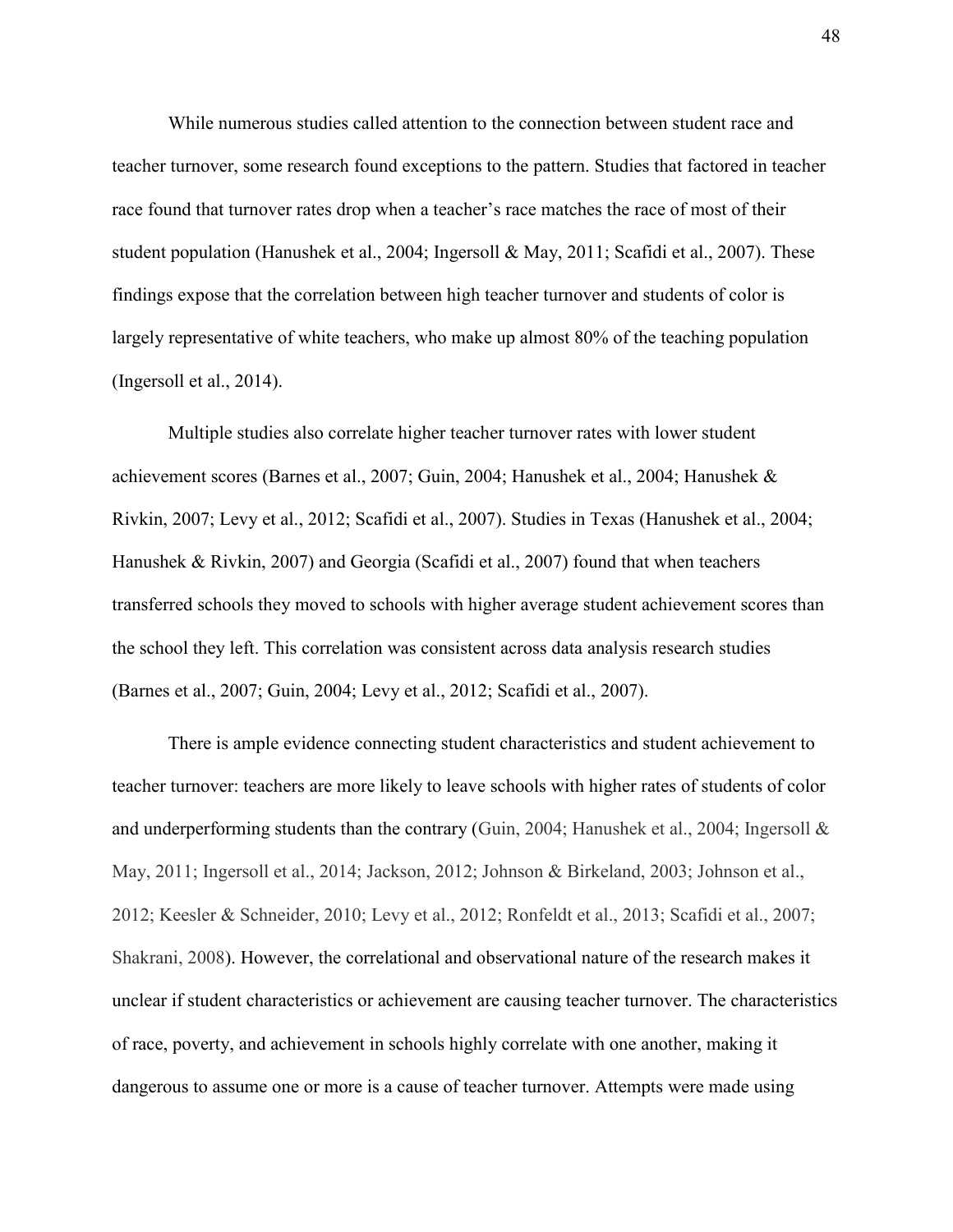statistical tools to isolate the impact of one characteristic in the data, nonetheless, the challenge created by the interconnectedness of these characteristics should be maintained.

The evidence of a strong relationship between student characteristics and teacher turnover brings enlightenment to the issue of teacher turnover, who is affected, and possible causes. The theory that schools with higher rates of specific student characteristics cause higher teacher turnover may be difficult to accept. Additionally, if student characteristics are causing teacher turnover, there is little within the realm of control for schools, districts, and policy makers to justly reduce turnover (Grissom, 2011; Simon & Johnson, 2014). In search of a solution, these results led researchers to consider other factors as causes of teacher turnover.

Many researchers identified a correlation between student characteristics and working conditions, prompting further exploration of the connection to teacher turnover (Grissom, 2011; Ingersoll & May, 2011; Ingersoll et al., 2014; Johnson & Birkeland, 2003; Johnson et al., 2012). Several studies conclude that the high correlation between student characteristics and working conditions discredits the theory of high rates of students of color and low achievement rates as a cause of turnover (Barnes et al., 2007; Grissom, 2011; Ingersoll & May, 2011; Ingersoll et al., 2014; Johnson et al., 2012; Simon & Johnson, 2015). Simon and Johnson (2015) found that "researchers who included both working conditions and race in their model found that working conditions explain away all or most of the relationship between student demographics and teacher turnover" (p. 10).

Unsatisfactory school working conditions were found as a prominent cause of teacher turnover (Darling-Hammond, 2003; Grissom, 2011; Ingersoll & May, 2011; Ingersoll et al., 2014; Johnson et al., 2012; Simon & Johnson, 2015). The wide range of working contexts studied all had some impact on teacher movement. Studies reveal that social and relational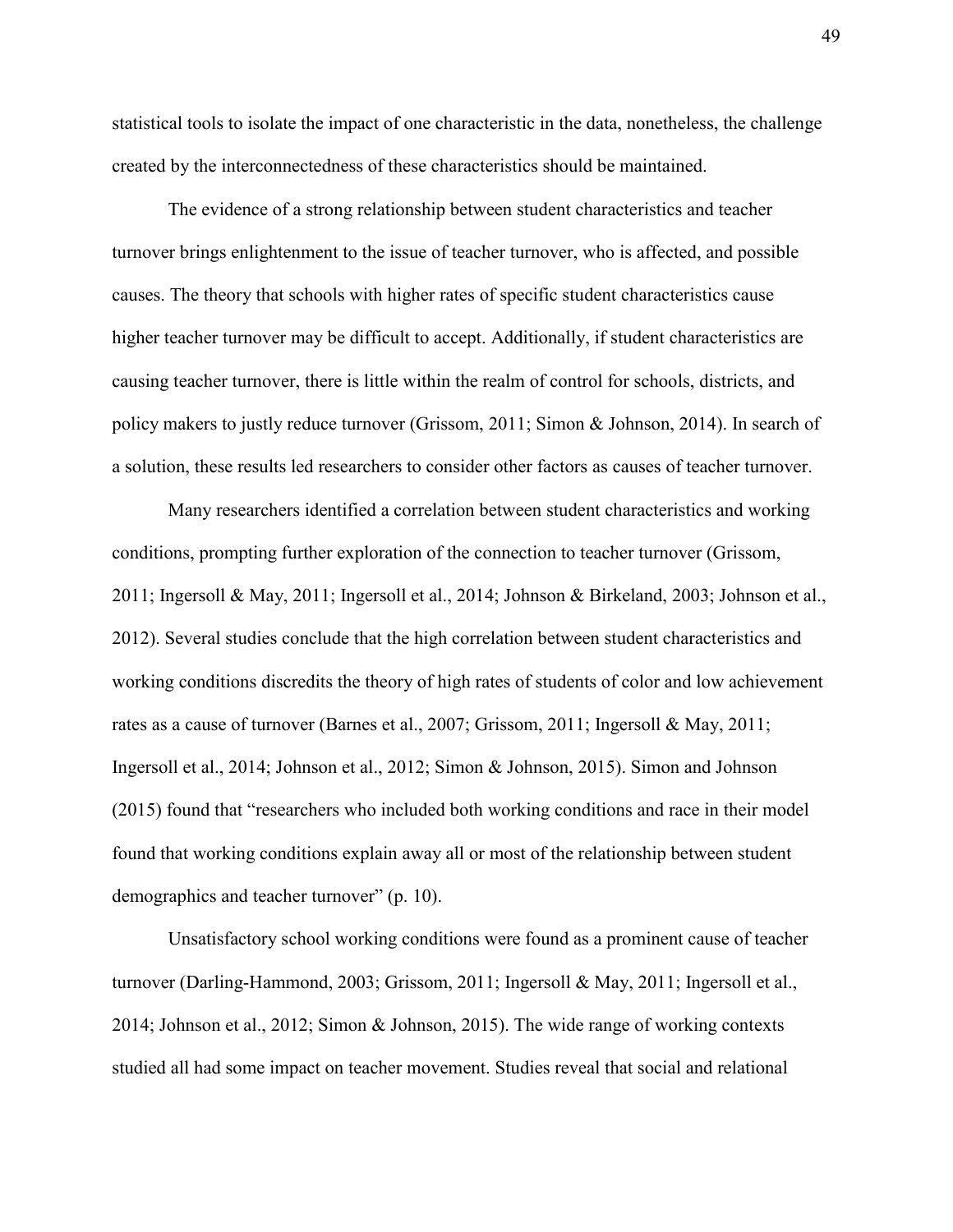working conditions are the highest priority for teachers and a strong predictor of teacher turnover rates (Jackson, 2012; Johnson & Birkeland, 2003; Johnson et al., 2012: Simon & Johnson, 2015). A common contention for teachers, research has also examined teacher salary in conjunction with teacher turnover rates. Researchers found higher salaries were associated with lower rates of turnover and lower salaries were associated with higher rates of turnover, especially in newer teachers (Garcia et al., 2009; Grissom, 2011; Hanushek et al., 2004; Ingersoll, 2001; Ingersoll & May, 2011; Jackson, 2012; Kelly, 2004; Scafidi et al., 2007). While there is a correlation between salary and turnover rates, it is minimal and far less impactful than social and relational working conditions (Hanushek et al., 2004; Kelly, 2004).

One especially influential working condition is school leadership. School leadership was repeatedly found to have a significant impact on a teacher's decision to leave their position (Burkhauser, 2017; Grissom, 2011; Jackson, 2012; Johnson & Birkeland, 2003; Kraft et al., 2016; Simon & Johnson, 2015). Teacher turnover rates are lower in schools with leaders who are supportive and empowering of the teaching staff (Jackson, 2012; Simon & Johnson, 2015). Due to the nature of the position, principals and administrators also have the ability to shape and control many of the working conditions in a school (Burkhauser, 2017; Johnson & Birkeland, 2003). This gives school leaders the capability to reduce teacher turnover in their schools by addressing unsatisfactory working conditions. Quality school leaders are even more effective when placed in schools serving higher rates of students of color, students in poverty and underperforming populations (Grissom, 2011).

Research shows that schools impacted most by teacher turnover are those that serve student populations with higher rates of students of color and lower achievement scores (Guin, 2004; Hanushek et al., 2004; Ingersoll & May, 2011; Ingersoll et al., 2014; Jackson, 2012;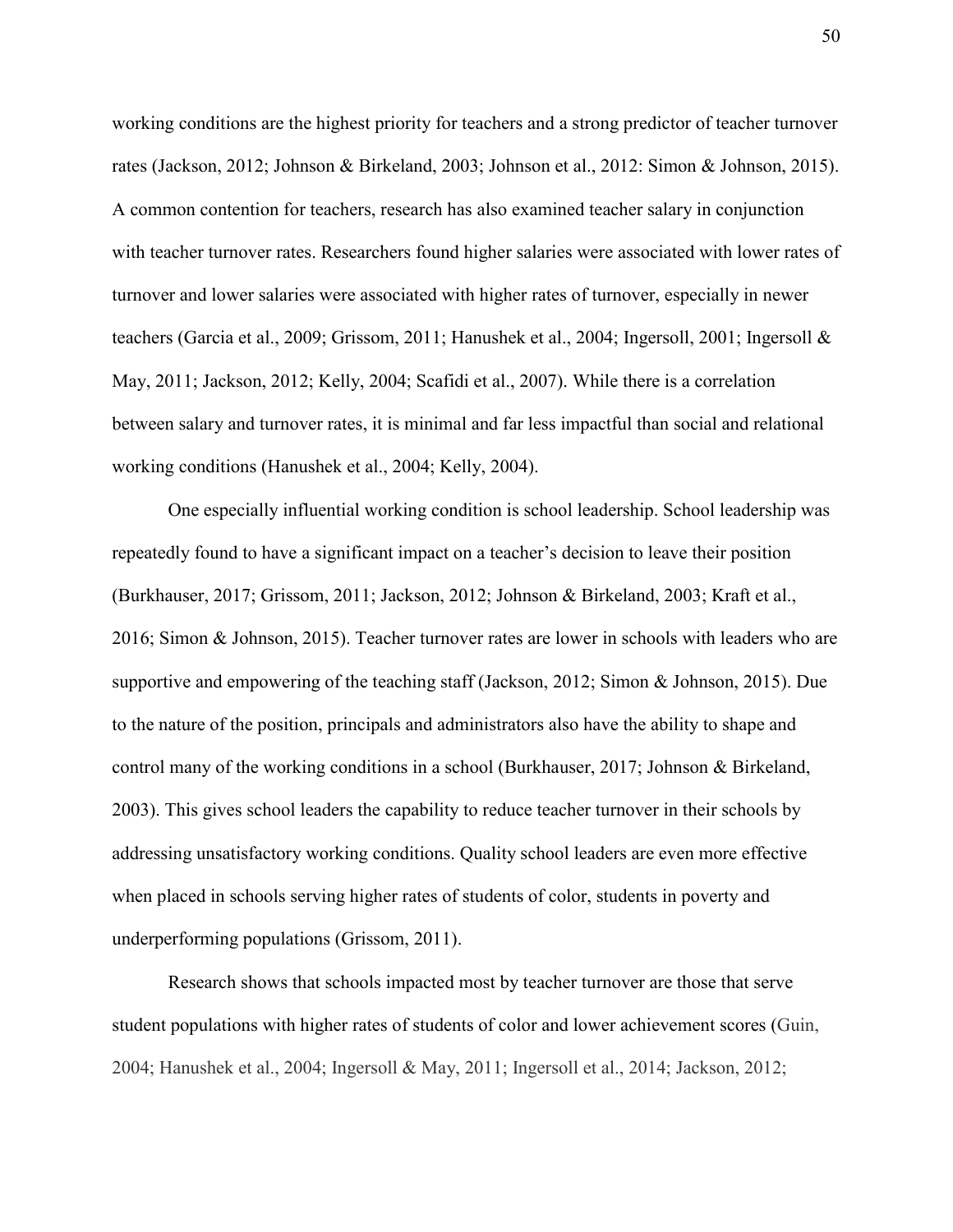Johnson & Birkeland, 2003; Johnson et al., 2012; Keesler & Schneider, 2010; Levy et al., 2012; Ronfeldt et al., 2013; Scafidi et al., 2007; Shakrani, 2008). Schools with high turnover also have inferior working conditions for teachers, which are experienced by the students as well (Grissom, 2011; Ingersoll & May, 2011; Ingersoll et al., 2014; Johnson & Birkeland, 2003; Johnson et al., 2012). These findings reveal that the population of students that is impacted the most by teacher turnover is already underserved. This disadvantage, coupled with the continual replacement of teachers, targets underperforming students and students of color, a population that needs highly qualified teachers the most.

High teacher turnover in a school has an impact on the staff and students that remain. The influence of teacher turnover on student achievement is a significant concern. Synar and Maiden (2012) note that it is likely that the "cost to students is incalculable" (p. 142). Ronfeldt et al., (2013) found that increased teacher turnover caused a decrease in student test scores in math and reading, while Kraft et al. (2016) identified improving working conditions in a school led to reduced teacher turnover and improved student achievement. Ronfeldt et al. also revealed important findings that teacher turnover impacts the achievement of students throughout a school, even if they do not experience turnover firsthand.

Teacher turnover also impacts student achievement indirectly through its negative effects on a school's culture. Teaching staff relations are strained under the burden of continual replacement. Trust, respect, motivation and productivity all decrease with teacher turnover (Guin, 2004; Ronfeldt et al., 2013; Simon & Johnson, 2015). In turn, the poor leadership and working conditions that cause teacher turnover are reinforced, contributing to an unending cycle of exiting teachers (Barnes et al., 2007; Ingersoll, 2001; Johnson et al., 2012; Simon & Johnson, 2015).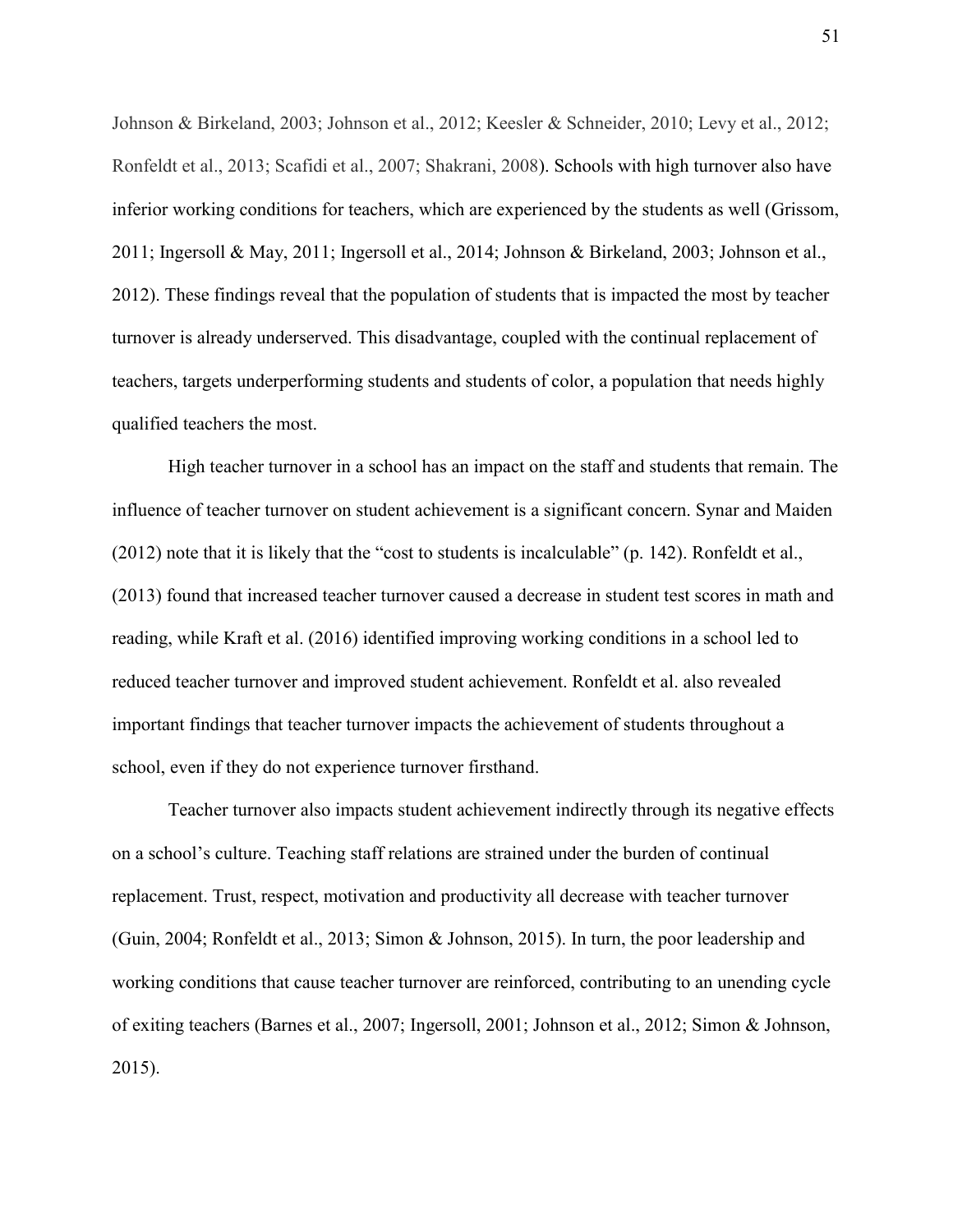Adnot et al. (2017) studied teacher quality in conjunction with teacher turnover. The research revealed that if an ineffective teacher is replaced with a teacher that is more effective, turnover can increase student achievement. However, the ability to capitalize on the benefits of teacher turnover is a luxury unavailable to schools who suffer from high teacher turnover rates. Schools with high rates of students of color and underperforming students struggle to attract and retain effective and qualified teachers (Adnot et al., 2017; Barnes et al., 2007; Berry, 2004; Darling-Hammond, 2003; Johnson et al., 2012). Due to higher rates of turnover and deficient working conditions, "schools that most frequently need to hire teachers have the smallest applicant pool on which to draw from" (Guin, 2004, p. 19). The positive aspects of turnover that low turnover schools benefit from are unattainable in most schools with higher percentages of students of color.

Teacher turnover also takes a toll on schools monetarily. Schools must hire and train each replacement teacher, consuming vital time, personnel, and financial resources. Each district and school allocates money differently, contributing to a wide range of costs. With higher turnover rates concentrated in schools with high rates of students of color, "turnover costs become a drain on already scarce resources that could otherwise be invested to improve teaching effectiveness and student growth" (Barnes et al., 2007, p. 5). Estimates on the cost for teacher turnover can range from around \$4,000 to \$14,000 per teacher (Barnes et al., 2007; Shockley et al., 2006; Synar & Maiden, 2012; Watlington et al., 2010). Barnes et al. (2007) points out that schools who invest heavily in teacher training and support will have a higher cost per teacher. However, the investment will likely pay off with lower turnover rates and a lower overall cost.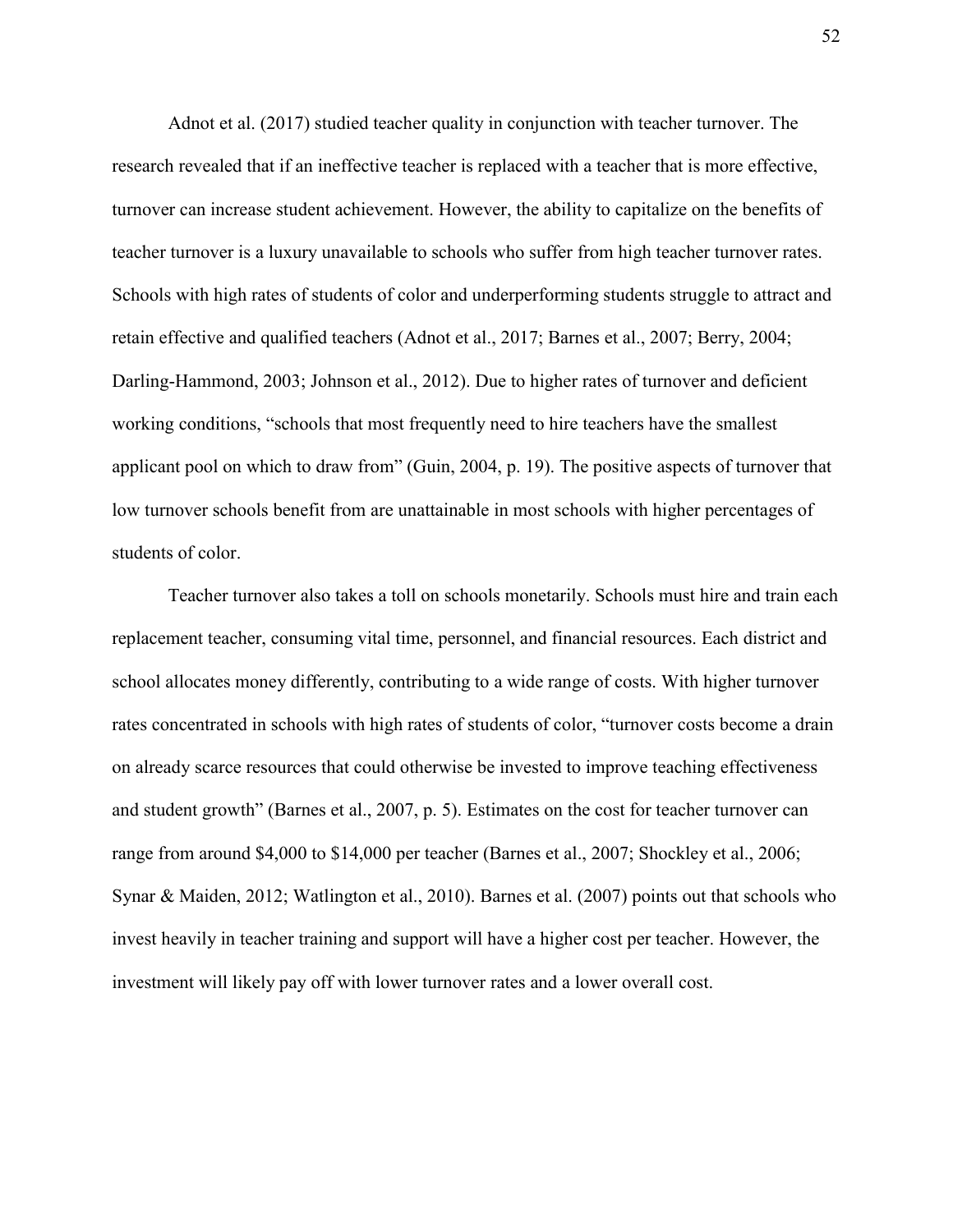#### **Professional Application**

The research of the causes and impacts of teacher turnover brings to light several areas where schools, districts, and teacher training programs can focus efforts to reduce teacher turnover. On a large scale, the nationwide teacher shortage and increase of teachers exiting the profession is not due to a lack of new teachers (Berry, 2004; Darling-Hammond, 2003; Ingersoll, 2001) or an excess of retirees (Ingersoll, 2001; Shakrani, 2008; Watlington et al., 2010). Rather, it is a result of the inability of schools to retain teachers in their position and the profession. Therefore, to keep teachers in the profession, policy changes should address retention over recruitment (Synar & Maiden, 2012). Below are recommendations for implementing reforms to retain teachers and reduce the rate of teacher turnover based on the research in this review.

#### **Focus on Specific Schools**

Efforts to reduce teacher turnover should be focused at specific schools (Johnson  $\&$ Birkeland, 2003). There can be a wide range of turnover rates at schools within the same district (Guin, 2004; Keesler & Schneider, 2010). Therefore, districtwide policies are likely to be too general for some schools and futile in others. The body of teacher turnover research makes it clear that schools with higher rates of students of color, poverty and underperformance on standardized tests have much higher rates of teacher turnover than other schools (Guin, 2004; Hanushek et al., 2004; Ingersoll & May, 2011; Ingersoll et al., 2014; Jackson, 2012; Johnson & Birkeland, 2003; Johnson et al., 2012; Ronfeldt et al., 2013; Scafidi et al., 2007). To retain teachers in schools with high turnover, resolutions must be designed to meet the needs of these schools and for this student population. Implementing universal teacher turnover reduction strategies would likely maintain the current divide between high turnover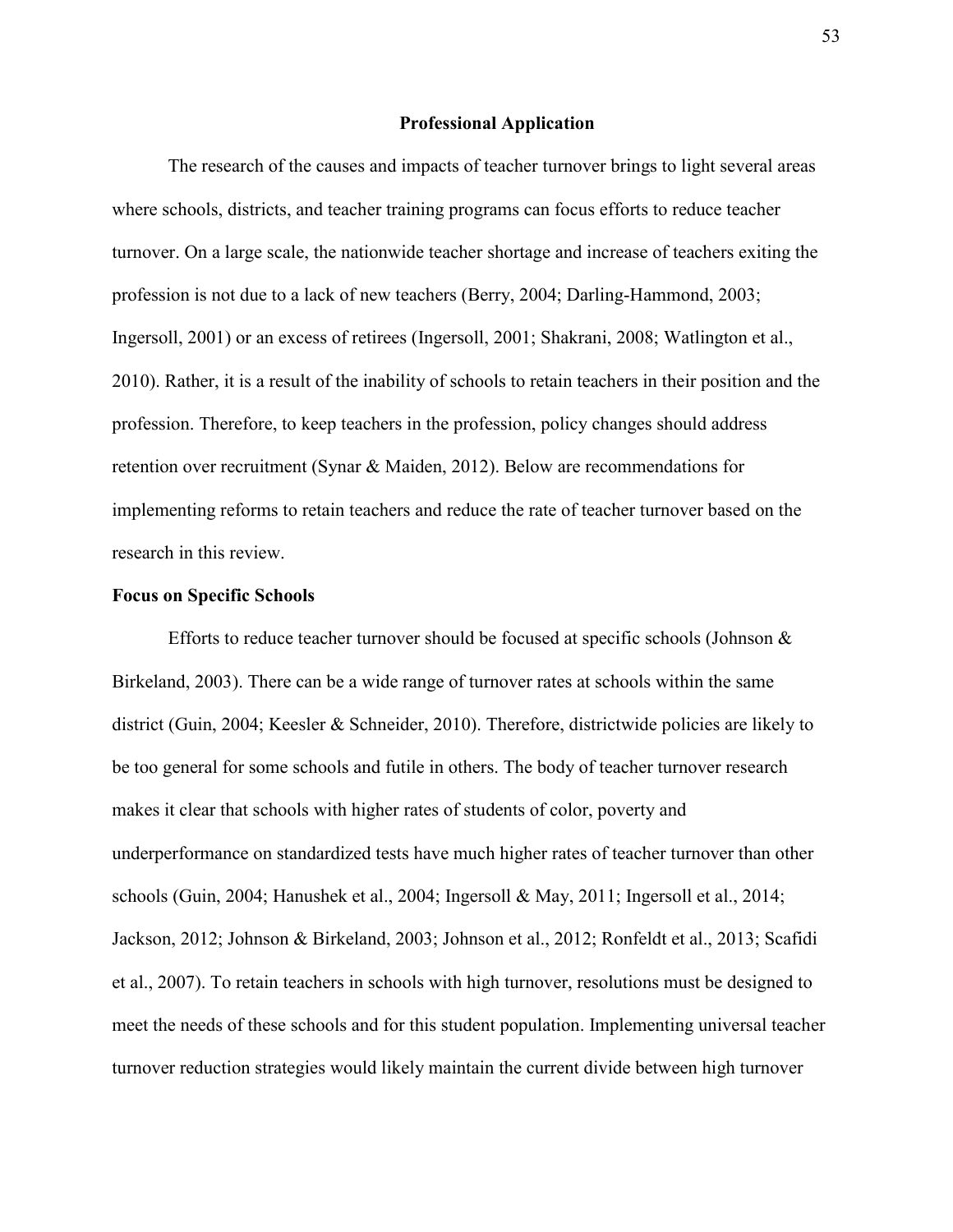and low turnover schools, perpetuating the racial achievement gap. Strategies planned to reduce teacher turnover in a school must keep the needs of that specific school at the forefront.

#### **Focus on Race**

There is a large differential between the race of our nations teachers and students. Barnes et al. (2007) indicate that in most of the schools they researched there was a significant difference between the percentage of students of color and percentage of white teachers in a school. In 2011-2012, Ingersoll et al. (2014) found over 80% of the nation's teaching force was white with 44% of the nation's students comprises students of color. It cannot be ignored that teacher turnover patterns also follow along racial lines. Research reveals that teacher turnover is more probable when the majority of students in the classroom do not reflect the race of the teacher (Hanushek et al., 2004; Ingersoll & May, 2011; Scafidi et al., 2007).

Teachers of color do not adhere to all the teacher turnover patterns. They are not as likely to leave schools with high percentages of students of color at higher rates, in fact, they are more inclined to teach in these schools (Hanushek et al., 2004; Ingersoll & May, 2011; Scafidi et al., 2007). These findings indicate that teachers of color play an important role in the teacher workforce: They seek and fill the positions that white teachers are chronically leaving. Students of color also benefit from having a teacher of color. Teachers of color serve as role models who also understand their racial and cultural differences (Ingersoll et al., 2014). With the help of recruitment programs, the percentage of teachers of color in the U.S. has "increased from 12.4 percent in 1987-88 to 17.3 percent in 2011-12" (Ingersoll, et al., 2014, p. 17). This impressive and celebrated growth for teachers of color is undermined by their higher than average turnover rates (Ingersoll & May, 2011; Ingersoll et al., 2014). Making changes to reduce teacher turnover will preserve the vital progress made with teachers of color in the field.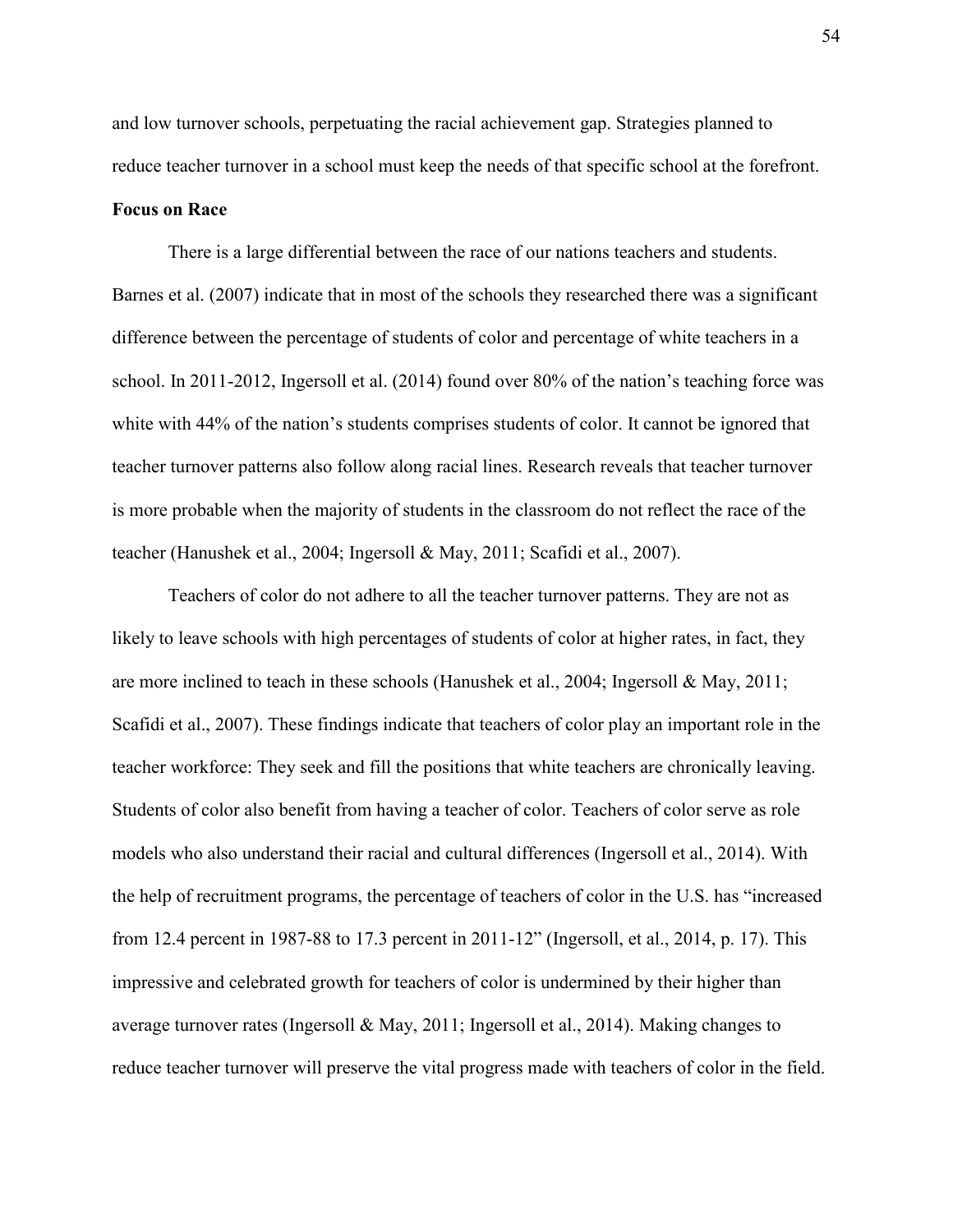Strategies to reduce teacher turnover in schools with high rates of students of color must acknowledge the racial and cultural differences that are in play. Addressing this reality by increasing awareness of the complex history and construction of race in our society, especially for white teachers, is imperative to bridge the divide between teachers and students. Milner and Laughter (2015) convey that while most teachers have good intentions and want the best for their students, they lack explicit training for teaching students of color and in poverty. "Rather than blaming and criticizing teachers for the inability to empathize with their racially diverse students," teacher education programs need to reform and provide in-depth study of race, poverty, and their intersection (Milner & Laughter, 2015, p. 350). Then, supported with knowledge based in racial context, teachers can identify and discontinue inequitable practices while promoting a positive racial identity in each student (Milner  $&$  Laughter, 2015).

#### **Improve Working Conditions**

Improving working conditions in schools with high turnover is likely the most effective way to retain teachers. Working conditions are shown to be a direct cause of teacher dissatisfaction leading to turnover (Darling-Hammond, 2003; Ingersoll, 2001; Ingersoll & May, 2011; Ingersoll et al., 2014; Johnson & Birkeland, 2003; Johnson et al., 2012 Kraft et al., 2016). Bettering the work environment for teachers can include assigning appropriate workloads, increasing salary and benefits, providing curriculum and classroom management support, and ensuring safety and acceptable facilities. Improvement on any working condition will likely produce a change in teacher turnover, however, conditions that are social in nature are more effective (Jackson, 2012; Johnson & Birkeland, 2003; Johnson et al., 2012: Simon & Johnson, 2015). As a highly relational profession, teachers seek a school culture that values the relationships and contributions of each staff member and has a strong foundation of mutual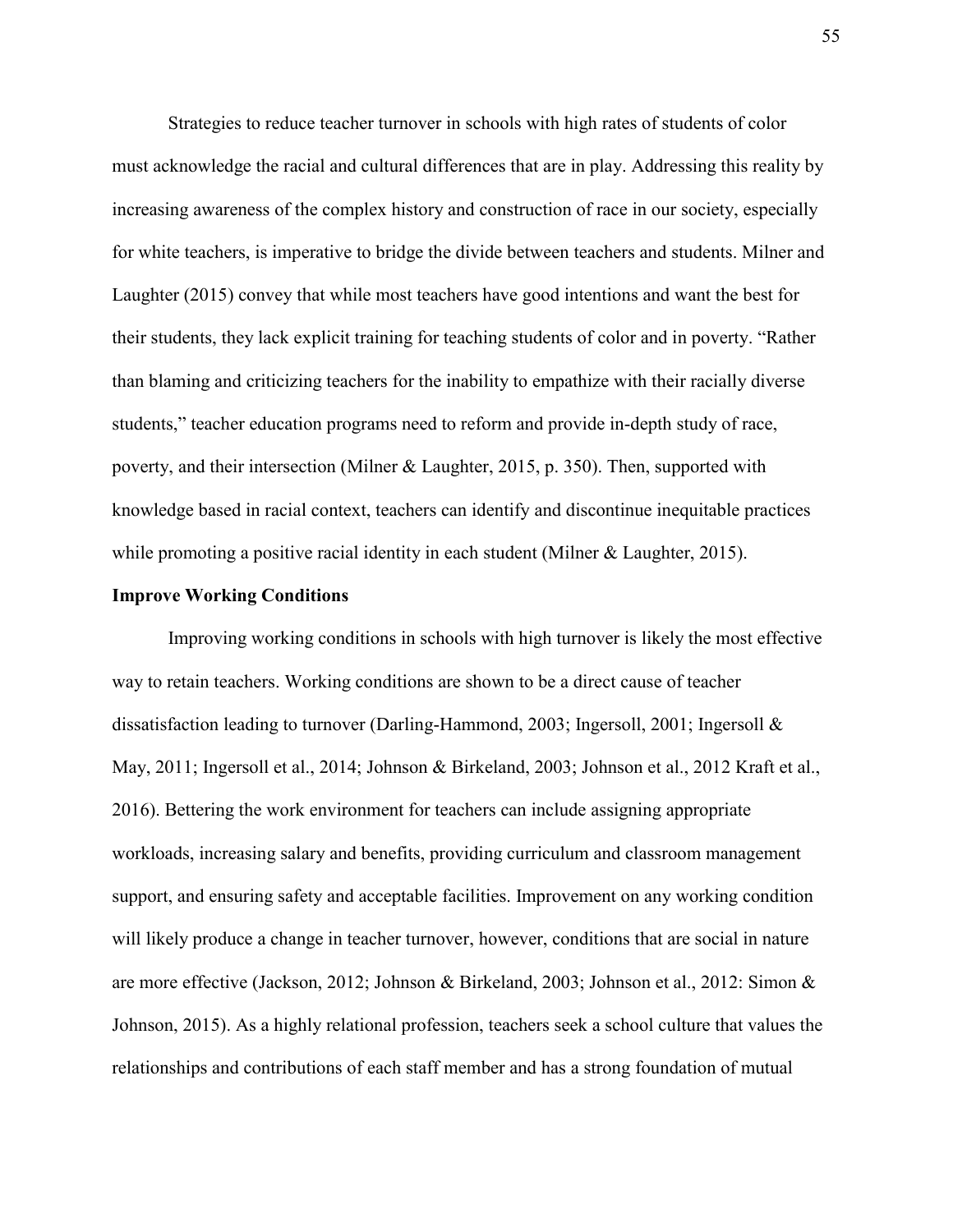trust, respect, and commitment (Johnson et al., 2012). Darling-Hammond (2003) summarizes the importance of strong relationships among staff in the teaching profession:

Good teachers gravitate to places where they know they will be appreciated; they are sustained by the other good teachers who become their colleagues; and together these teachers become a magnet for still others who are attracted to environments where they can learn from their colleagues and create success for their students. Great school leaders create great school environments for accomplished teaching to flourish and grow. (p. 11)

#### **Improve Quality of School Leadership**

While reform to any working condition will help reduce teacher turnover, efforts concentrated on improving the quality of school leaders are the most effective. In multiple research studies, the quality of leadership in a school was the working condition with the strongest impact on a teacher's decision to leave their position (Burkhauser, 2017; Grissom, 2011; Jackson, 2012; Johnson & Birkeland, 2003; Kraft et al., 2016; Simon & Johnson, 2015). An effective principal is especially influential at quelling turnover in high need schools (Darling-Hammond, 2003; Grissom, 2011). Good school leaders are actively engaged with the students, teachers, and other components of the school community (Johnson & Birkeland, 2003). Effective leaders provide instructional support to teachers as well as emotional and environmental support. (Hughes et al., 2015; Simon & Johnson, 2015). A study by Hughes et al. found that principals generally think they are giving more support than teachers perceive receiving. Therefore, school leaders should offer further support to teachers, beyond what they expect is needed.

The principal is also in position to oversee and manage the working conditions of a school, allowing them to make changes that keep teachers satisfied in their school (Burkhauser,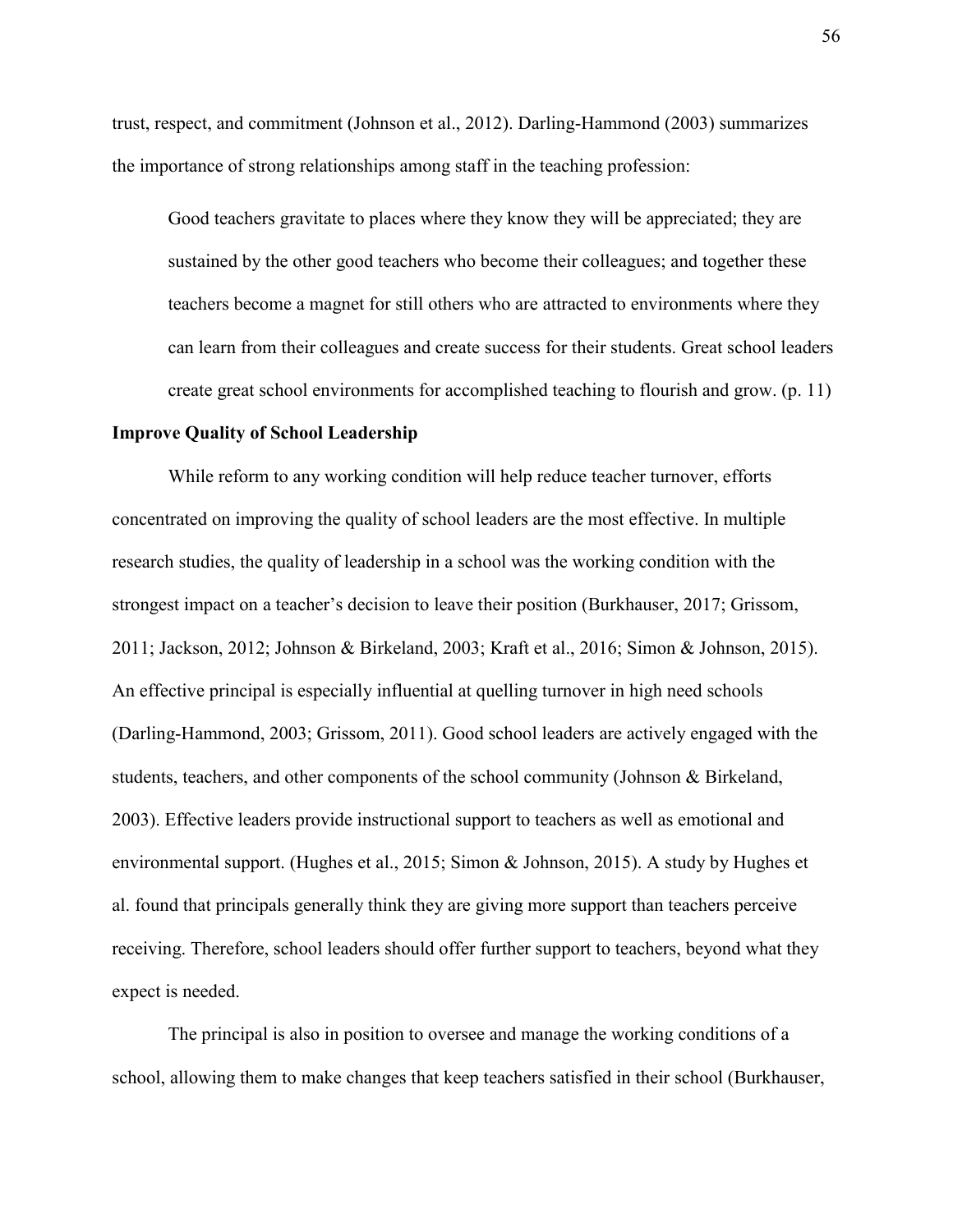2017; Hughes et al., 2015; Johnson & Birkeland, 2003; Simon & Johnson, 2015; Synar & Maiden, 2012). One way that effective school leaders accomplish this is through a system to welcome and honor teacher input in decision making. Increasing teacher influence is associated with reduced attrition (Ingersoll, 2001; Ingersoll & May, 2011; Jackson, 2012). The principal also has the ability to influence the tone of the staff, promoting the healthy and positive social interactions teachers seek. Effective school leaders should promote non-punitive accountability to help create a supportive, trustworthy and productive school culture (Watlington et al., 2010). Other principal qualities desired of teachers in high poverty schools include effective management, a fair approach, encouragement, collaboration and communication (Hughes et al., 2015; Simon & Johnson, 2015).

#### **Invest Money in Retention Strategies**

Several research studies on the cost of teacher turnover reveal that there are substantial financial implications when a teacher leaves a position (Barnes et al., 2007; Shockley et al., 2006; Synar & Maiden, 2012; Watlington et al., 2010). While some level of turnover is normal and expected in any profession, high levels of turnover can be detrimental to a school monetarily. It is suggested that schools regularly estimate their teacher turnover rates and costs in order to determine if teacher turnover is an issue and how it should be addressed.

Barnes et al. (2007) provide the Teacher Turnover Cost Calculator (TTCC) free online for public use. The TTCC is accessible to all school leaders, staff, and community members at [www.nctaf.org](http://www.nctaf.org/) and provides turnover cost estimates at the school-level and district-level. Using this information, a school or district can create a profitable plan to invest in teacher retention. If districts allocate money for strategies that will reduce teacher turnover, they will in turn reduce their turnover costs. With effective strategies in place, districts can spend the same amount or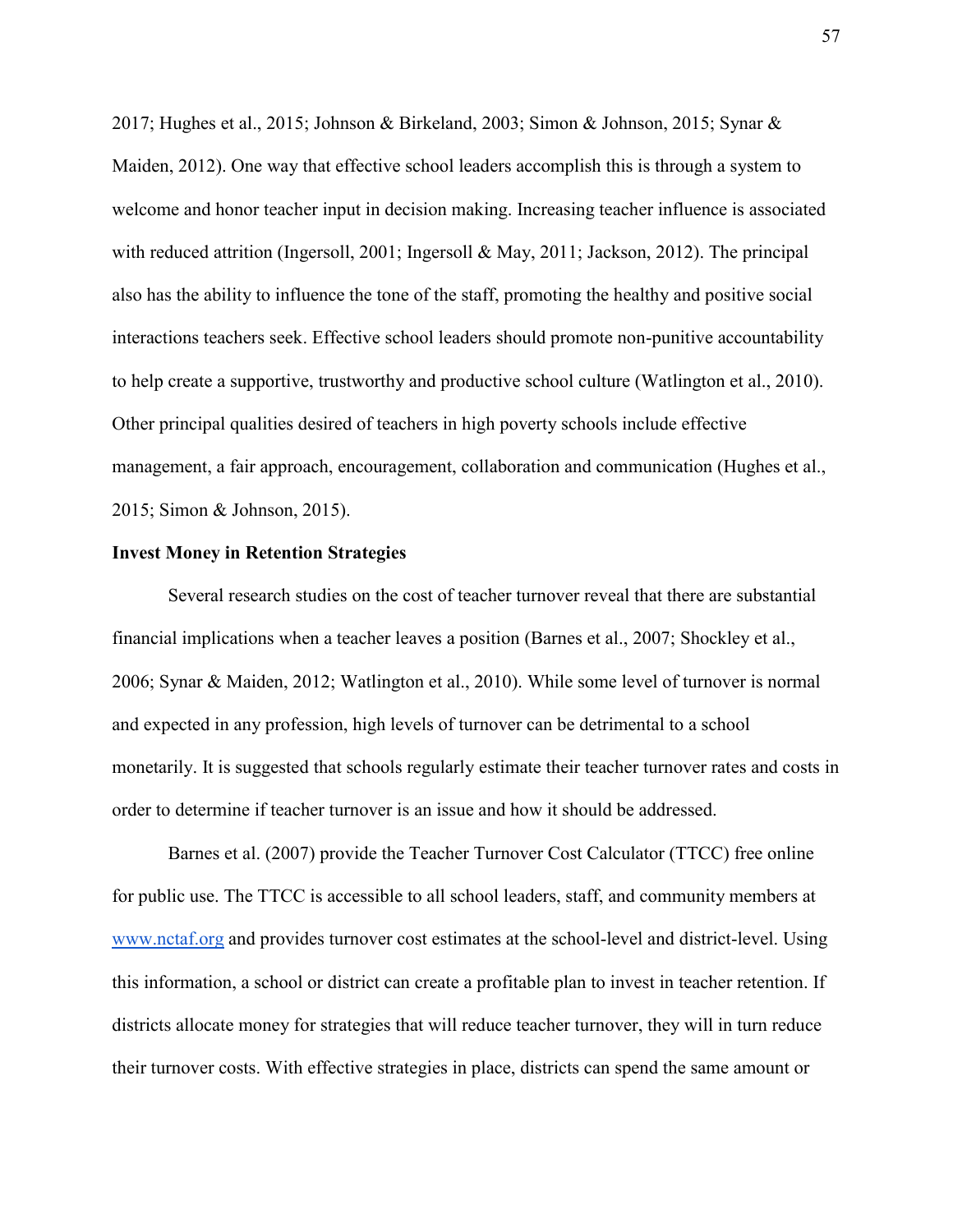less on teacher retention strategies rather than on teacher turnover costs. Essentially, investment in teacher retention can be compensated for through the savings in teacher turnover costs (Barnes et al., 2007).

The study by Shockley et al. (2006) provided a successful example of this strategy. Florida's Broward County schools invested significantly in teacher induction and mentoring programs. While this increased the cost of turnover per teacher, it also greatly reduced their turnover rates. Broward County spent more money per teacher, however, their net turnover costs were lower due to the resulting low turnover rate. By investing in their teachers, districts can create supportive and agreeable working conditions that will keep teachers in their positions. This investment will stabilize and better the teaching force while simultaneously saving money for districts.

#### **Limitations of the Research**

Current research methods provide a challenge to identifying a specific cause of teacher turnover with certainty. When examining real life data, it can be difficult to find an experimental control given the innumerable variables concerned. It is implausible to create an experiment that accurately represents the many variables involved. Therefore, researchers observed and collected data on the diverse and inconsistent schools in existence. Each state, district, and school has unique factors that may alter findings from one study to the next. Researchers rely on these correlations and anecdotes in order to study teacher turnover. Correlational data analysis and qualitative case studies identify factors that have the greatest probability of influencing a teacher's decision to leave their position.

Analysts are also challenged by the close correlation between student race, achievement, and poverty rates (Berry, 2004; Grissom, 2011; Guin, 2004; Hanushek et al.,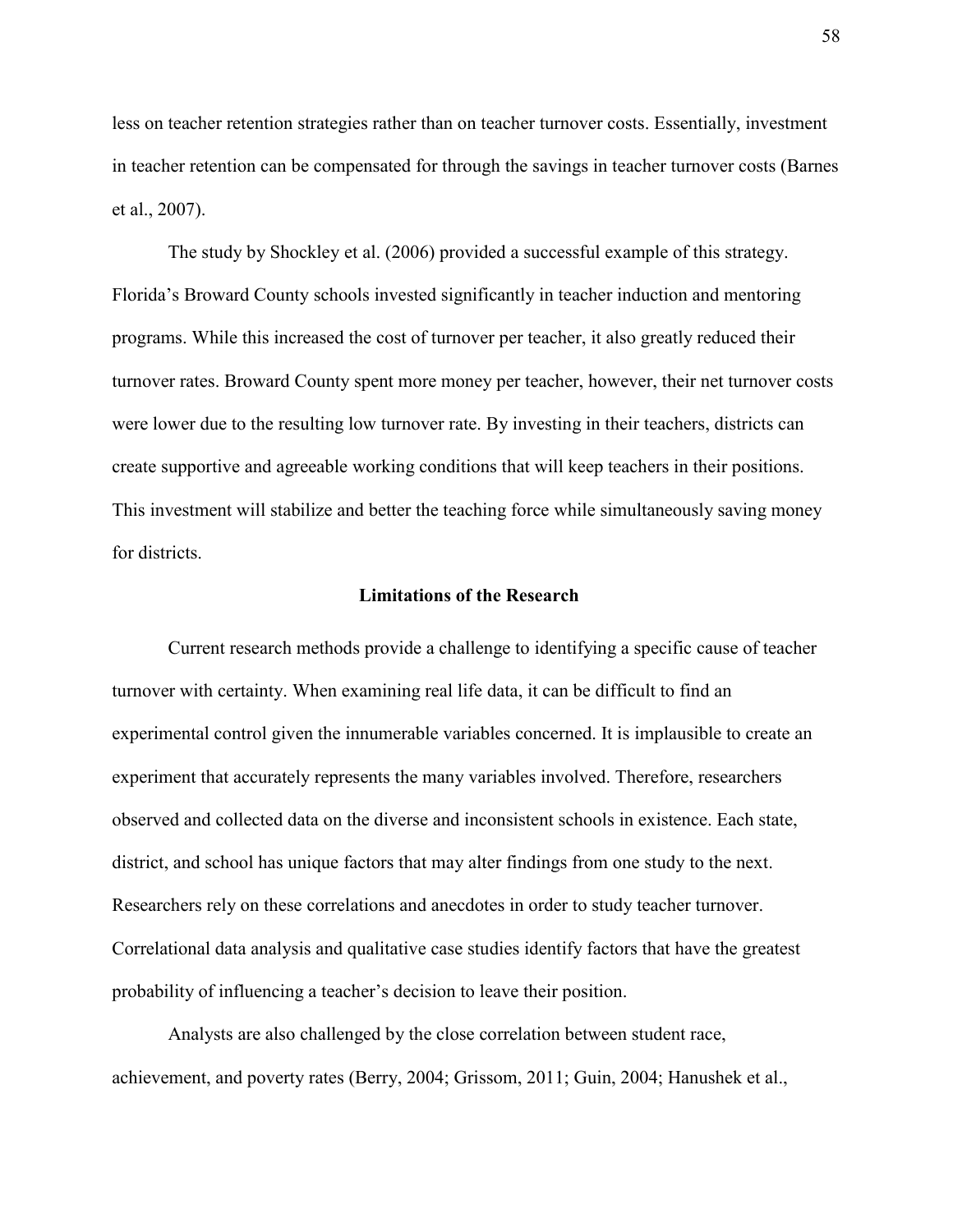2004; Ingersoll & May, 2011; Keesler & Schneider, 2010; Levy et al., 2012; Ronfeldt et al., 2013; Scafidi et al., 2007). Even when using models that isolate the variables, it can be difficult to study the impact of one without the other in order to determine causation. Kraft et al. (2016) was the only study to report implementation of a reverse causality test to verify results.

A similar limitation in determining the causes of teacher turnover and the impact it has on students and schools is that they are largely identical. Much like the chicken-and-egg dilemma, it is difficult for researchers to determine which came first. The evidence presented indicate working conditions and student achievement may cause teacher turnover while simultaneously being the consequence. Ergo, teacher turnover may be a cause of teacher turnover (Barnes et al., 2007). It can be difficult for research to untangle the causes and impacts when they are one and the same.

While many of the quantitative studies used ample-sized representative datasets, several studies acquired data from surveys. Simon and Johnson (2015) express that the nature of survey data is often "restricting researchers' ability to probe teachers' responses more deeply" (p. 25). Additionally, survey participants may not rate their responses accurately. Participants who are dissatisfied might overstate the conditions of their work, creating unreliable data (Johnson et al., 2012). Some research utilized the self-reported intentions of teachers staying or leaving rather than actual turnover data. Teacher stated intentions may or may not be analogous with their resulting actions (Jackson, 2012).

#### **Implications for Future Research**

With teacher turnover patterns following closely along racial lines, it is paramount that researchers investigate these ties further. More explicit experimentation must be done to pinpoint causation with more certainty and to determine the degree of responsibility race, poverty, and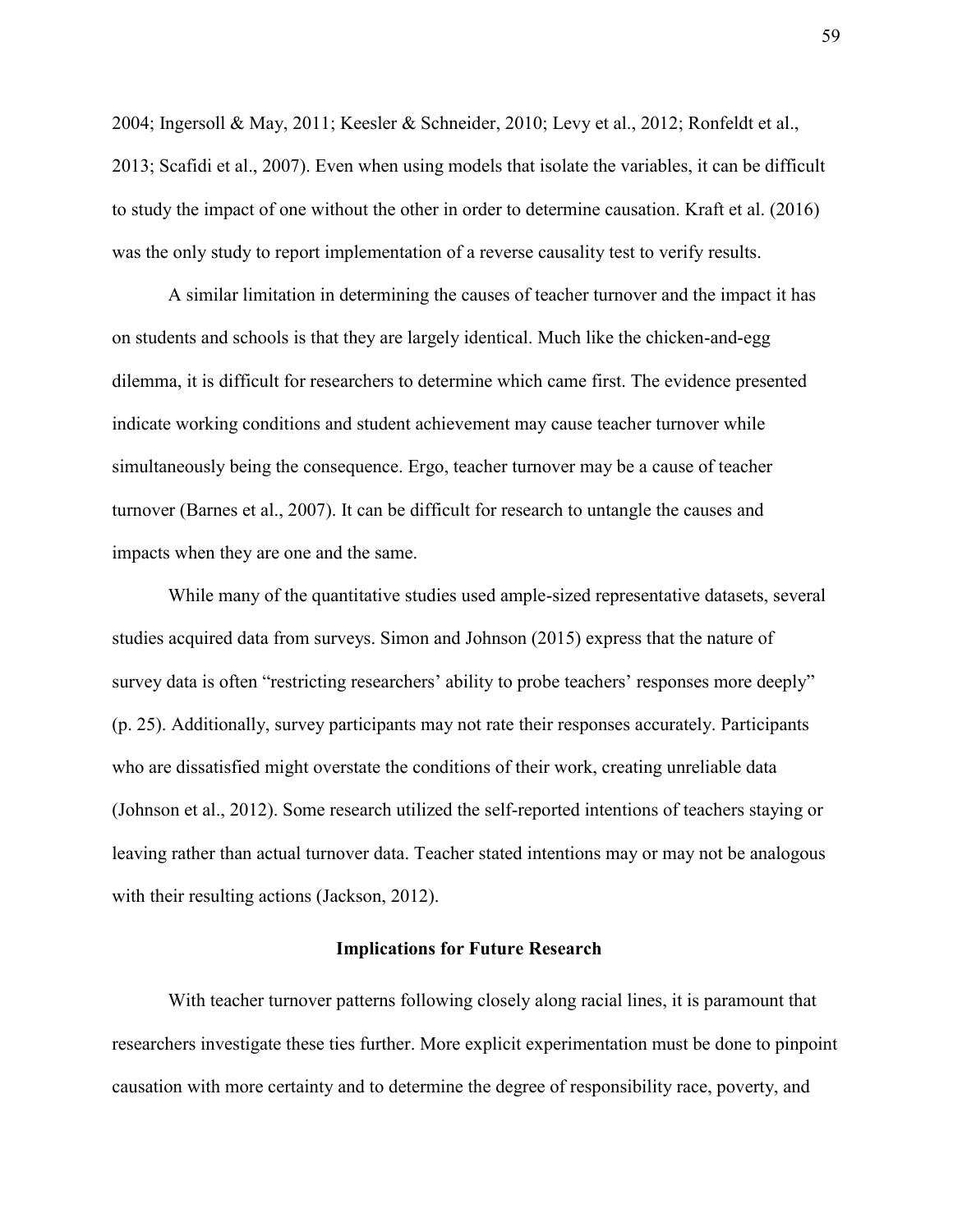student achievement level play in teacher turnover. However, the current data is clear in that students of color experience the education system differently than their white peers. This is also evident in the increasingly apparent achievement gap between white students and students of color. Does teacher turnover contribute to the achievement gap in education? Grissom (2011) suggests that teacher turnover is an important factor. The present teacher turnover research suggests there is more to this racial divide than simply achievement level. The racial divide in education is indicative of a need to understand the underlying social and cultural influences that may be impeding the success of a system with predominantly white teachers with students of color. Studying this sociological layer of teaching is becoming more and more vital.

Research shows that schools with more students of color experience more teacher turnover than schools with predominantly white students (Guin, 2004; Hanushek et al., 2004; Ingersoll & May, 2011; Ingersoll et al., 2014; Jackson, 2012; Johnson & Birkeland, 2003; Johnson et al., 2012; Ronfeldt et al., 2013; Scafidi et al., 2007). As a result, these schools struggle to find highly qualified and experienced teachers to fill their positions (Barnes et al., 2007; Berry, 2004; Darling-Hammond, 2003; Grissom, 2011; Guin, 2004; Jackson, 2012; Johnson et al., 2012; Scafidi et al., 2007). The research by Adnot et al. (2017) and Hanushek and Rivkin (2007) begin to address the element of teacher quality and effectiveness combined with teacher turnover. Further research should scrutinize the impact that teacher turnover has on teacher quality and its effect on the school, staff and students. This data would expand and enhance the sparse research on the impact teacher turnover has on student achievement.

Teachers in schools with higher rates of students of color also experience poorer working conditions (Darling-Hammond, 2003; Grissom, 2011; Ingersoll & May, 2011; Ingersoll et al., 2014; Johnson & Birkeland, 2003; Johnson et al., 2012; Simon & Johnson, 2015). New research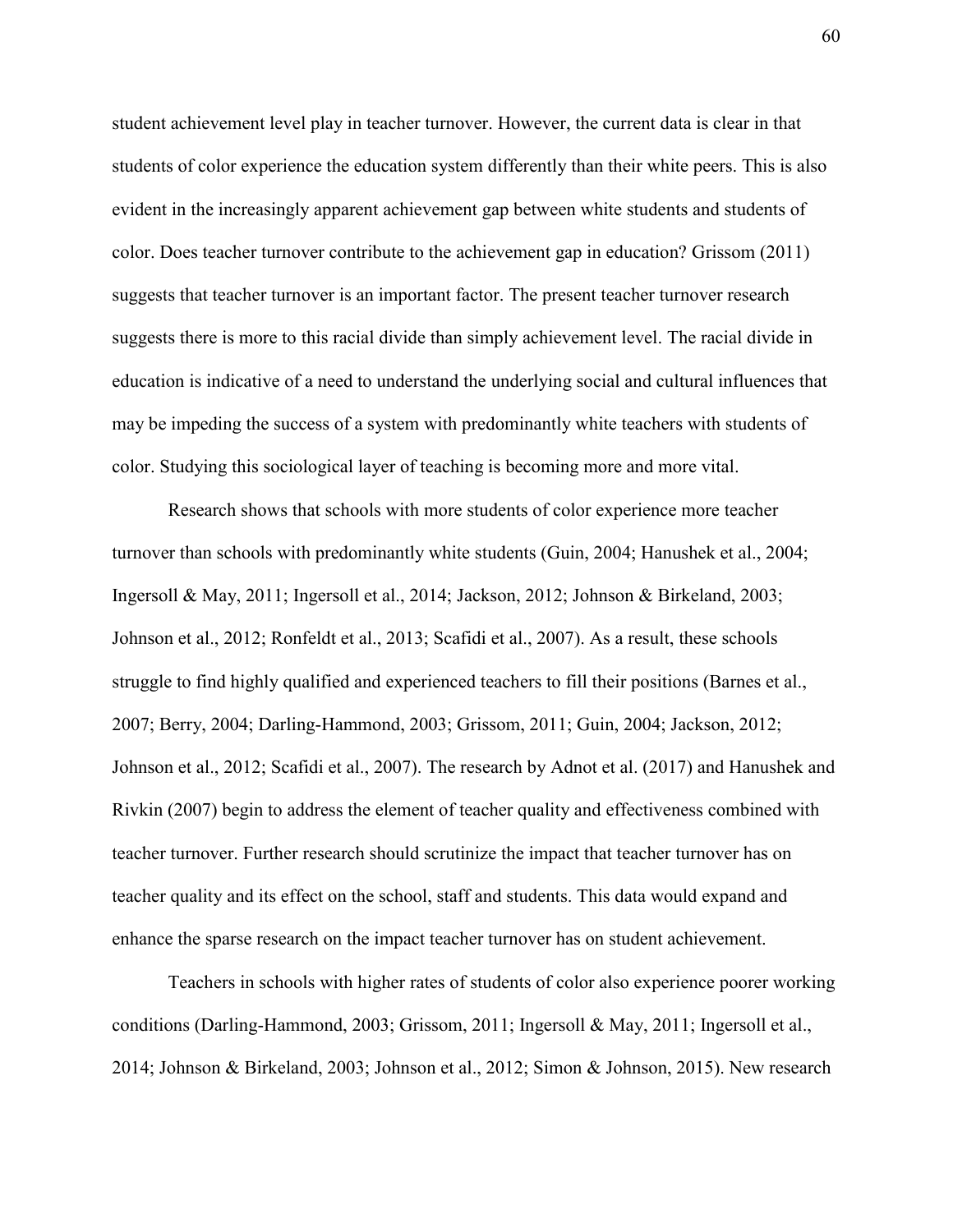could inquire what role these conditions play into student satisfaction and achievement. Additionally, what is the effect of multiple poor working conditions on teacher turnover and student achievement?

School working conditions are the primary cause of turnover that can be addressed (Simon & Johnson, 2015). There is a strong need for more information regarding healthy and satisfactory working conditions for teachers. Specifically, how the relationships and social working conditions in a school can be improved, developed and maintained (Johnson et al., 2012). How can school and district leaders create the most desirable conditions in a costeffective way? This knowledge would expand the options for teacher retention strategies and programs.

The research on the impact of teacher turnover is thin. Schools can benefit from learning more about how teacher turnover affects the quality of teaching and learning. Additional research to add to the work by Ronfeldt et al. (2013) analyzing the effects of teacher turnover on the remaining students and staff would reveal the true impact. As noted earlier, turnover can be cause of turnover (Barnes et al., 2007). Much of the current research observes turnover impact isolated annually. Further analysis of repeated turnover can give a more detailed impression of the consequences in high-need schools.

#### **Conclusion**

Increasing teacher turnover rates in the United States is a growing detriment to the educational system in the United States. Research indicates turnover contributes to a shrinking teacher force and weakened school environments (Berry, 2004; Darling-Hammond, 2003; Ingersoll, 2001). Student achievement suffers directly and indirectly from the revolving door of teachers and school cultures are damaged (Guin, 2004; Ronfeldt et al., 2013; Simon & Johnson,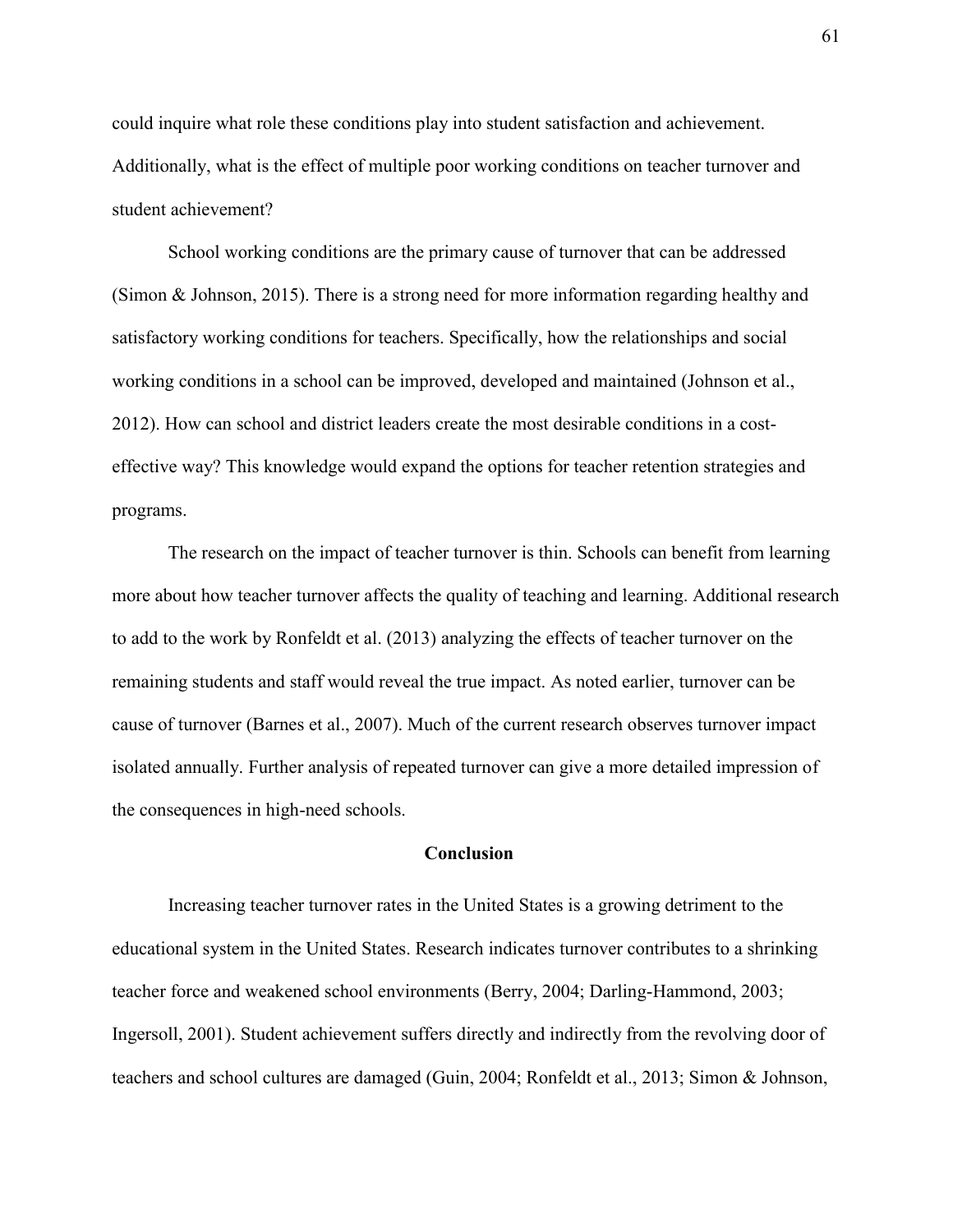2015). The school conditions resulting from teacher turnover also perpetuate more turnover, creating a cyclical phenomenon (Barnes et al., 2007). Additionally, the negative effects of teacher turnover are concentrated in schools with high rates of students of color, impoverished, and low performing students (Guin, 2004; Hanushek et al., 2004; Ingersoll & May, 2011; Ingersoll et al., 2014; Jackson, 2012; Johnson & Birkeland, 2003; Johnson et al., 2012; Ronfeldt et al., 2013; Scafidi et al., 2007). This population is already underserved by the education system and struggles to secure the same quality education as their peers. Adding to the hardships of repeated and higher rates of teacher turnover further impedes student learning and widens the achievement gap (Barnes et al., 2007; Grissom, 2011).

The costs of teacher turnover are consuming funds that could otherwise be spent on supporting teachers and students (Barnes et al., 2007; Jackson, 2012). Without addressing the issues that cause teacher turnover, the education system will need to continually recruit and replace teachers on a regular basis at the expense of schools with meager funding. By strategically analyzing turnover trends and costs, districts and schools can reallocate these funds to support and retain teachers and simultaneously decrease turnover.

Inferior school working conditions and culture are the main cause of teacher turnover; specifically, the relational, social and administrative aspects. This is "the primary underlying problem - the manner in which schools are managed and teachers are treated" (Ingersoll, 2001, p. 24). Working conditions are an addressable problem and efforts to reduce teacher turnover must begin here. "Analyses suggest that when schools strengthen the organizational contexts in which teachers work, teachers are more likely to remain in these schools, and student achievement on standardized tests increase at a faster rate" (Kraft et al., 2016, p. 1439). With policies that value, respect, and support teachers, the education field will once again be an esteemed, desirable and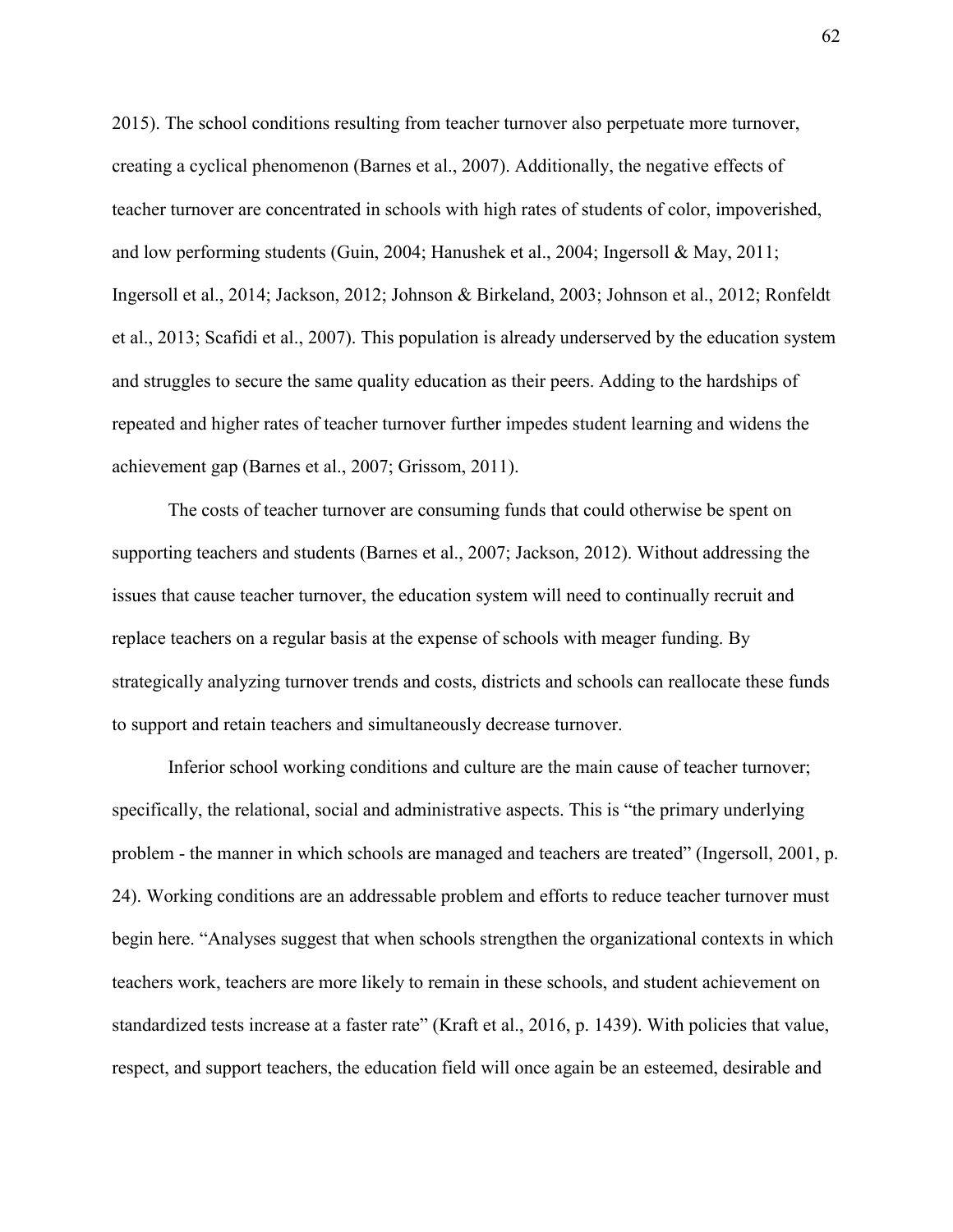sustainable profession. A strong and stable teaching force will ensure all students the opportunity to thrive and flourish.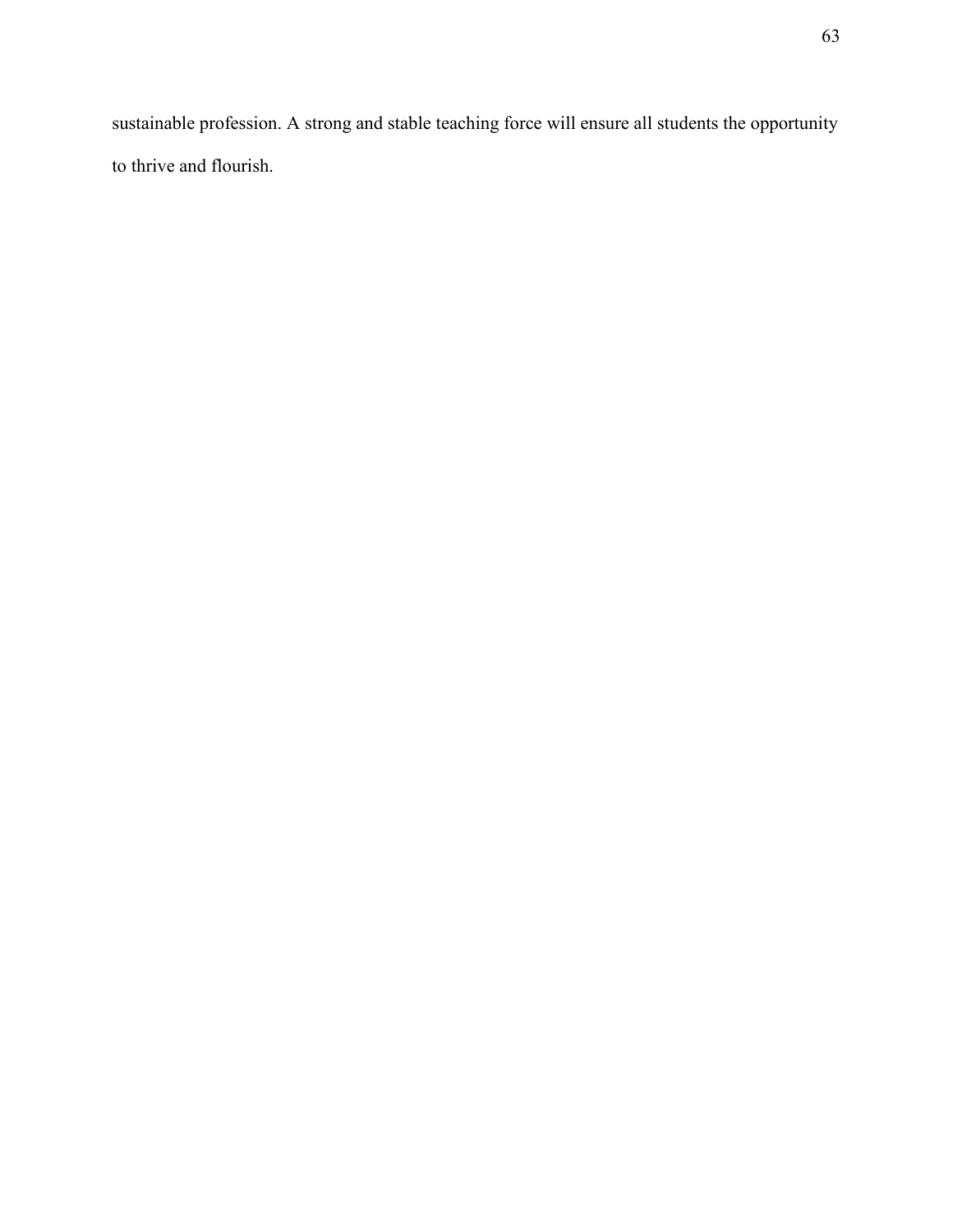#### **References**

- Adnot, M., Dee, T., Katz, V., & Wyckoff, J. (2017). Teacher turnover, teacher quality, and student achievement in DCPS. *Educational Evaluation and Policy Analysis, 39*(1), 54-76. doi:10.3102/0162373716663646
- Barnes, G., Crowe, E. & Schaefer, B. (2007). *The cost of teacher turnover in five school districts: A pilot study.* National Commission on Teaching and America's Future. Retrieved from ERIC database. (ED497176)
- Berry, B. (2004). Recruiting and retaining "highly qualified teachers" for hard-to-staff schools. *NASSP Bulletin, 88*(638), 5-27. doi:10.1177/019263650408863802
- Burkhauser, S. (2017). How much do school principals matter when it comes to teacher working conditions? *Educational Evaluation and Policy Analysis, 39*(1), 126-145. doi[:10.3102/0162373716668028](http://dx.doi.org/10.3102/0162373716668028)
- Darling-Hammond, L. (2003). Keeping good teachers: Why it matters, what leaders can do. *Educational Leadership*, *60*, 6-13. Retrieved from<http://www.ascd.org/publications/> educational-leadership.aspx
- Garcia, C. M., Slate, J. R., & Delgado, C. T. (2009). Salary and ranking and teacher turnover: A statewide study. *International Journal of Education Policy and Leadership, 4*(7), 1-8. doi[:10.22230/ijepl.2009v4n7a114](http://dx.doi.org/10.22230/ijepl.2009v4n7a114)
- Grissom, J. A. (2011). Can good principals keep teachers in disadvantaged schools? linking principal effectiveness to teacher satisfaction and turnover in hard-to-staff environments. *Teachers College Record, 113*(11), 2552-2585. Retrieved from ERIC database.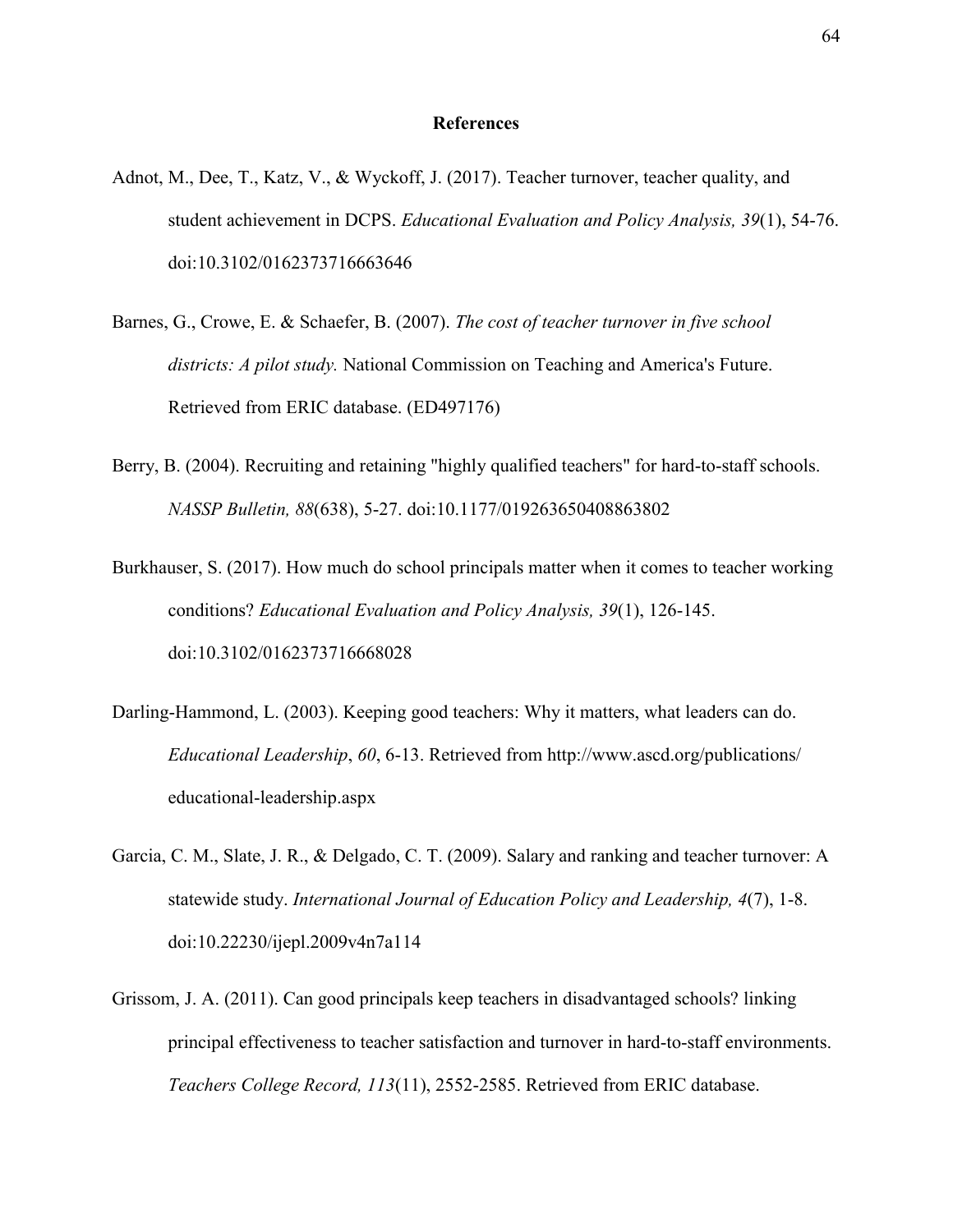- Guin, K. (2004). Chronic teacher turnover in urban elementary schools. *Education Policy Analysis Archives, 12*(42). doi:10.14507/epaa.v12n42.2004
- Hanushek, E. A., Kain, J. F., & Rivkin, S. G. (2004). Why public schools lose teachers. *Journal of Human Resources, 39*(2), 326-354. doi:10.2307/3559017
- Hanushek, E. A., & Rivkin, S. G. (2007). Pay, working conditions, and teacher quality. *Future of Children, 17*(1), 69-86. doi[:10.1353/foc.2007.000](http://dx.doi.org/10.1353/foc.2007.0002)
- Hughes, A. L., Matt, J. J., & O'Reilly, F. L. (2015). Principal support is imperative to the retention of teachers in hard-to-staff schools. *Journal of Education and Training Studies, 3*(1), 129-134. doi:10.11114/jets.v3i1.622
- Ingersoll, R. M. (2001). *Teacher turnover, teacher shortages, and the organization of schools.* (Document No. R-01-1). Retrieved from University of Washington, Center for the Study of Teaching and Policy website: [http://wal9114.gse.upenn.edu/sites/default/files/](http://wal9114.gse.upenn.edu/sites/default/files/researchreport/824_turnover-ing-01-2001.pdf) [researchreport/824\\_turnover-ing-01-2001.pdf](http://wal9114.gse.upenn.edu/sites/default/files/researchreport/824_turnover-ing-01-2001.pdf)
- Ingersoll, R. M. & May, H. (2011). *Recruitment, retention and the minority teacher shortage*  (CPRE Report No. RR-69)*.* University of Pennsylvania, Consortium for Policy Research in Education. Retrieved from ERIC database. (ED526355)
- Ingersoll, R., Merrill, L., & Stuckey, D. (2014). *Seven trends: The transformation of the teaching Force.* (CPRE Report No. RR-80). University of Pennsylvania, Consortium for Policy Research in Education. Retrieved from ERIC database. (ED566879)

Ingersoll, R., & Rossi, R. (1995, August). *Which types of schools have the highest teacher*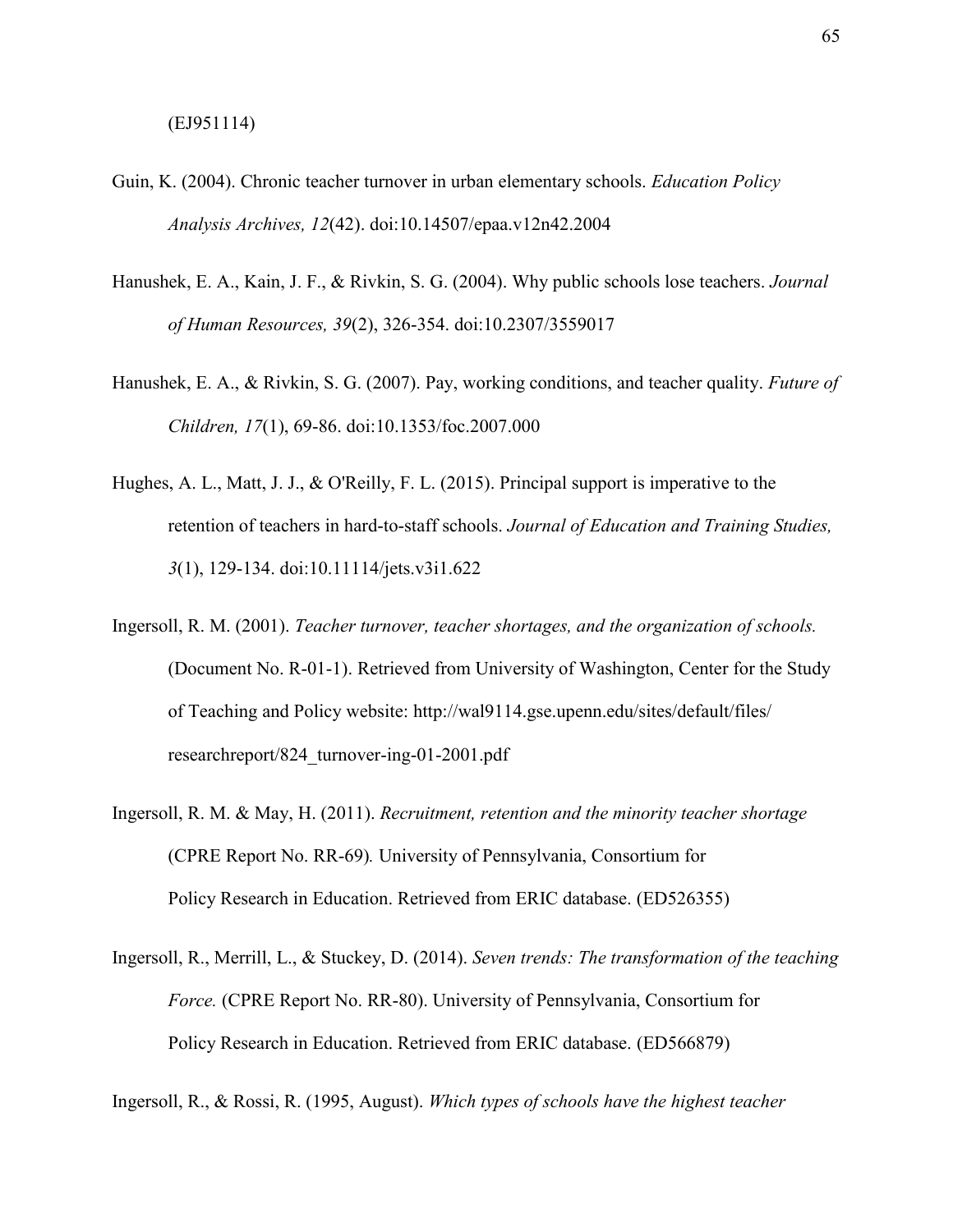*turnover?* (Issue Brief No. IB-5-95)*.* U.S. Department of Education. Washington DC: National Center for Education Statistics. Retrieved from ERIC database. (ED388663)

- Jackson, K. M. (2012). Influence matters: The link between principal and teacher influence over school policy and teacher turnover. *Journal of School Leadership, 22*(5), 875-901. Retrieved from ERIC database. (EJ989528)
- Johnson, S. M., & Birkeland, S. E. (2003). The schools that teachers choose. *Educational Leadership, 60*(8), 20-24. Retrieved from ERIC database. (EJ666110)
- Johnson, S. M., Kraft, M. A., & Papay, J. P. (2012). How context matters in high-need schools: The effects of teachers' working conditions on their professional satisfaction and their students' achievement. *Teachers College Record, 114*(10). Retrieved from ERIC database. (EJ1001989)
- Keesler, V. & Schneider, B. (2010). *Estimating cause: Teacher turnover and school effectiveness in Michigan*. Society for Research on Educational Effectiveness. Retrieved from ERIC database. (ED513944)
- Keigher, A. (2010). *Teacher attrition and mobility: Results from the 2008–09 teacher follow-up survey* (NCES 2010-353). U.S. Department of Education. Washington, DC: National Center for Education Statistics. Retrieved from ERIC database. (ED511305)
- Kelly, S. (2004). An event history analysis of teacher attrition: Salary, teacher tracking, and socially disadvantaged schools. *Journal of Experimental Education, 72*(3), 195-220. doi[:10.3200/JEXE.72.3.195-220](http://dx.doi.org/10.3200/JEXE.72.3.195-220)
- Kraft, M. A., Marinell, W. H., & Shen-Wei Yee, D. (2016). School organizational contexts,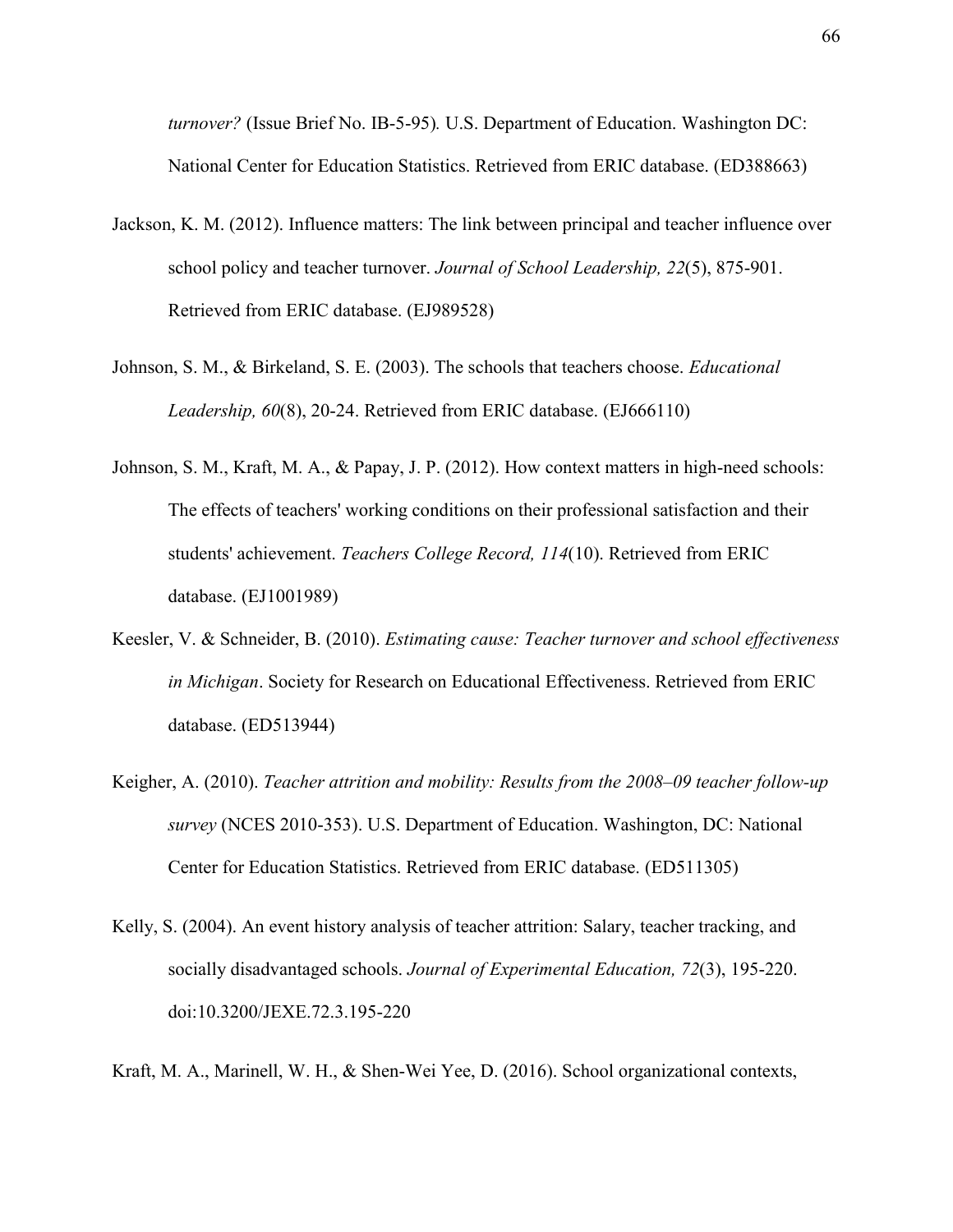teacher turnover, and student achievement: Evidence from panel data. *American Educational Research Journal, 53*(5), 1411-1449. doi:10.3102/0002831216667478

- Levy, A. J., Joy, L., Ellis, P., Jablonski, E., & Karelitz, T. M. (2012). Estimating teacher turnover costs: A case study. *Journal of Education Finance, 38*, 102-129. Retrieved from [http://www.journalofeducationfinance.com](http://www.journalofeducationfinance.com/)
- Milner, H., & Laughter, J. (2015). But good intentions are not enough: Preparing teachers to center race and poverty. *Urban Review, 47*(2), 341-363. doi:10.1007/s11256-014-0295-4
- Ronfeldt, M., Loeb, S., & Wyckoff, J. (2013). How teacher turnover harms student achievement. *American Educational Research Journal, 50*(1), 4-36. doi:10.3102/0002831212463813
- Scafidi, B., Sjoquist, D. L., & Stinebrickner, T. R. (2007). Race, poverty, and teacher mobility. *Economics of Education Review, 26*(2), 145-159. doi:10.1016/j.econedurev.2005.08.006
- Shakrani, S. (2008). *Teacher turnover: Costly crisis, solvable problem.* Michigan State University, Education Policy Center. Retrieved from ERIC database. (ED502130)
- Shockley, R., Guglielmino, P., & Watlington, E. (2006). A national crisis in teacher education: What are the costs? Retrieved from https://images.pearsonassessments.com/images/ NES Publications/2006 11ShockleyGuglielminoWatlington 558 1.pdf
- Simon, N. S., & Johnson, S. M. (2015). Teacher turnover in high-poverty schools: What we know and can do. *Teachers College Record, 117*(3). Retrieved from ERIC database. (EJ1056722)
- Synar, E., & Maiden, J. (2012). A comprehensive model for estimating the financial impact of